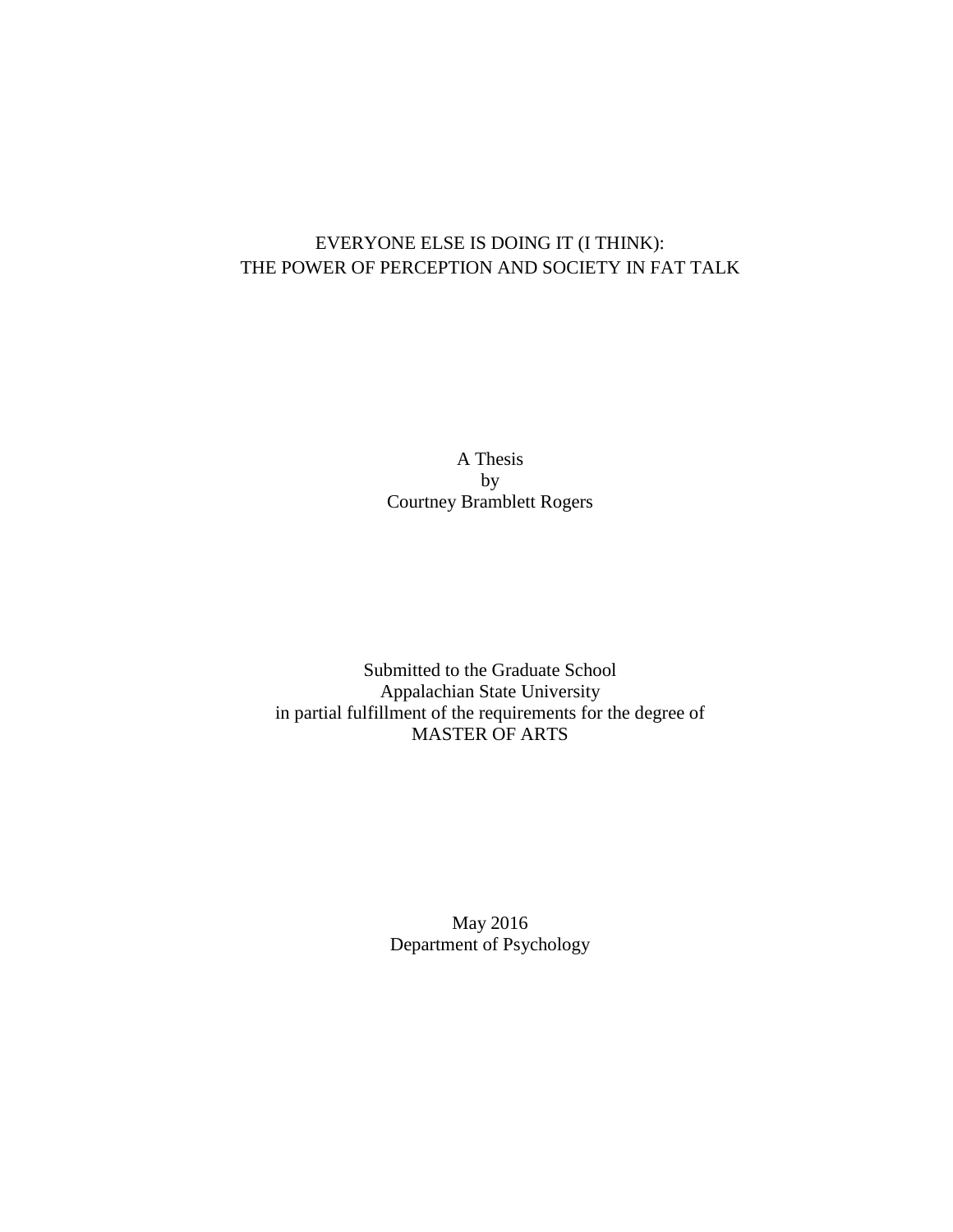## EVERYONE ELSE IS DOING IT (I THINK): THE POWER OF PERCEPTION AND SOCIETY IN FAT TALK

A Thesis by Courtney Bramblett Rogers May 2016

### APPROVED BY:

Denise M. Martz, Ph.D Chairperson, Thesis Committee

\_\_\_\_\_\_\_\_\_\_\_\_\_\_\_\_\_\_\_\_\_\_\_\_\_\_\_\_\_\_\_\_\_\_\_\_\_

\_\_\_\_\_\_\_\_\_\_\_\_\_\_\_\_\_\_\_\_\_\_\_\_\_\_\_\_\_\_\_\_\_\_\_\_\_

\_\_\_\_\_\_\_\_\_\_\_\_\_\_\_\_\_\_\_\_\_\_\_\_\_\_\_\_\_\_\_\_\_\_\_\_\_

\_\_\_\_\_\_\_\_\_\_\_\_\_\_\_\_\_\_\_\_\_\_\_\_\_\_\_\_\_\_\_\_\_\_\_\_\_

\_\_\_\_\_\_\_\_\_\_\_\_\_\_\_\_\_\_\_\_\_\_\_\_\_\_\_\_\_\_\_\_\_\_\_\_\_

Amy T. Galloway, Ph.D. Member, Thesis Committee

Rose Mary Webb, Ph.D. Member, Thesis Committee

James C. Denniston, Ph.D. Chairperson, Department of Psychology

Max C. Poole, Ph.D. Dean, Cratis Williams Graduate School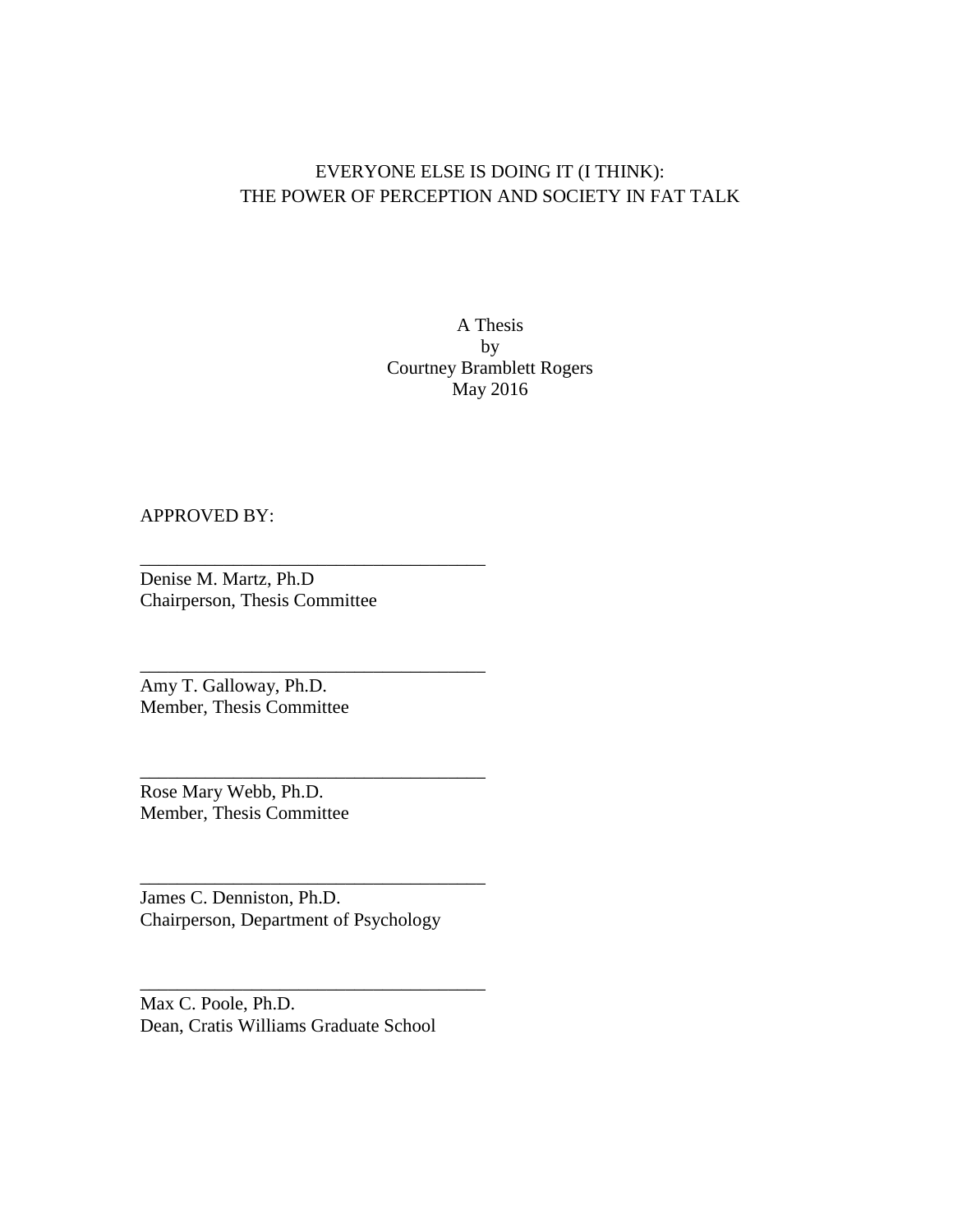Copyright by Courtney Bramblett Rogers 2016 All Rights Reserved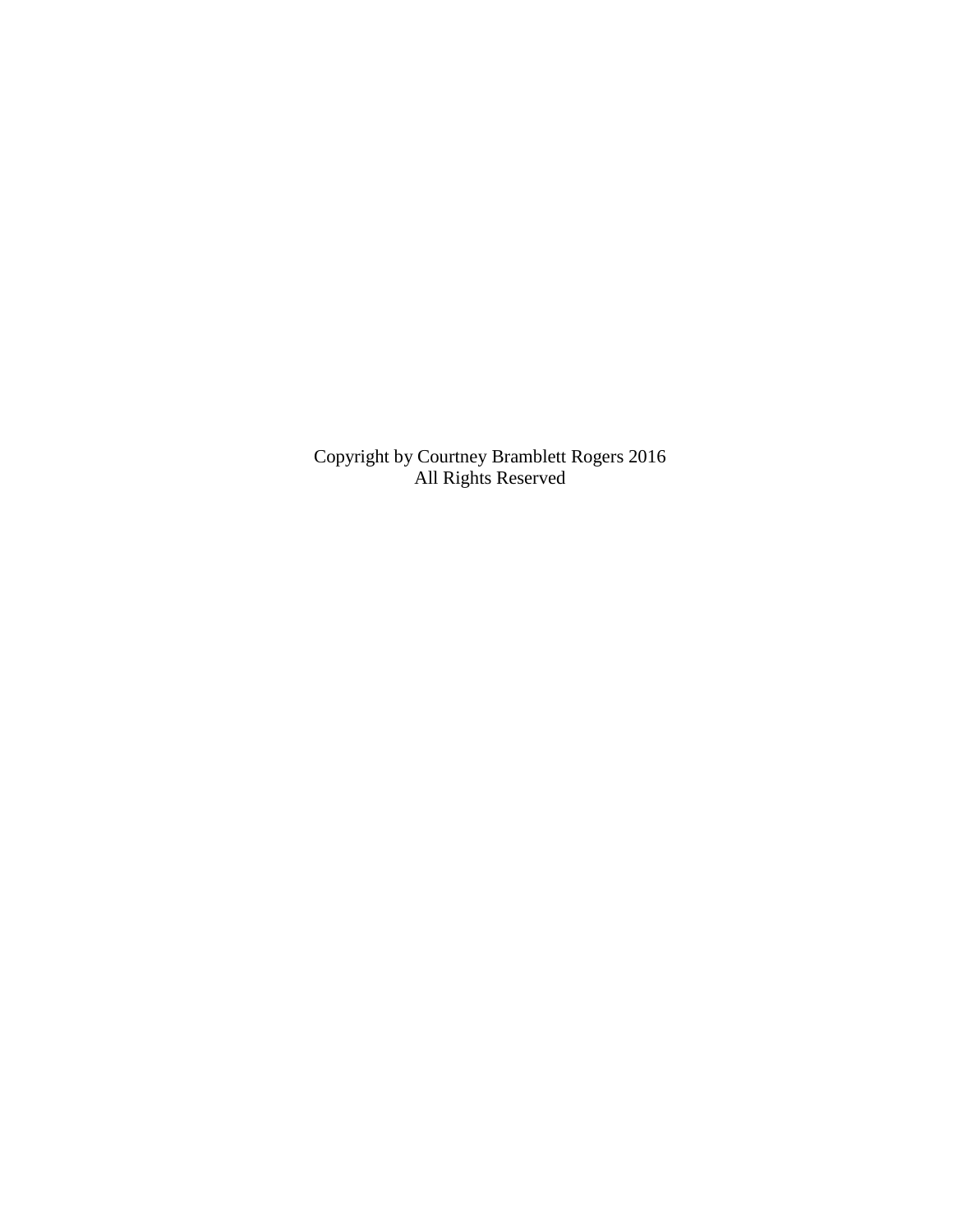### **Abstract**

## EVERYONE ELSE IS DOING IT (I THINK): THE POWER OF PERCEPTION AND SOCIETY IN FAT TALK

Courtney Bramblett Rogers B.A., Lee University M.A., Appalachian State University

Chairperson: Denise M. Martz, Ph.D.

*Fat talk* (FT) involves critiquing one's own appearance in social conversations and has been associated with negative outcomes such as higher body dissatisfaction, increased depression, and a greater perceived sociocultural pressure to be thin. FT has been conceptualized by others as a social extension of body image. Although parents, peers, and media have all been established as distinct sociocultural influences on body image and eating behaviors, there has been minimal exploration of the influence of family, friends, and media in extant FT literature. This study addresses this gap in the literature by investigating the relationships between an individual's FT, internalization of thin ideal, and the self-reported and perceived influence of her mother and closest friend's FT. A sample of undergraduate, primarily Caucasian female students  $(N = 233)$ , their mothers, and their friends completed a set of online self-report surveys assessing FT behavior and other related variables. To assess perceptions of friend and mother's habitual FT, participants completed the FT questionnaire twice more: once as they believed their mother would complete it and again as they believed their friend would complete it. Hierarchical multiple regression analysis was used to assess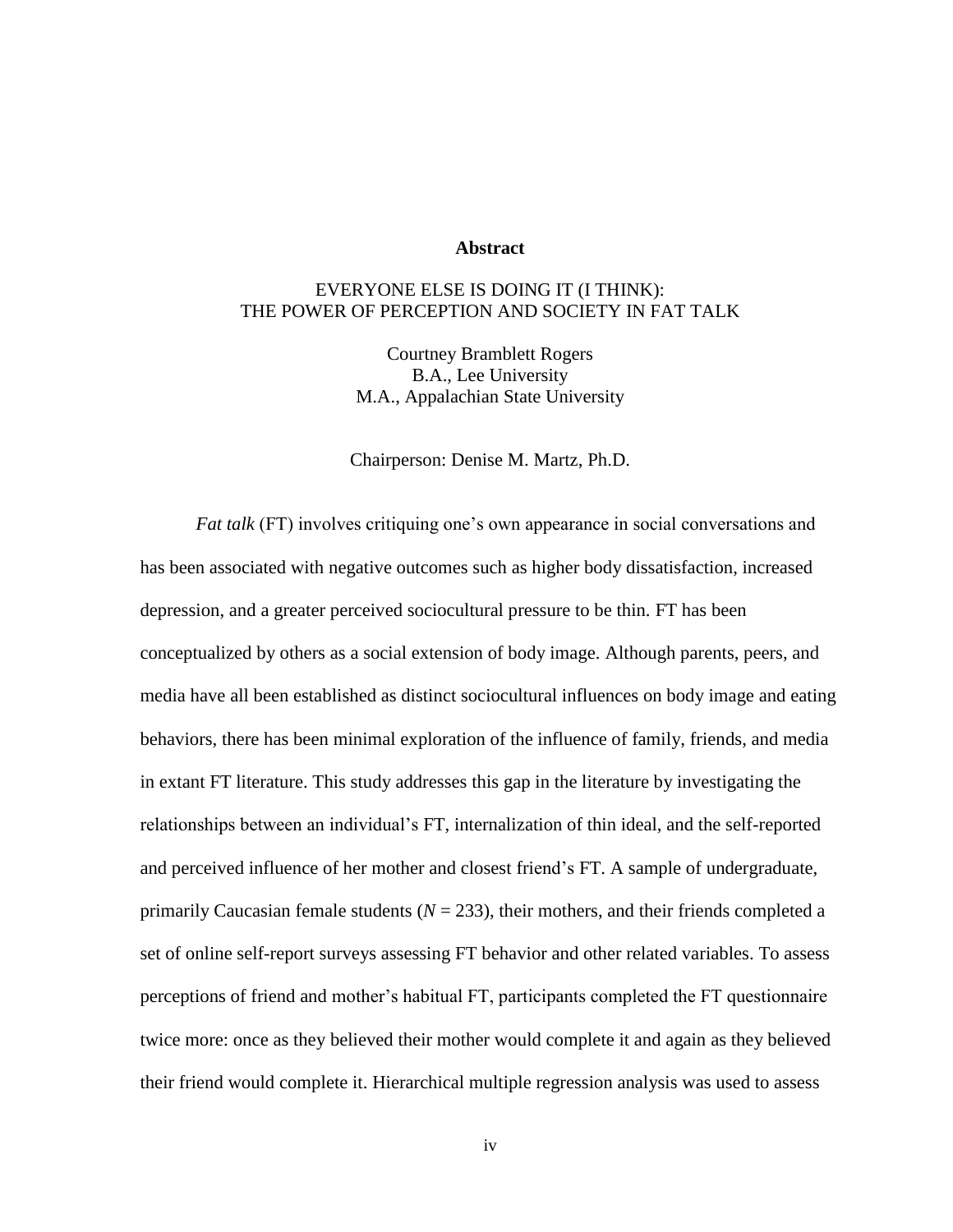the predictive power of internalization of the thin ideal, mothers' and friends' self-reported FT, and mothers' and friends' perceived FT on participants' FT behavior. Analyses showed that internalization of the thin ideal, body mass index, perception of mother's FT, and perception of friend's FT were significant predictors of participant FT. These findings suggest that perception of FT, not self-reported behavior of others, appears to be most influential in determining an individual's own FT. These results have implications for interventions targeting individuals' perceptions of body image imperatives, particularly images portrayed in contemporary media.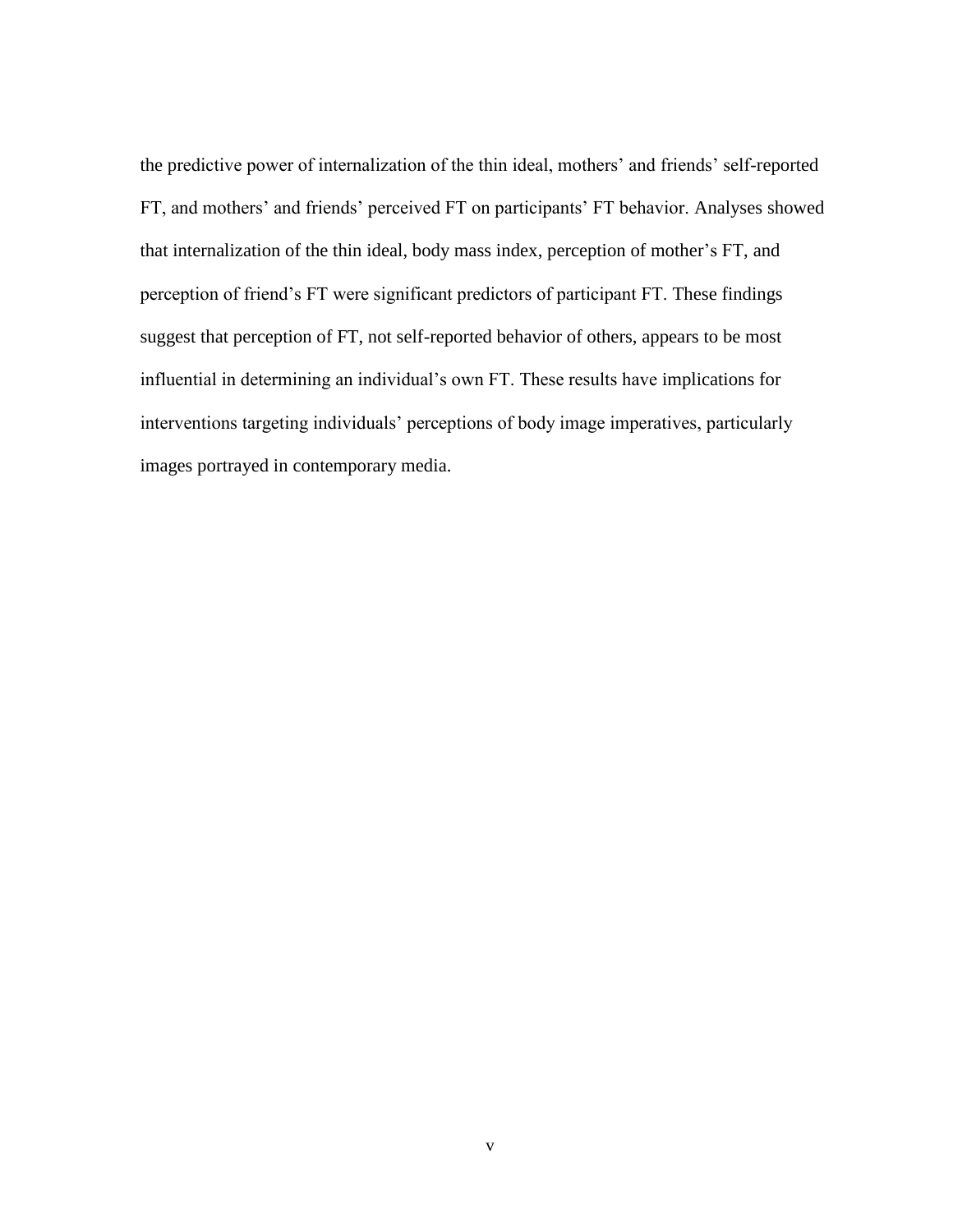### **Acknowledgments**

I would like to start by acknowledging my research mentor, Dr. Denise Martz. She has been such a role model for me over the past two years, both professionally and personally. She is the epitome of why women belong in leadership roles. I would like to also thank my committee members, Drs. Rose Mary Webb and Amy Galloway. Their feedback has been invaluable during this process. Lastly, I would like to recognize the undergraduates and other graduate members of Dr. Martz's research lab for pacifying my incessant search for input to improve this final product. You are all wonderful and what you do matters.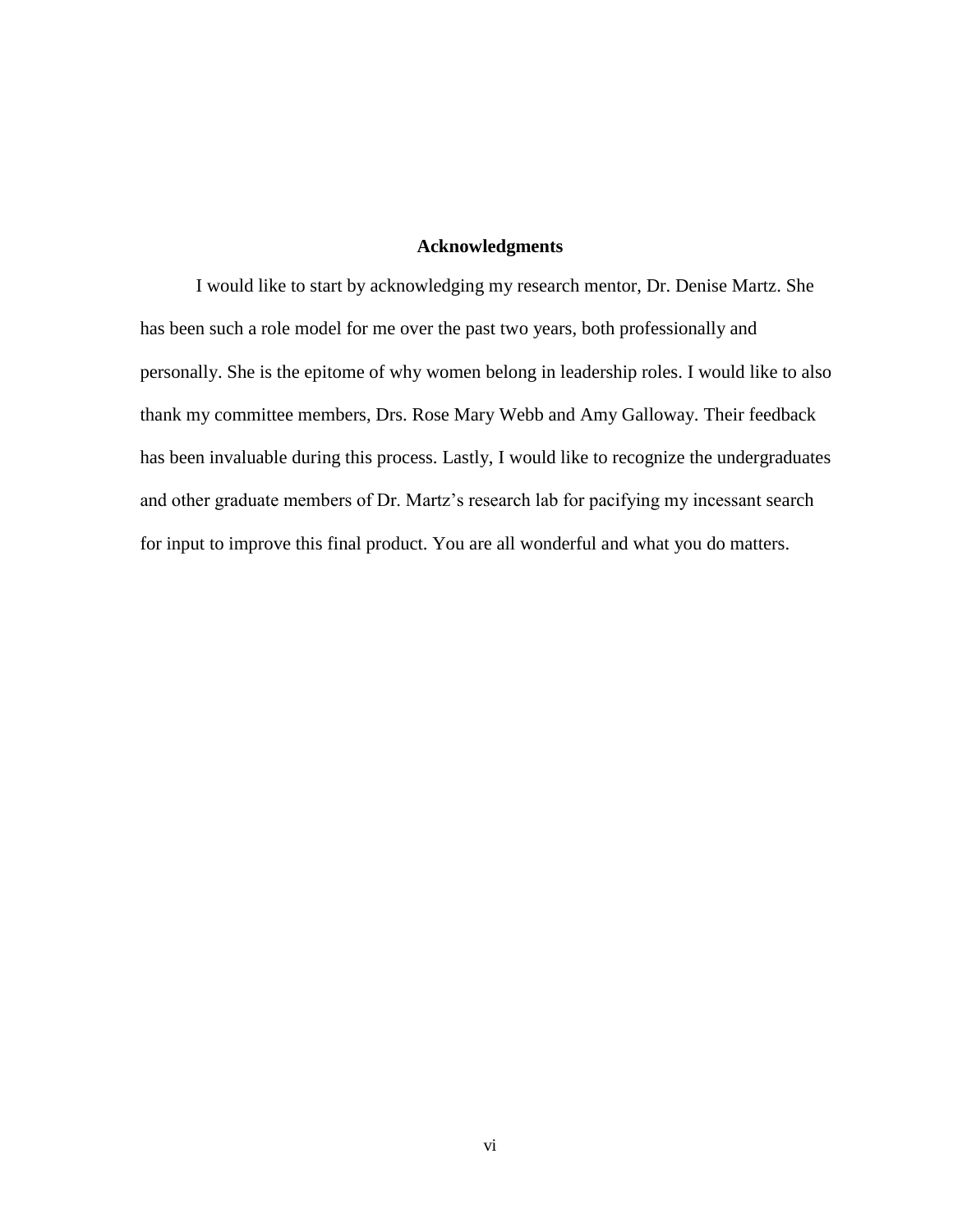## **Table of Contents**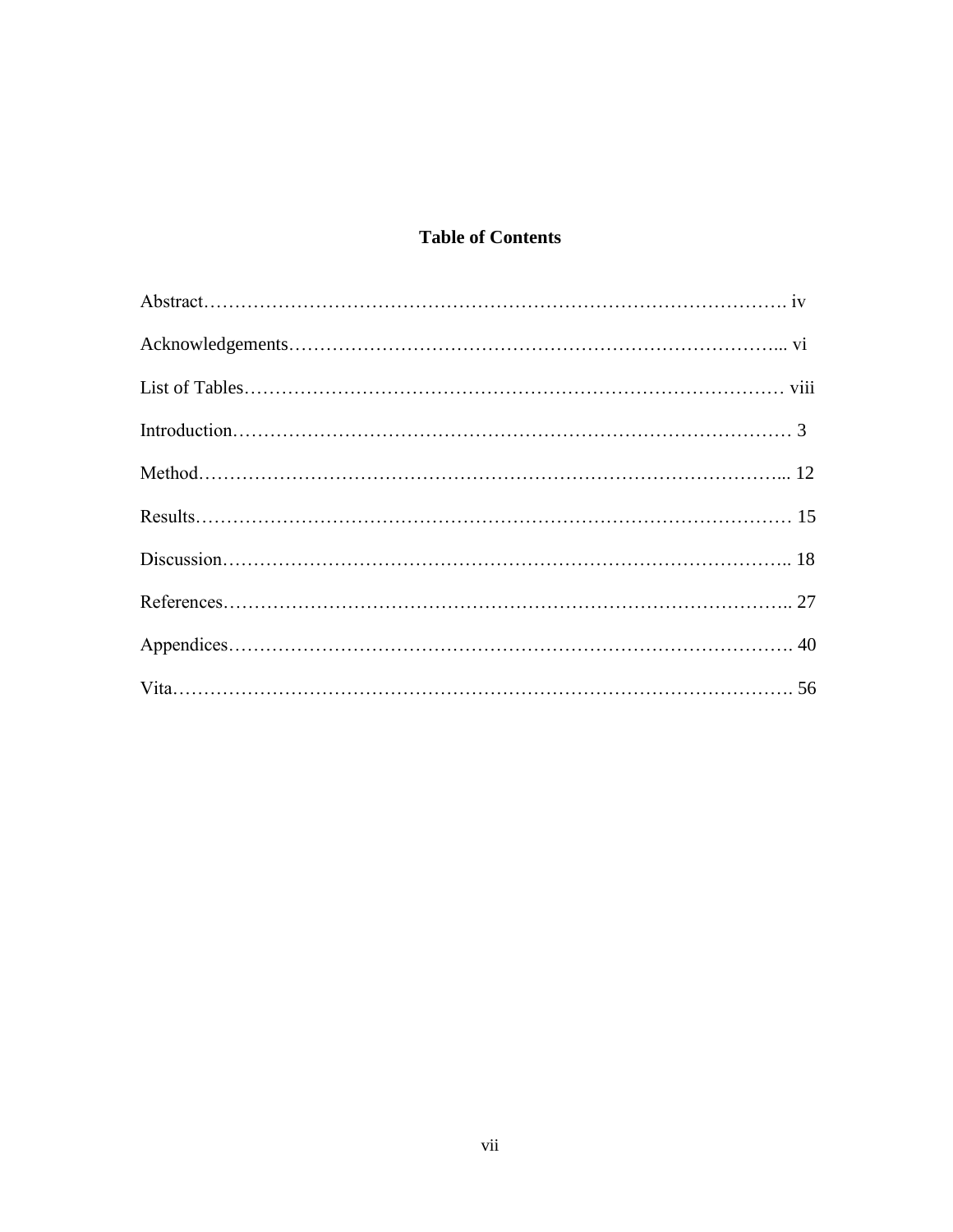## **List of Tables**

| Table 3. Hierarchical Multiple Regression Analyses Predicting Self-Reported |  |
|-----------------------------------------------------------------------------|--|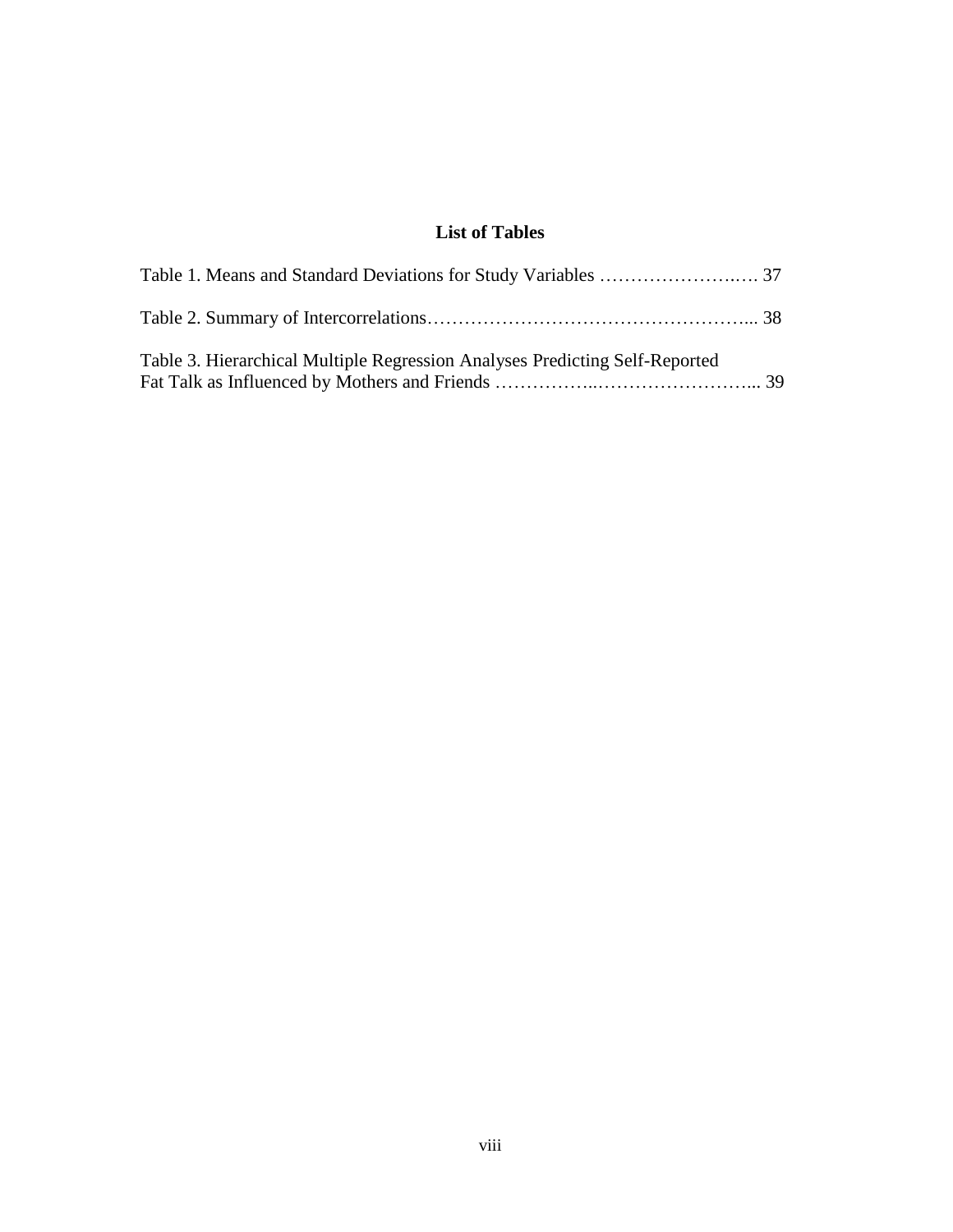Everyone Else is Doing It (I Think):

The Power of Perception and Society in Fat Talk

Courtney Bramblett Rogers

Appalachian State University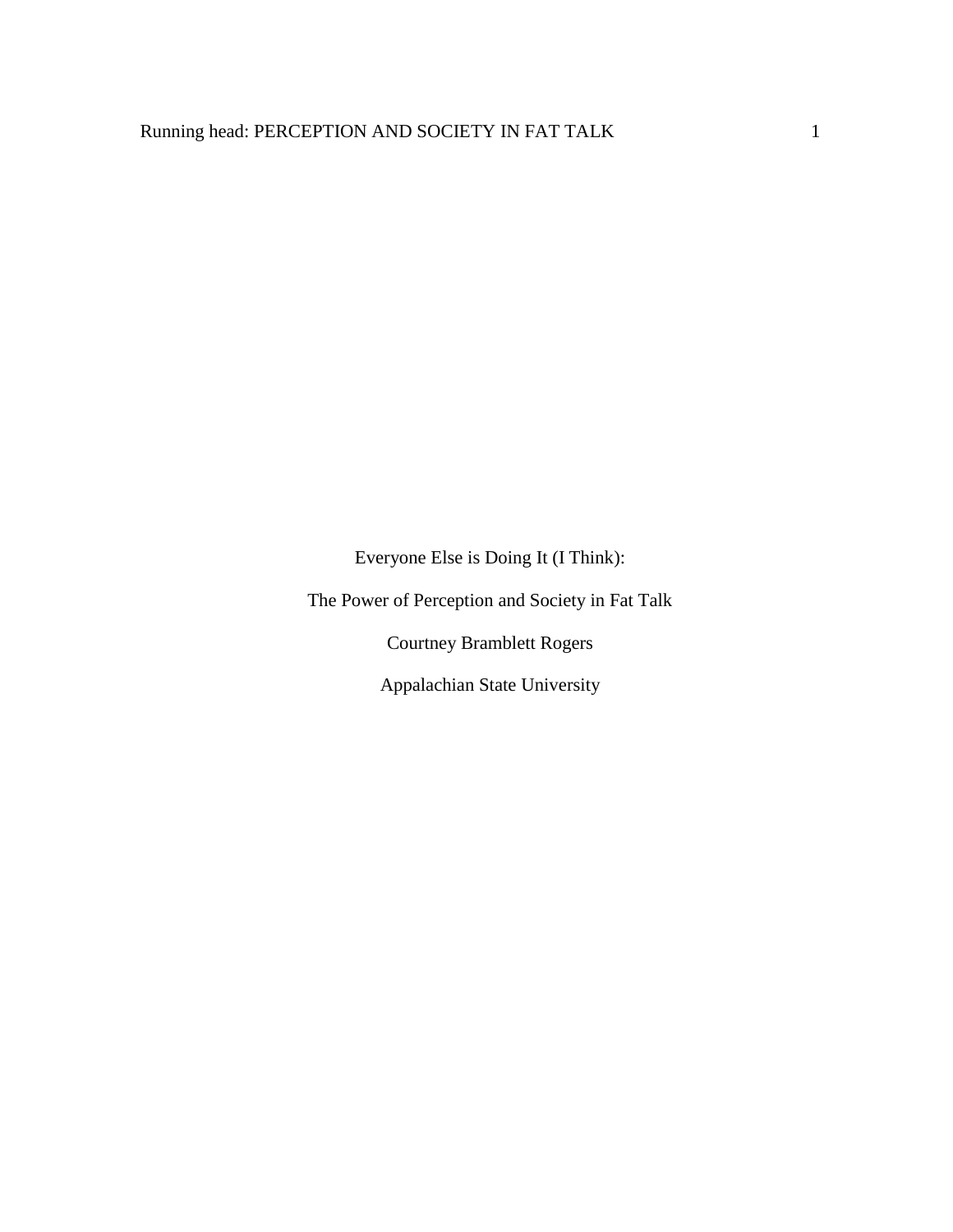#### Abstract

*Fat talk* (FT) involves critiquing one's own appearance in social conversations and has been associated with negative outcomes such as higher body dissatisfaction, increased depression, and a greater perceived sociocultural pressure to be thin. Although parents, peers, and media have all been established as distinct sociocultural influences on body image and eating behaviors, there has been minimal exploration of the influence of family, friends, and media in extant FT literature. This study addresses this gap in the literature by investigating the relationships between an individual's FT, internalization of thin ideal, and the selfreported and perceived influence of her mother and closest friend's FT. A sample of undergraduate, primarily Caucasian female students  $(N = 233)$ , their mothers, and their friends completed a set of online self-report surveys assessing FT behavior and other related variables. To assess perceptions of friend and mother's habitual FT, participants completed the FT questionnaire twice more: once as they believed their mother would complete it and again as they believed their friend would complete it. Hierarchical multiple regression analysis was used to assess the predictive power of internalization of the thin ideal, mothers' and friends' self-reported FT, and mothers' and friends' perceived FT on participants' FT behavior. Analyses showed that internalization of the thin ideal, body mass index, perception of mother's FT, and perception of friend's FT were significant predictors of participant FT. These findings suggest that perception of FT, not self-reported behavior of others, appears to be most influential in determining an individual's own FT. These results have implications for interventions targeting individuals' perceptions of body image imperatives, particularly images portrayed in contemporary media.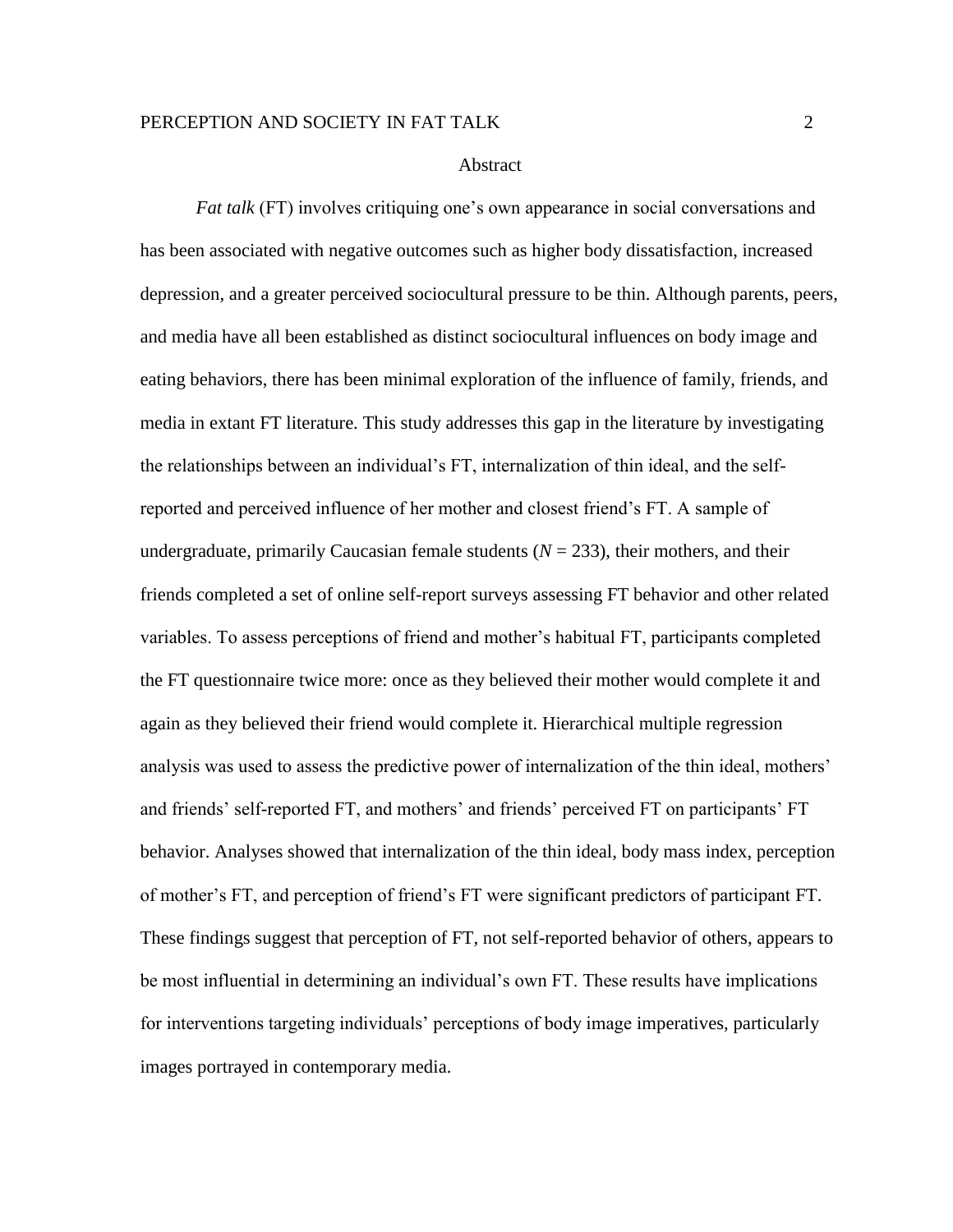#### Everyone Else is Doing It (I Think):

The Power of Perception and Society in Fat Talk

The lifetime prevalence estimates of anorexia nervosa, bulimia nervosa, and binge eating disorder are 0.9%, 1.5%, and 3.5%, respectively, among women in the United States (Hudson, Hiripi, Pope, & Kessler, 2007). These disorders are more strongly associated with suicide attempts, inpatient and outpatient treatment, and functional impairment than almost any other psychiatric disorder (Newman et al., 1996). Body dissatisfaction is frequently associated with eating disorders; weight concern can be used in the prediction of the development of an eating disorder and is probably an essential factor in their emergence (Polivy & Herman, 2002). Therefore, in order to have a more complete understanding of the development of eating disorders, it is vital to understand the process by which body dissatisfaction can develop and be expressed. *Fat talk* has been defined as a "communication exchange with the focus on individual's physical appearance, especially critique pertaining to body fat, weight, shape, style, or fitness" (Martz, Curtin, & Bazzini, 2012, p. 120). Hence, fat talk may be the social extension of body dissatisfaction and may play a role in transmission of the thin ideal between media, family, and social groups to individual women in U.S. culture.

Understanding the dynamics of these relationships is also important given the increasing discrepancy between the cultural thin ideal and rising rates of overweight and obesity. The Center for Disease Control and Prevention (CDC, 2012) suggests that more than one-third of U.S. adults are obese. The discrepancy between the ideal size and the average size may contribute to an environment that stigmatizes individuals who are overweight or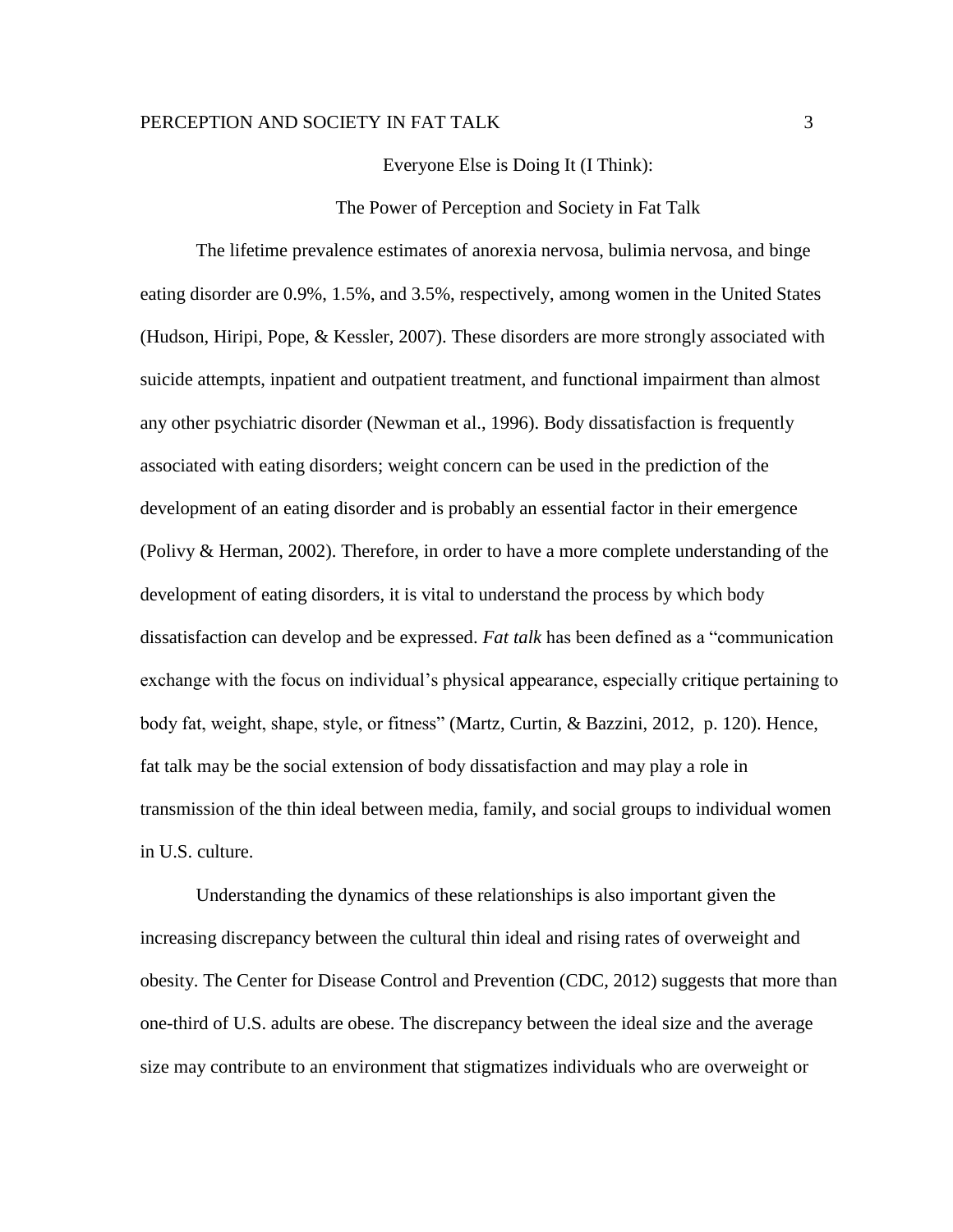obese. Annis, Cash, and Hrabosky (2004) found women who are overweight tend to have higher body dissatisfaction than their peers who are of normal weight. Those who are obese are also more likely to use negative coping strategies, including negative self-talk that has been associated with body dissatisfaction (Arroyo & Harwood, 2012; Myers & Rosen, 1999). Furthermore, fat talk in women who are overweight or obese may suggest that they have internalized the values of society and accepted the prejudice against them. Fat talk by women of average weight may also reinforce weight stigma and signal that they are in agreement with it (Puhl & Heuer, 2009).

### **Sociocultural Influences on Body Image**

The sources of sociocultural pressure from society on body image and eating behaviors are abundant and encompass hidden as well as obvious messages. Abraczinskas, Fisak, and Barnes (2012) implicated parents, peers, and the media as three common and distinct factors or the triad of influence in the development of body image and eating disturbances. To gain a more extensive understanding of the relationships among these three domains of influence, many studies have focused on the sociocultural factors as independent agents (Levine, Smolak, & Hayden, 1994).

**Parental influence.** Parental influence, one focus of this study, has been described as existing in two distinct categories: direct influence and modeling (or indirect influence). Direct influence typically comes in the form of verbal communication and may include discussion about a child's weight by a parent or encouragement of dieting, whereas modeling represents behaviors such as parental dieting, expression of body dissatisfaction, and other behaviors that can be observed by the child (Abraczinskas et al., 2012). A myriad of research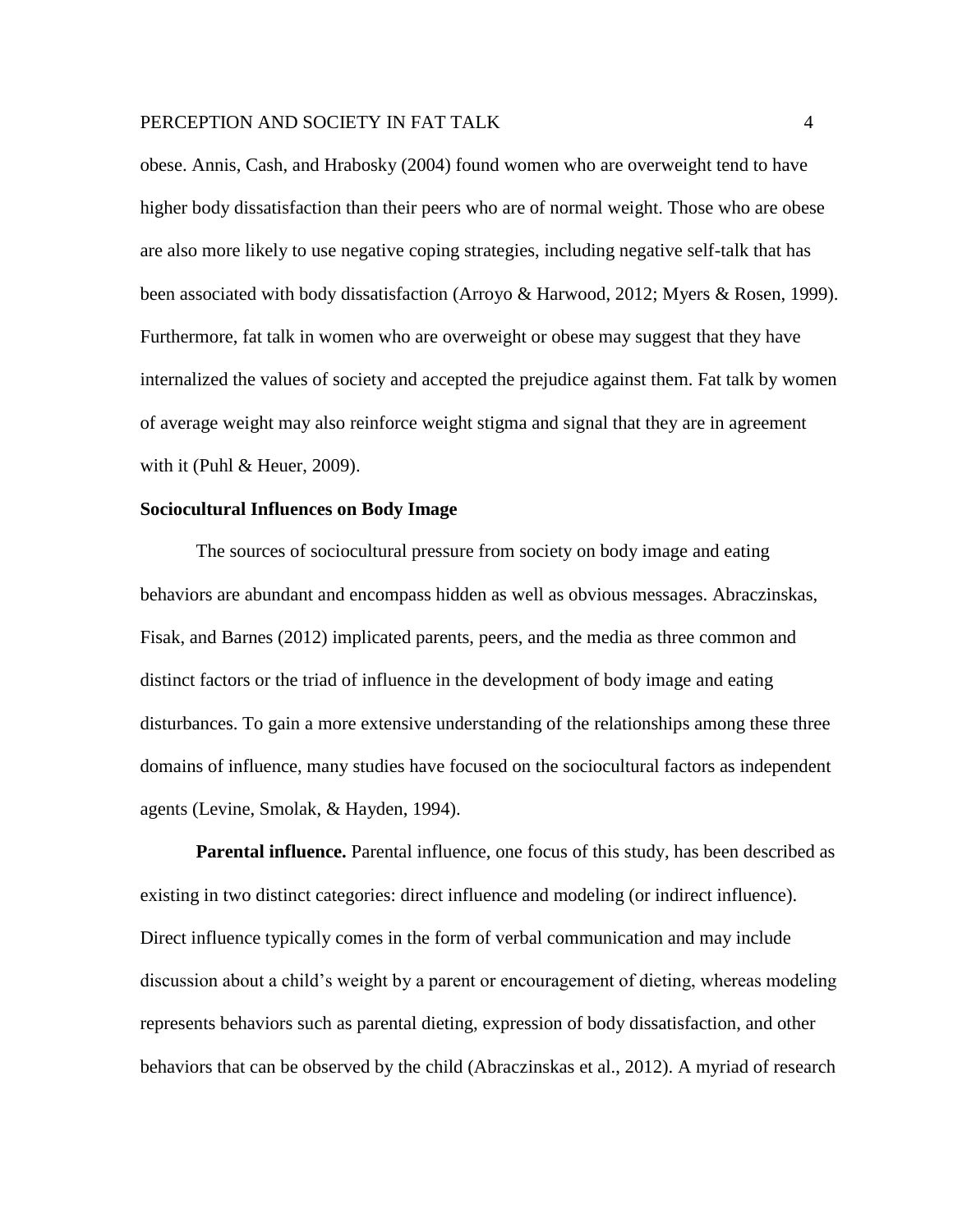supports direct influence as a predictor of body dissatisfaction and eating behaviors. For example, Keel, Heatherton, Harnden, and Hornig (1997) found daughters whose mothers described them as overweight and commented on their weight were more likely to diet. However, this value is not only transmitted verbally; parental body dissatisfaction can also lead a parent to be more likely to restrict their child's food intake (Gray, Janicke, Wistedt, & Driscoll, 2010). Child feeding practices recollected by parents have been linked to the development of emotional eating, as well as weight status in early adulthood for their children (Galloway, Farrow, & Martz, 2010).

Modeling has not had such consistent support as direct influence. Fulkerson et al. (2002) found that mothers' dieting was associated with their daughters' eating behaviors and concerns, but these associations were not statistically significant. However, Benedikt, Wertheim, and Love (1998) found extreme weight loss behaviors in adolescents could be predicted by reports of their mothers' own body dissatisfaction. Cooley, Toray, Wang, and Valdez (2008) echoed this with their finding that a mother's self-reported figure dissatisfaction was significantly related to the figure dissatisfaction of her daughter.

**Thin ideal internalization.** The so called "thin ideal" is the personal awareness of and internalization of this value glorified by Western culture. A family environment that embraces this thin ideal appears to be related to body image and eating behaviors in daughters (Thompson & Stice, 2001). Leung and Steiger (1996) found that girls who came from families with a heightened concern about weight and appearance internalized this thin ideal to a greater extent, and this was associated with unhealthy weight control behaviors. Blowers, Loxton, Grady-Flesser, Occhipinti, and Dawe (2003) discovered a moderate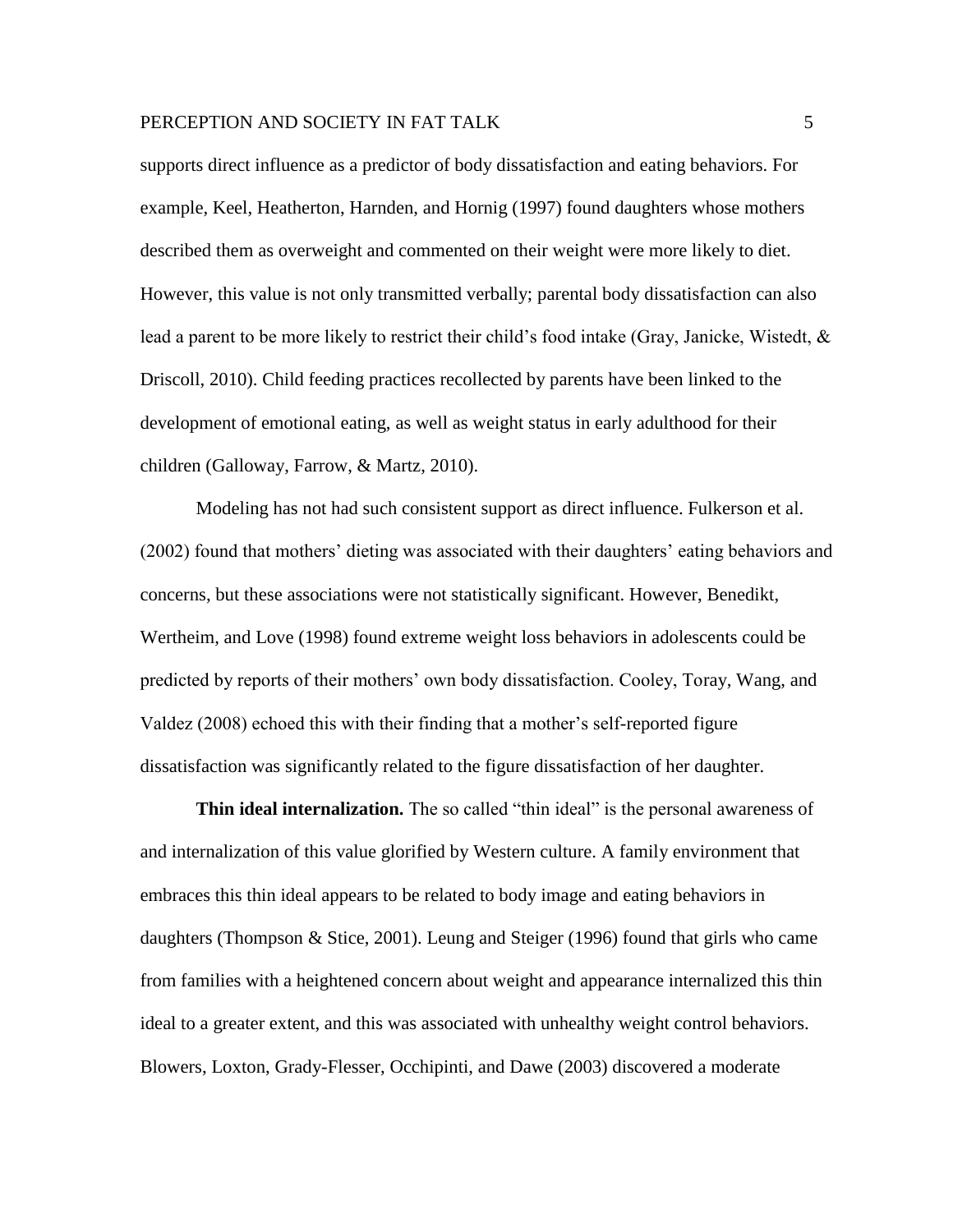correlation between responses on the Sociocultural Attitudes Towards Appearance Questionnaire (SATAQ) and perceived pressure from family to be thin. Likewise using the SATAQ, Stice (1996) discovered a positive correlation between family reinforcement of a thin ideal with bulimic symptoms of daughters. A relationship between a family environment that values the thin ideal and unhealthy weight-reducing practices has also been demonstrated by other studies (e.g., Kluck, 2010).

**Media influence.** The literature investigating the influence that the media has on the development of body image and disordered eating is mixed. Tucci and Peters (2008) showed that body satisfaction of participants decreased immediately following exposure to the thinideal physique. Conversely, Hausenblas et al. (2013) conducted meta-analyses to examine the effects that the exposure to media have on eating disorder symptoms (including body image) and found that increased body dissatisfaction did not necessarily result from viewing idealized images. However, they revealed that those already at risk for developing disordered eating (e.g., participants who were overweight, obese, likely to use social comparison, or internalized the thin ideal to a greater extent) were the most vulnerable to the influence of the media. This supports the tripartite model of body image and eating disturbances which proposes that thin ideal internalization and social comparison play a mediational role between sociocultural influences and the development of body image and eating disturbance (Keery, van den Berg, & Thompson, 2004). A longitudinal study by Rodgers, McLean, and Paxton (2015) found that greater baseline levels of thin ideal internalization in adolescents predicted higher body dissatisfaction at eight months.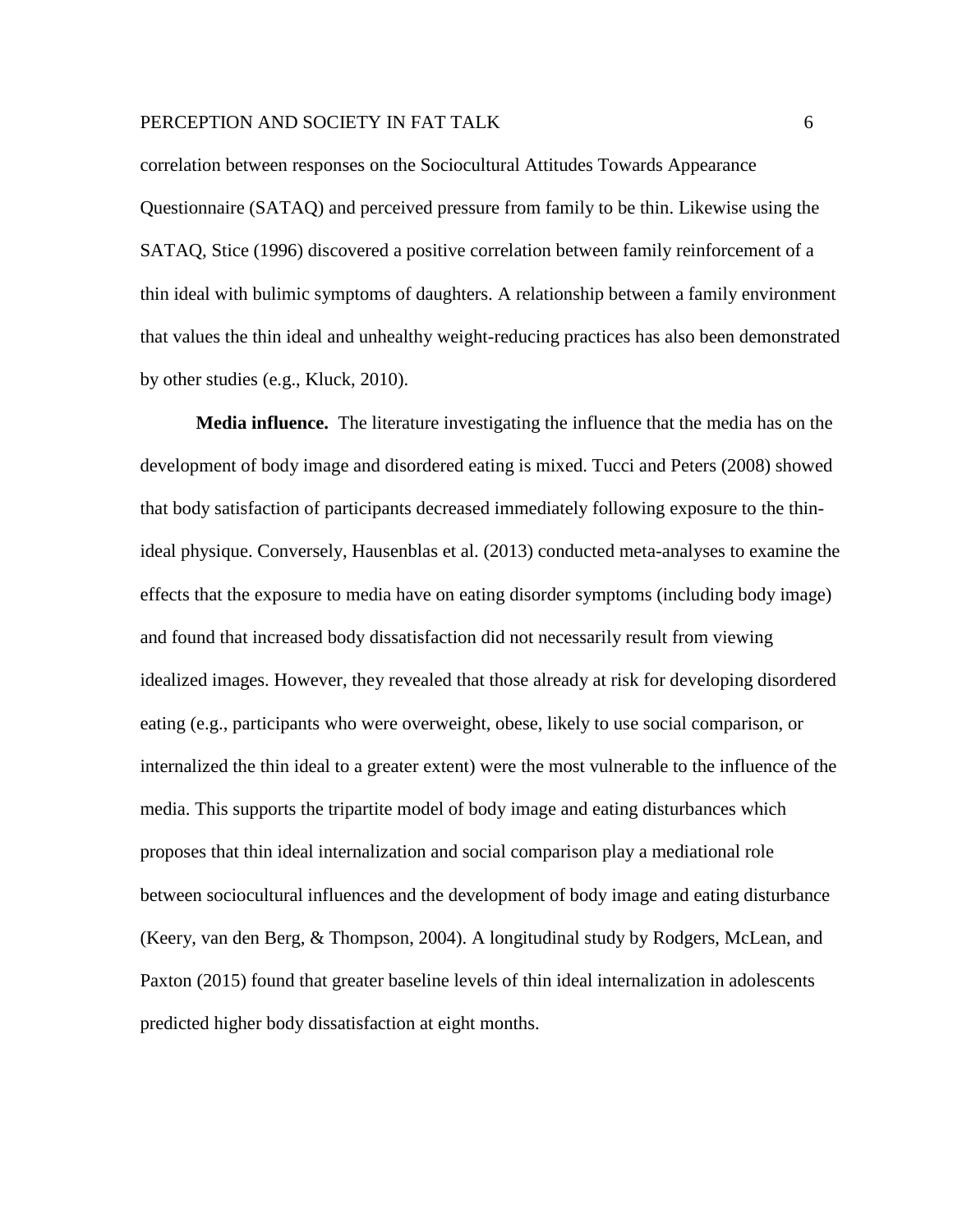**Peer influence.** Peers also contribute significantly to the development of body image (Tantleff & Gokee, 2004) through a variety of pathways. Peers can be directly influential through verbal comments and explicit verbal comparisons, or they can be influential passively by inciting social comparison (Ferguson, Winegard, & Winegard, 2011). Adolescent girls are likely influenced to lose weight via perceived pressure from their samesex peers (McCabe, Ricciardelli, & Lina, 2005), and this influence extends into the early adult years. Crandall (1988) documented when college-aged women joined a sorority, their eating behaviors were uncorrelated with other members of the group, but become more related to their sorority sisters' behaviors as time passed. Women in Crandall's study who deviated from the normative level of binge eating were associated also with lower levels of popularity. Thus, peer influence is present in college-aged women, and that over time women may become more like their friends. Zalta and Keel (2006) found that behaviors such as binging and purging may be shared amongst peers in a friend group.

### **Fat Talk**

Fat talk, which can be thought of as a specific example of modeling, has generated a growing amount of literature within the past 20 years. Caucasian male and female college students believe that a fat talk response is normative for women in situations where body image is discussed (Britton, Martz, Bazzini, Curtin, & LeaShomb, 2006). Further, fat talk is common among women: Salk and Engeln-Maddox (2012) found that 93% of college women report that they engage in fat talk, with one-third endorsing "frequent" or "very frequent" engagement of fat talk with their friends.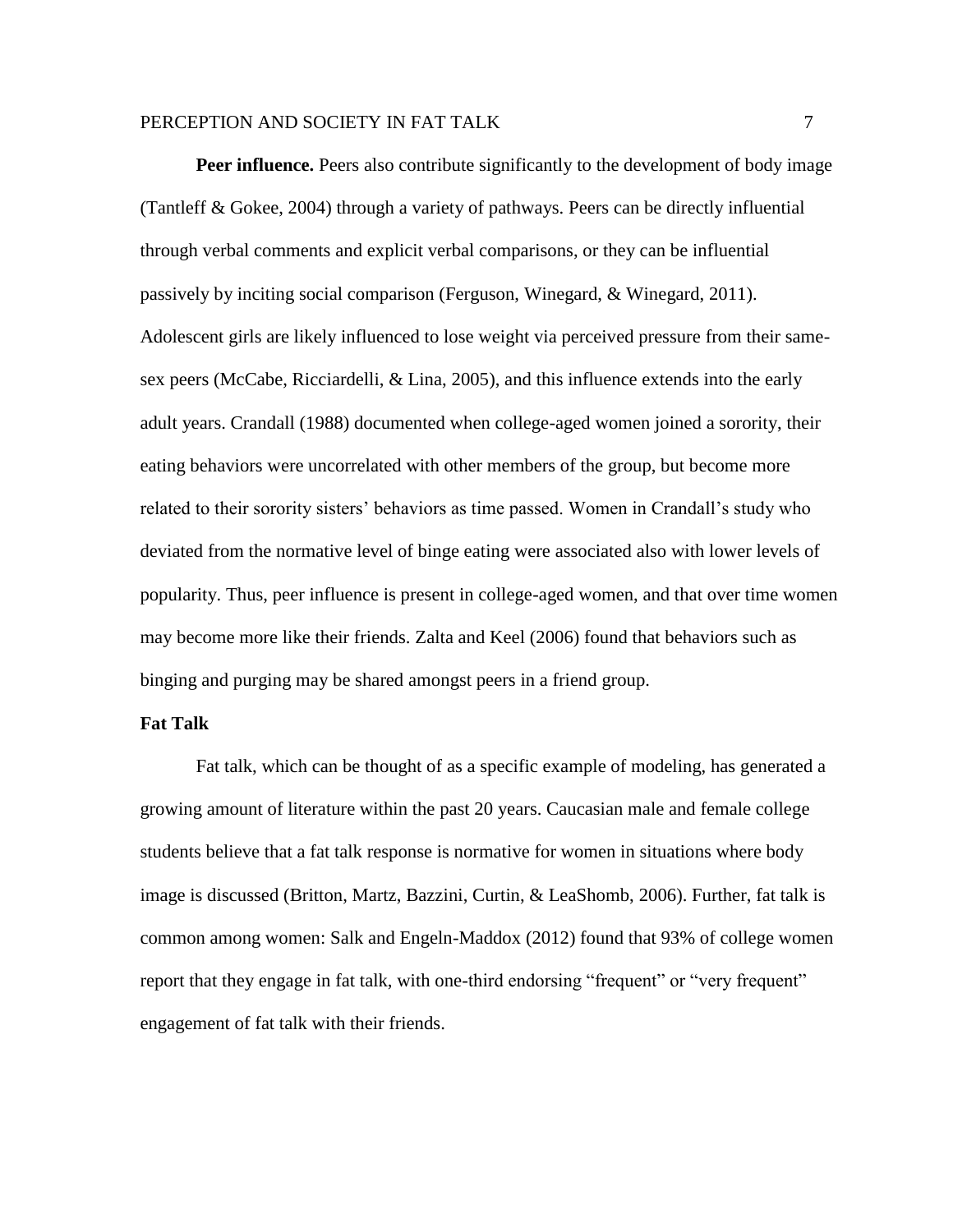Mimi Nichter and Nancy Vuckovic (1994) were the first researchers to study this phenomenon and coined the term fat talk. Nichter (2000) interviewed young girls about their eating habits, dieting, and appearance. She found Caucasian girls reported high rates of body dissatisfaction as well as frequent statements evaluating their weight and bodies negatively. Although Nichter interviewed daughters about their mothers' fat talk and vice versa, there is limited research of this construct in extant literature over the past 20 years on mothers' influence of fat talk. Continued research has investigated primarily peers' influence of this behavior.

Nichter also proposed fat talk serves several positive functions such as emotional expression of negative states and the invocation of group affiliation and identity; however, research to date has only found more pathological associations with this form of disclosure (Martz et al., 2012). For example, Arroyo and Harwood (2012) showed fat talk predicted higher body dissatisfaction, increased depression, and a perceived sociocultural pressure to be thin. Fat talk appears to be more prevalent among women than men (Martz, Petroff, Curtin, & Bazzini, 2009). Female participants in Payne, Martz, Tompkins, Petroff, and Farrow's (2011) study were more likely to report hearing fat talk and perceived more pressure to participate in it than their male counterparts. For this reason, the study at hand will only include women in its investigation.

Salk and Engeln-Maddox (2012) found an association between reported fat talk in college women, their internalization of the cultural thin-ideal, and body dissatisfaction. However, despite this finding, half of these women reported a belief that fat talk makes them feel better about their bodies and is a way to uplift a friend. Corning and Gondoli (2012)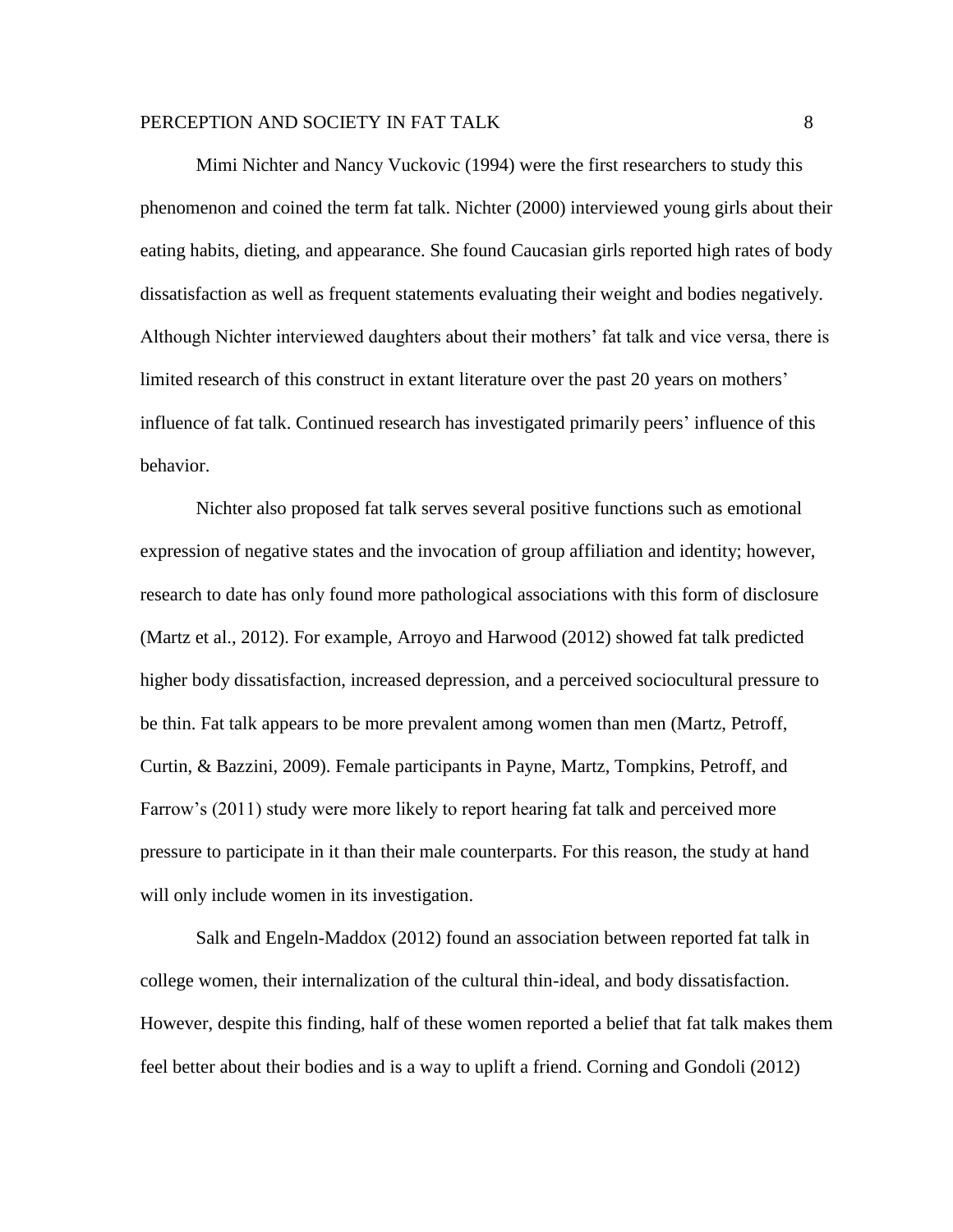proposed social comparison processes underlie and motivate fat talk. In their study, women who had higher levels of body dissatisfaction would more frequently consult the environment for information when making self-assessments and were more likely to engage in fat talk. The act of engaging in discourse about the body may be more familiar to these women, leading to their higher likelihood to participate in it. Corning and Gondoli (2012) also suggest that social comparison may be the function of fat talk when women use the conversation to assess where they might stand in relation to others regarding their body image and eating habits. Social comparison can take place in a variety of settings, including with friends, family, and in interactions with the media. Cattarin, Thompson, Thomas, and Williams (2000) found participants who were asked to compare themselves to thin models in commercials were more dissatisfied with their bodies than participants who were shown commercials that did not focus on appearance. Arroyo (2014) found a tendency to engage in upward social comparison (amongst other factors) predicted body dissatisfaction which, in turn, predicted participants' fat talk.

Fat talk may also be related to dietary restraint. Compeau and Ambwani (2013) showed that exposure to fat talk had varying effects on an individuals' level of food consumption, depending upon their level of dietary restraint, as exposure to fat talk resulted in decreased food consumption among those who were already planning to limit their food intake. Kong et al. (2013) showed that body dissatisfaction was positively correlated with dietary restraint, and that self-esteem mediated this relationship. Disordered eating was predicted by prospective dietary restraint in freshmen women (Delinsky & Wilson, 2008). This echoed findings of Cachelin, Striegel-Moore, and Paget's (1997) study that body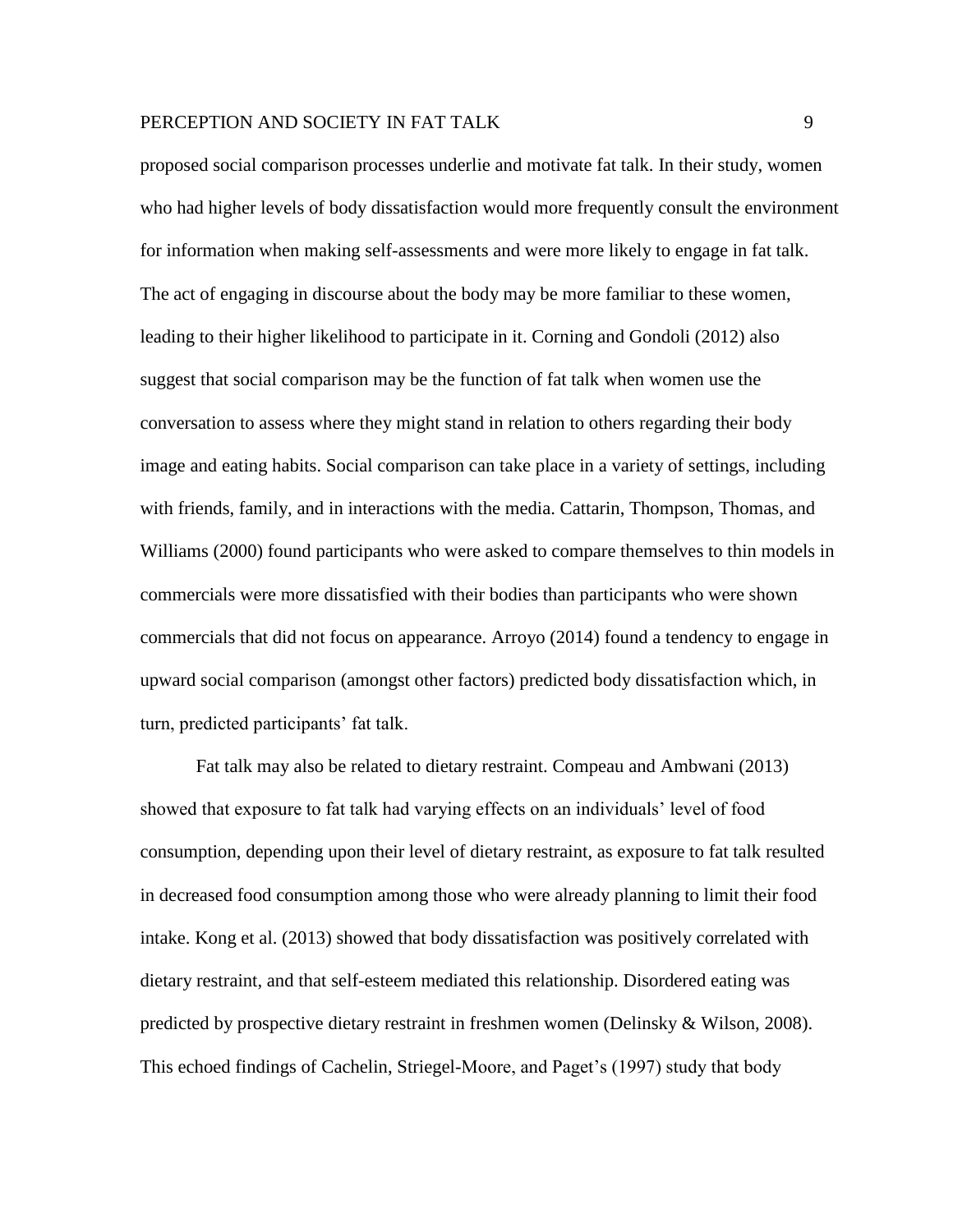dissatisfaction increased as dietary restraint increased. In conclusion, it is important to further explore this relationship in those who intend to restrict their diet and who also engage in fat talk, in order to gain a better understanding of the etiology of eating-related issues.

Research on the mother-daughter fat talk connection has only been briefly explored since Nichter (2000) conducted her interviews in the 1990s. Neumark-Sztainer et al. (2010) investigated the effects of parent weight talk on daughters' weight-control and eating behaviors. They assessed parent weight talk with three items: mom encourages me to diet, mom talks about her weight, and mom diets to lose weight. Two-thirds of the respondents reported hearing their mothers discuss their own weight. Parent weight talk was also found to be associated with disordered eating behaviors as well as weight-control behaviors. In a qualitative study by Loth, Neumark-Sztainer, and Croll (2009), increased levels of negative body talk in families were cited as a potential risk factor for the development of disordered eating. Given the potential implications associated with parent weight talk, further research should be done to investigate this phenomenon.

### **Fat Talk in Families**

The dearth of literature investigating fat talk in families is surprising, given what is known about the implication of families in relaying sociocultural pressure to be thin (Arroyo & Harwood, 2012; Salk & Engeln-Maddox, 2012). Exploring the potential influence of mothers is important as it could be assumed that most mothers are trying to act in the best interest of their children, despite their own individual histories. In terms of intervention, identifying parental behaviors and their consequences is imperative in order to develop and deliver appropriate services (Rodgers & Chabrol, 2009). It could also have implications for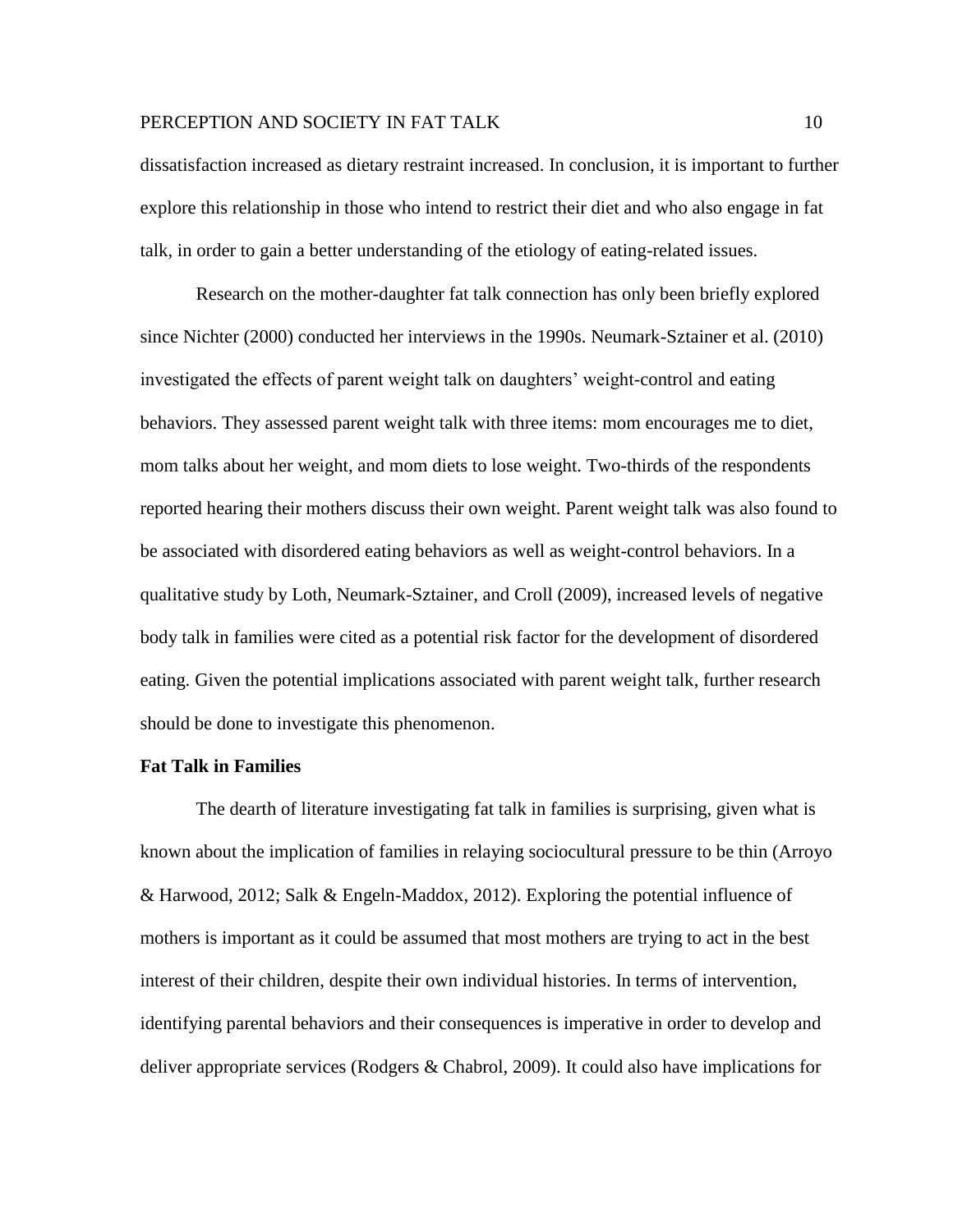body image, self-esteem, the development of eating disorders, and/or weight gain that could lead to adverse health outcomes.

It is likely that a majority of females in our culture, especially those who identify as Caucasian, have engaged in fat talk at some point in their lives. Those who are obese may feel more pressured to participate in negative self-talk than those who are of normal weight (Martz et al., 2009; Myers & Rosen, 1999). Obesity has not traditionally been associated with eating disorders; however, the recognition of Binge Eating Disorder (BED) as its own category in the Diagnostic and Statistical Manual of Mental Disorders (*DSM-5;* American Psychiatric Association, 2013*)* links these together for some people. Approximately 65% of those who qualify for a diagnosis of BED are obese. Compared to individuals who are obese and do not qualify for a diagnosis of BED, obese people with BED are characterized by greater weight concerns that influence their self-esteem, overall impairment due to their weight, feeling psychologically distressed, and by having secondary social phobia as a result of their weight (Ramacciotti et al., 2008; Striegel-Moore et al., 2001). A better conceptualization of where fat talk is modeled and learned by women will further our understanding of this association between fat talk, obesity, and eating disorders.

The purpose of this study is to further explore the role played by mothers with regard to fat talk and its effect on daughters as compared to the influence of peers and the media. Perception has been shown to be salient when considering the impact of parents on their children's behaviors. Field et al. (2005) demonstrated that accurate perception by a child that weight status was important to their mother was positively associated with the child's desire to be thin. Further, Kichler and Crowther (2009) found that effects of maternal modeling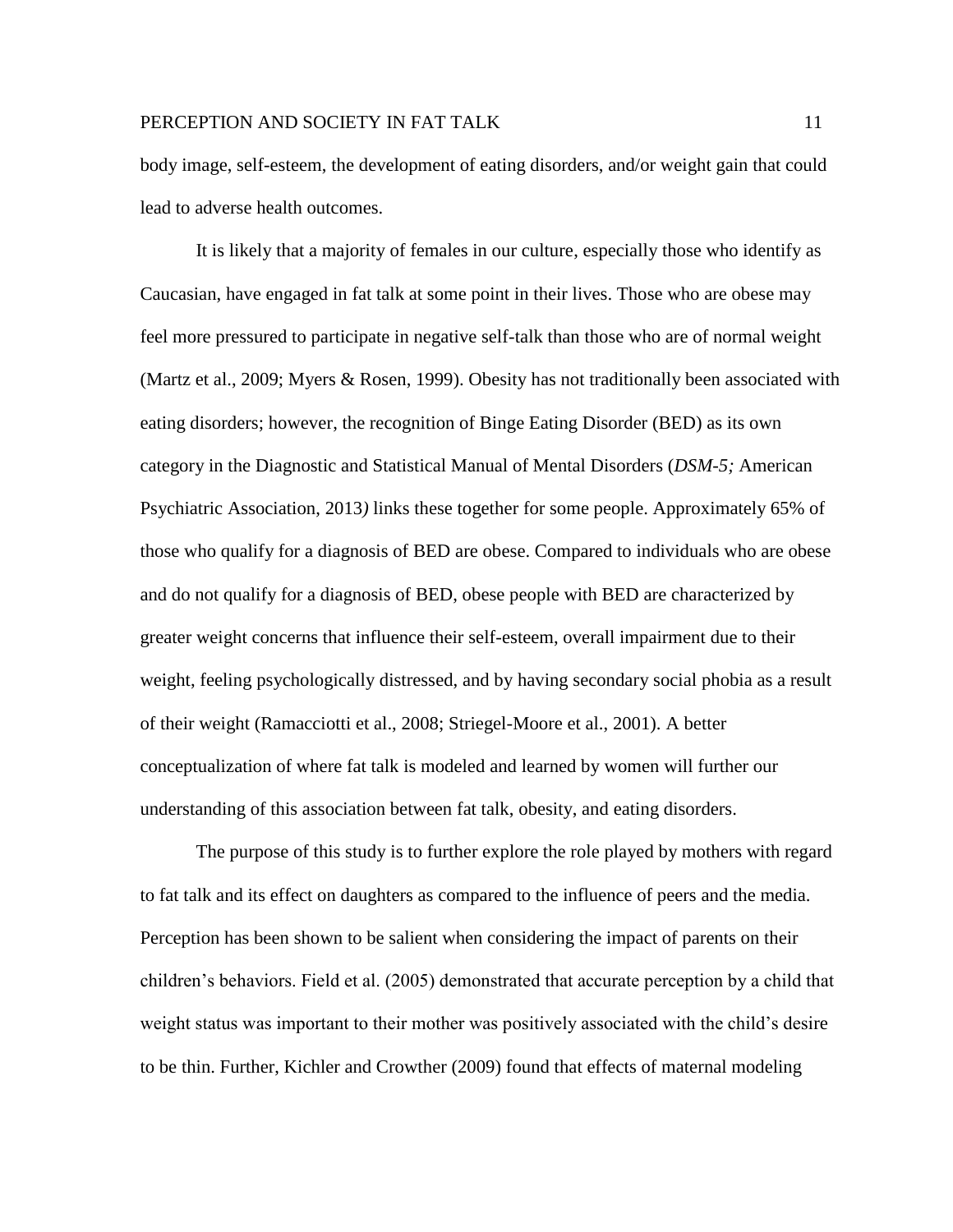were better captured by daughters' perceptions than actual self-reported maternal behavior. (Because of this, the study measures self-reports of fat talk as well as perception of mothers' and friends' fat talk by daughters).

#### **Method**

### **Participants and Procedure**

The sample includes 233 female undergraduate students from a large comprehensive university in North Carolina, and researchers collected data during the Fall 2014 semester. The sample ages ranged from 17 to 26 years old  $(M = 19.32, SD = 1.59)$ . The ethnic composition of the sample was 92.5% Caucasian, 3.3% Hispanic, 1.7% Asian, 1.7% African American, and 0.8% of other ethnicity. Eighty-two participants lacked either mother  $(n = 28)$ or friend (*n* = 54) responses. Thirty-one participants had no collateral data (i.e., mother and friend responses).

The Institutional Review Board approved this study (see Appendix A). Researchers recruited participants using the student recruitment system (SONA) and participants received extra credit for their involvement in the study. As a pre-requisite to their own participation, participants nominated their mother (biological or adopted) and a same-sex friend to participate in the study as well. A link to an online questionnaire was sent by e-mail to the initial participants, and the questionnaire was prefaced by informed consent. Participants signaled their agreement to participate by beginning the survey (which stated that they could discontinue at any time; see Appendix B). The demographics questionnaire was presented first and the measure of fat talk was presented last. Following the completion of their own fat talk questionnaire, participants completed two more fat talk questionnaires; once as they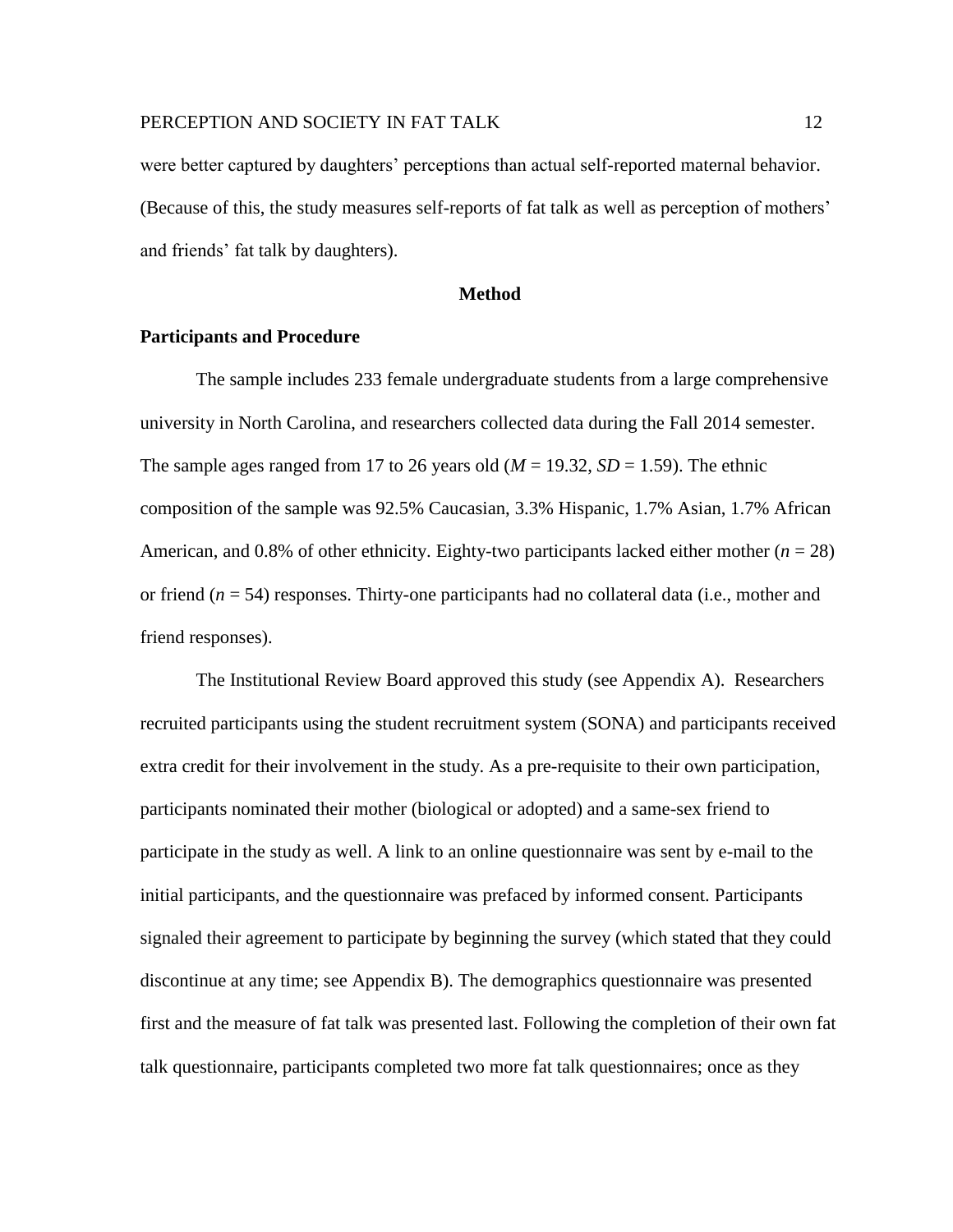believed their mother would and again as they believed their friend would to gauge their perception of their mothers' and friends' fat talk. Whether participants received instruction to first complete the fat talk measure as they believed their mother or friend would was presented in varying order.

After completion of all questionnaires, participants received instruction to e-mail a pre-fabricated message to their mother and friend which contained a link to the Fat Talk Questionnaire as well as the demographics questionnaire. The e-mail template also contained a unique participant identifier. The mother and friend received instruction to provide this unique identifier before beginning their surveys, in order to link the surveys together while still retaining anonymity. Informed consent was also presented and included the information that participants could choose to discontinue at any time (Appendix C). Participants received instruction to not communicate with each other with regard to how they answered the surveys. After the questionnaires were complete, participants submitted the forms electronically.

### **Hypotheses and Planned Analyses**

This study sought to answer several questions pertaining to fat talk of participants, their mothers and their friends and the influences upon those behaviors. The first question concerned the accuracy with which a participant would be able to predict her mother's and friend's fat talk scores. Further, we assessed whether a woman's self-reported fat talk would resemble her mother's and friend's self-reported fat talk. To investigate these questions, correlational analyses were utilized to examine the relationship amongst these variables. We also asked whether it is the mothers' or friends' fat talk that was most predictive of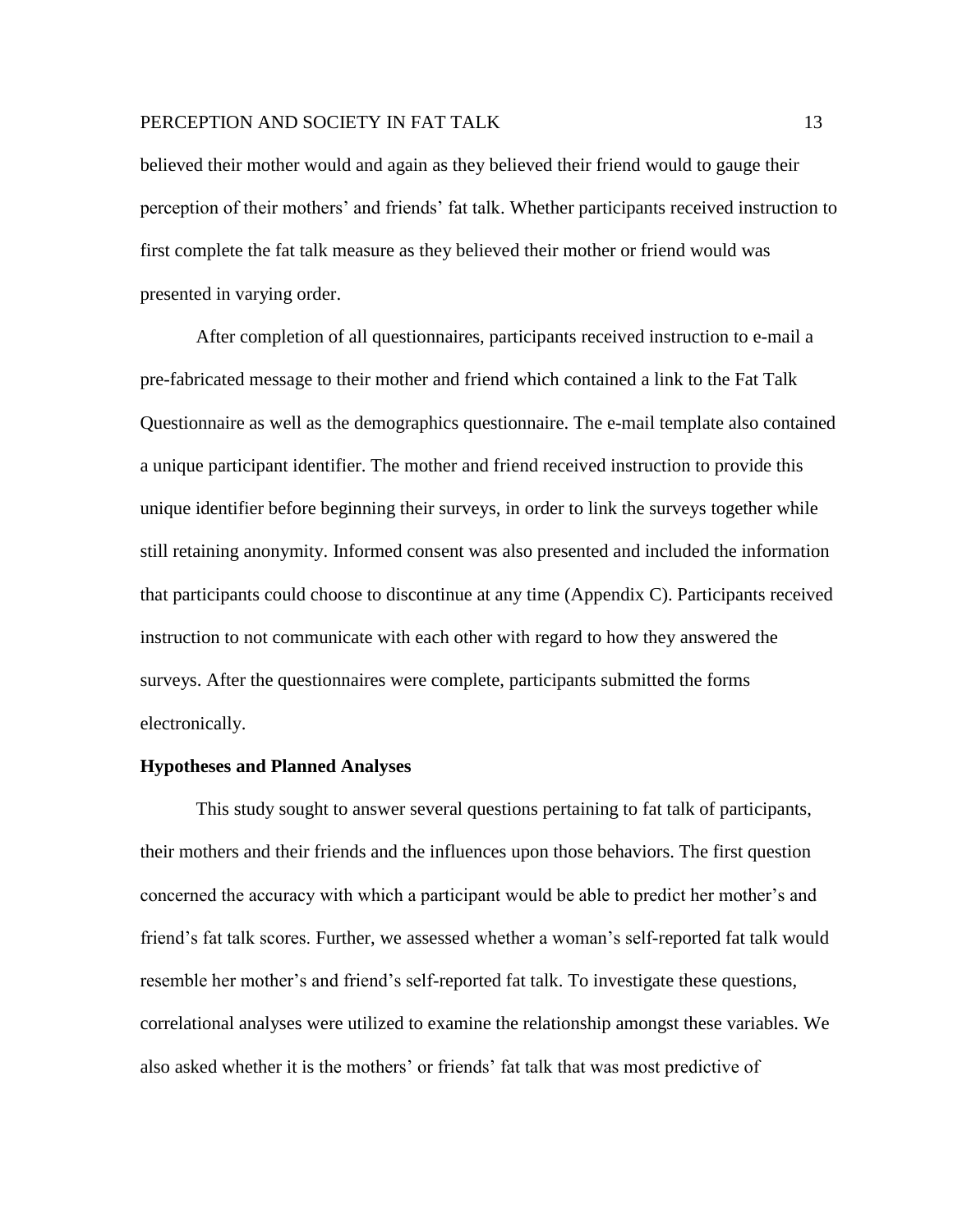participant's personal fat talk. Perception of mothers' and friends' fat talk behavior, as well as internalization of the thin ideal as commonly portrayed by the media, were also compared to mothers' and friends' self-reported fat talk for predicting participant's personal fat talk. To examine this question, hierarchical multiple regression was utilized.

### **Materials**

Participants completed the Sociocultural Attitudes Towards Appearance Questionnaire. Then, they completed the fat talk questionnaires (once as their self, once as they believed their mother would complete it and thirdly as they believed their friend would complete it) and a demographics questionnaire. Mothers and friends completed the Fat Talk Questionnaire as well as the demographics questionnaire.

**Demographics questionnaire.** This self-report measure was used to assess participants' basic demographic and anthropometric information, which was used to calculate the Body Mass Index (BMI) of those taking part in the study.

**Fat Talk Questionnaire.** The Fat Talk Questionnaire (FTQ; Royal, MacDonald, & Dionne, 2012) was used as a measure of fat talk and is listed in Appendix D. The modified versions used for mothers and friends are listed in Appendices E and F, respectively. The questions provide 14 short scenarios, to which the participant answers how frequently she would respond in a similar fashion, with response options ranging from *Never* to *Always*. Higher scores indicate a greater frequency of fat talk. Sample questions include, "When I'm with one or several close female friend(s), I complain that my stomach is fat," and "When I'm with one or several close female friend(s), I complain that I need to stop eating so much." This scale is reliable and valid in the assessment of the frequency of fat talk in which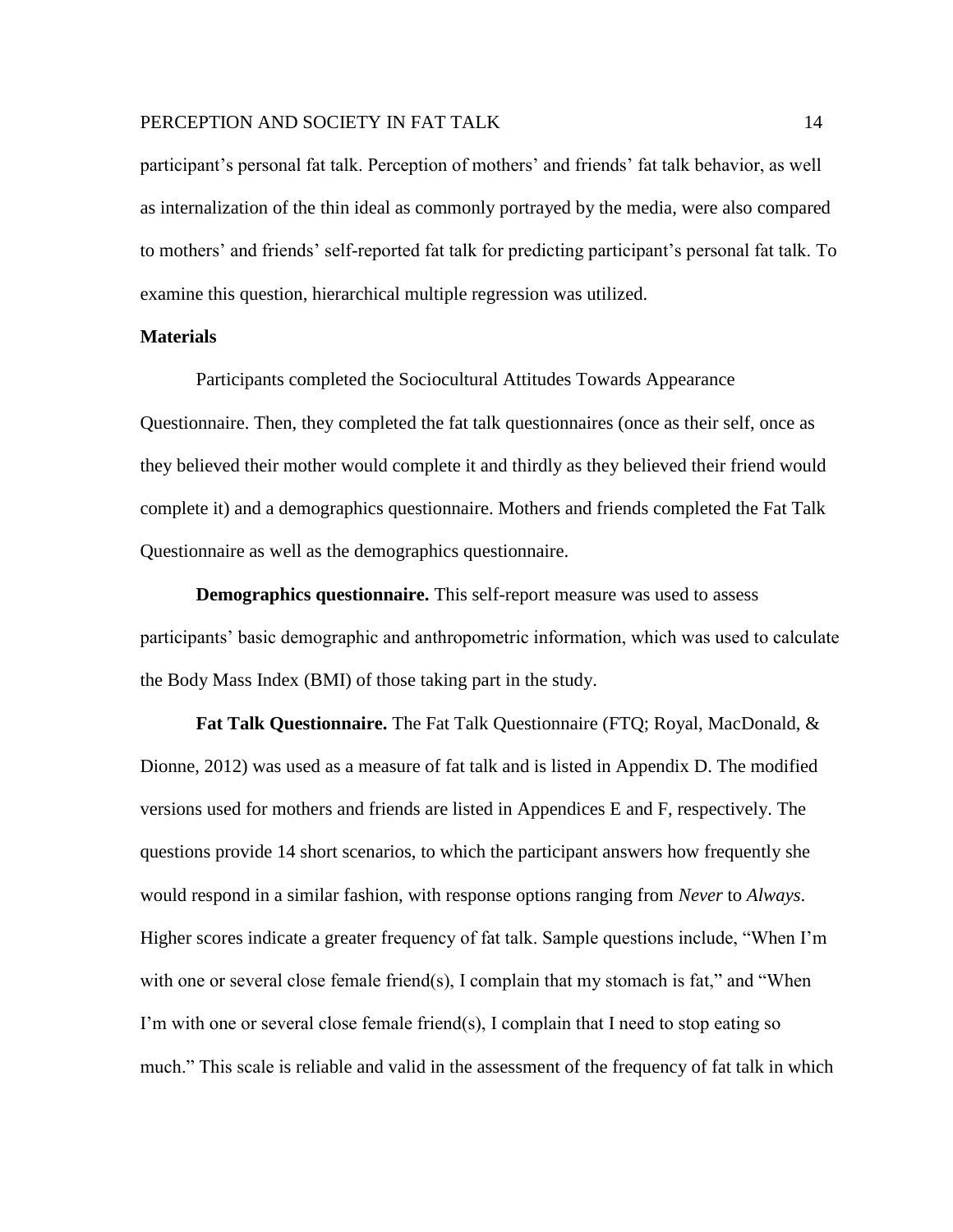an individual participates, as a unidimensional construct. The FTQ has high internal consistency ( $\alpha$  = .94), high test-retest reliability ( $r = .90$ ) and good split-half reliability ( $r =$ .88) in women and is significantly correlated with other established measures of fat talk such as the Fat Talk Scale (*r* = .74; Clarke, Murnen, & Smolak, 2010). The internal consistency of the FTQ in this study was high ( $\alpha$  = .95).

**Sociocultural Attitudes Towards Appearance Questionnaire.** The extent to which an individual has internalized, or "buys into," the thin-ideal was measured using the Sociocultural Attitudes Towards Appearance Questionnaire Scale-3, particularly the Internalization subscale (SATAQ-3; Thompson, van den Berg, Roehrig, Guarda, & Heinberg, 2004). The SATAQ-3 is a 30-item self-report measure that assesses four distinct factors of media influence: internalization-general, internalization-athlete, pressures, and information. It is listed in Appendix G. Sample questions include "TV programs are an important source of information about fashion and being attractive" and "I wish I looked like the models in music videos" and can be answered with Likert response styles. The SATAQ-3 has excellent internal consistency ( $\alpha$  = .94). The internal consistency of the SATAQ in this study was consistently high ( $\alpha$  = .94).

### **Results**

### **Descriptive Statistics**

The means and standard deviations for the variables used in the study are included in Table 1. The average BMIs of participants and their friends are considered to be in the average range; however, that of mothers' falls into the overweight category. All other scores fit established norms.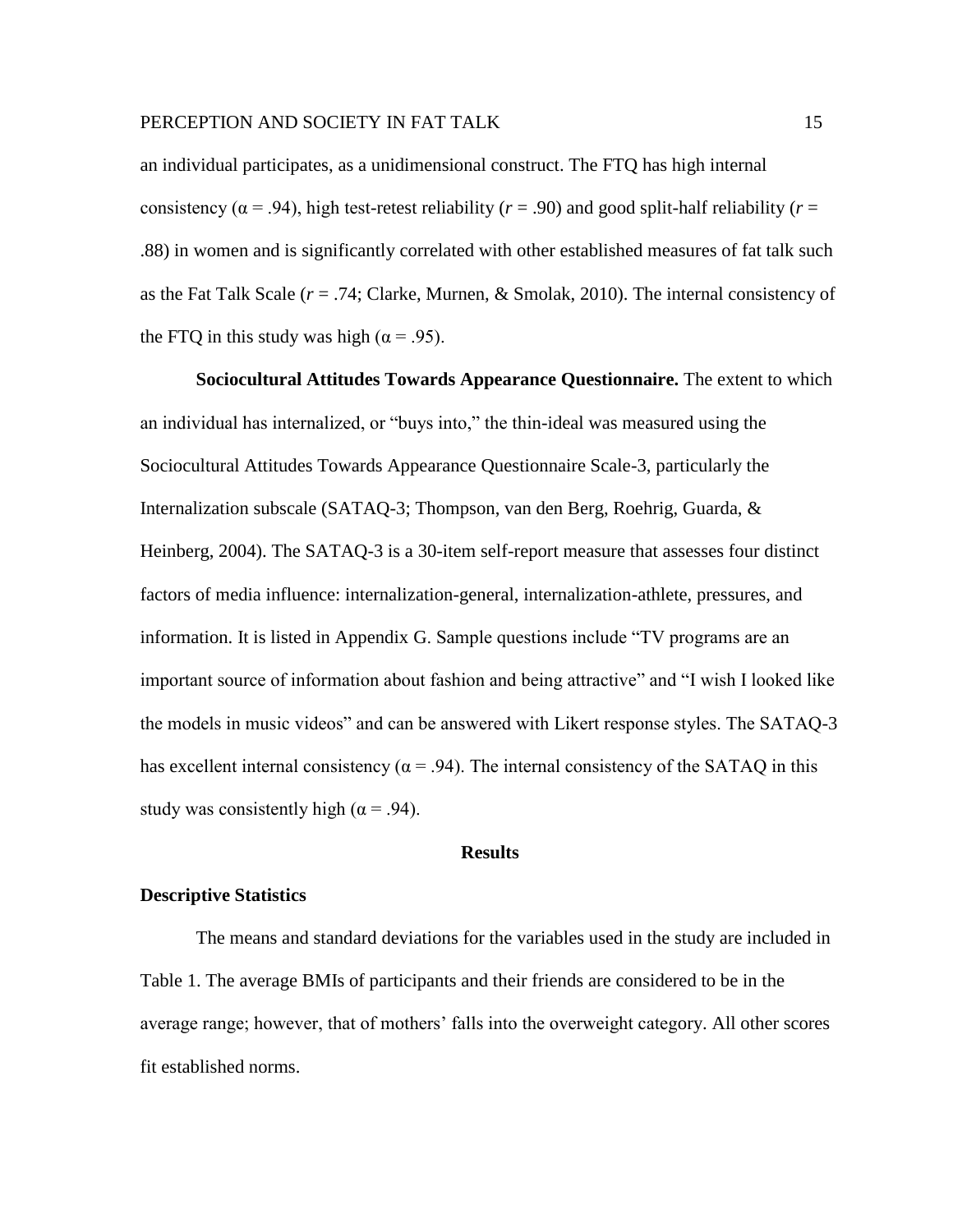To investigate the first hypothesis of "Does a woman know accurately how her mother and close friend would self-report their own level of fat talk?" mothers' perceived fat talk (MPFT) was correlated with mothers' self-reported fat talk (MFT), and there was a moderate positive relationship (see Table 2). Friends' perceived fat talk (FPFT) was positively correlated with friends' self-reported fat talk (FFT), and there was a moderate, positive relationship. This suggests that our participants could predict approximately 25% of the variance of mother's actual fat talk and approximately 16% of friend's level of fat talk.

In order to investigate our second research hypothesis, "Does a woman's fat talk resemble her mother's and friend's self-reported fat talk?" FT was correlated with MFT and FFT (see Table 2). There was a small, positive relationship between FT and MFT, and a moderate, positive correlation between FT and FFT. Notably, the correlation between perception of others' fat talk and participants' fat talk (FT and FPFT, *r* = .554; FT and MPFT,  $r = .518$ ) was stronger than the correlation between self-reported fat talk of others and participants' fat talk (FT and FFT,  $r = .306$ ; FT and MFT,  $r = .219$ ).

To assess our third hypothesis, "Whose fat talk scores are more important in predicting a woman's level of fat talk and is it the perception or actual report? Or is media internalization most influential?" intercorrelations among fat talk variables and thin ideal internalization scores (TII) were explored (see Table 2; all of the measured variables had significant positive relationships except for MFT with TII). This suggests that participants' perceptions of their mothers' and friends' fat talk were related not only to their own levels of fat talk, but also to their mothers' and friends' self-reported behavior. Furthermore,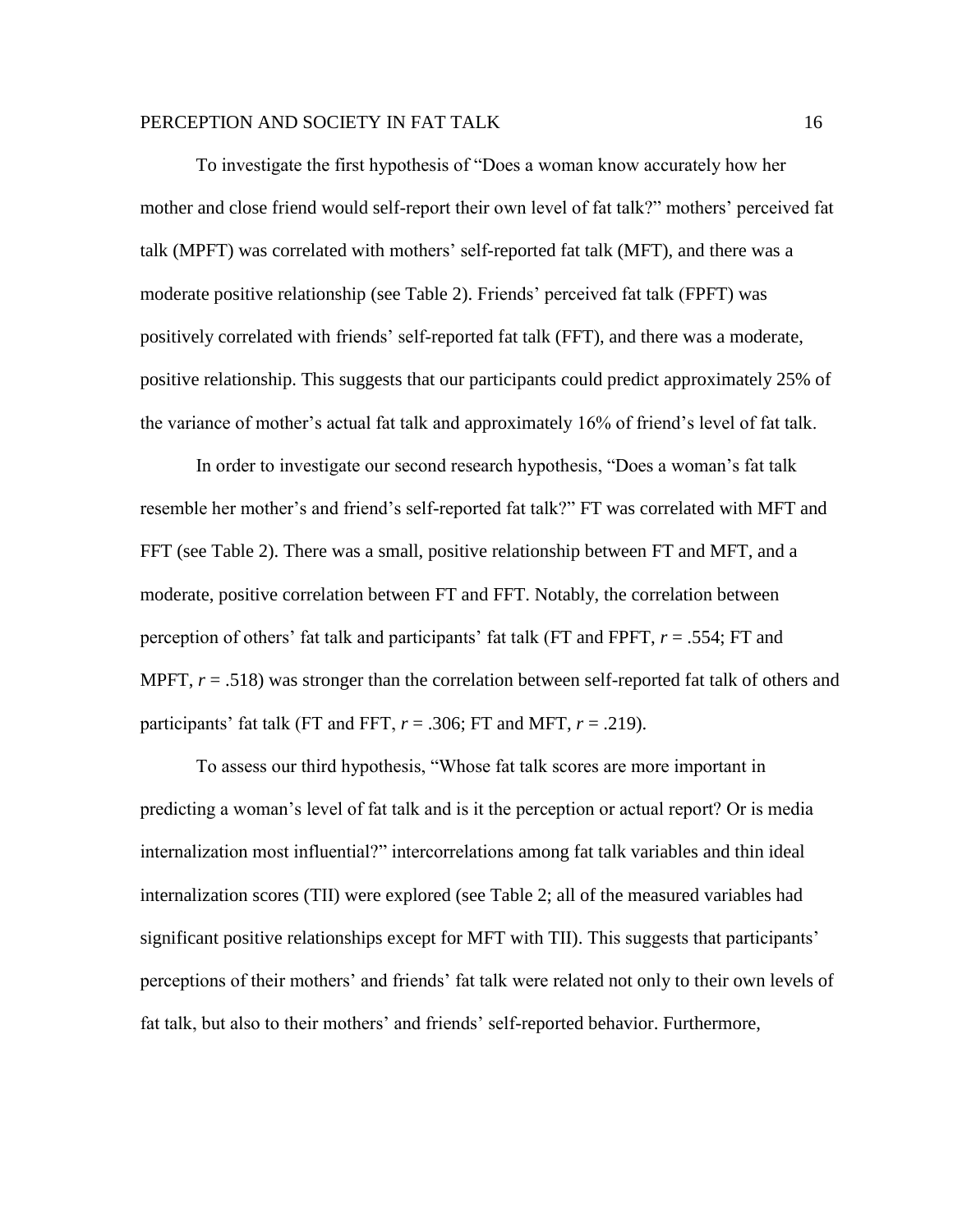participants may be able to report with some accuracy their mothers' and friends' selfreported fat talk behaviors.

To investigate the question of what variable best predicts our participants' fat talk behavior, a five step hierarchical multiple regression was conducted with FT as the dependent variable (see Table 3). This analysis was conducted twice: once examining the impact of mother-related variables, and again examining friend-related variables. This separation was intended to include as many participants in the analysis as possible, regardless of varying numbers of responding mothers and friends. Body mass index of the mother/friend (MBMI and FMBI, respectively) was entered at step one of the regression and body mass index (BMI) of the participant was entered at step 2 to rule out the influence of anthropometric factors. MFT/FFT was entered at step three and MPFT/FPFT at step 4. Lastly, TII was entered at step 5. The variables were entered in this order due to expected contribution to the variance (based on correlational analyses and extant literature). Intercorrelations between the multiple regression variables were reported in Table 2.

In the examination of mother-related variables, the hierarchical multiple regression revealed that at step one, MBMI did not contribute significantly to the regression model, *F*   $(174, 1) = .51, p = .48$ . When considered uniquely, each other independent variable significantly contributed to the variance in the prediction of FT. When all five independent variables were included in step 5 of the regression model, BMI and MFT were not significant predictors of FT. Together, the independent variables significantly accounted for 46.2% of the variance in FT,  $F(170, 5) = 29.20, p < .01$ . Tests to assess whether data met the assumption of collinearity indicated that multicollinearity was not a concern (MBMI,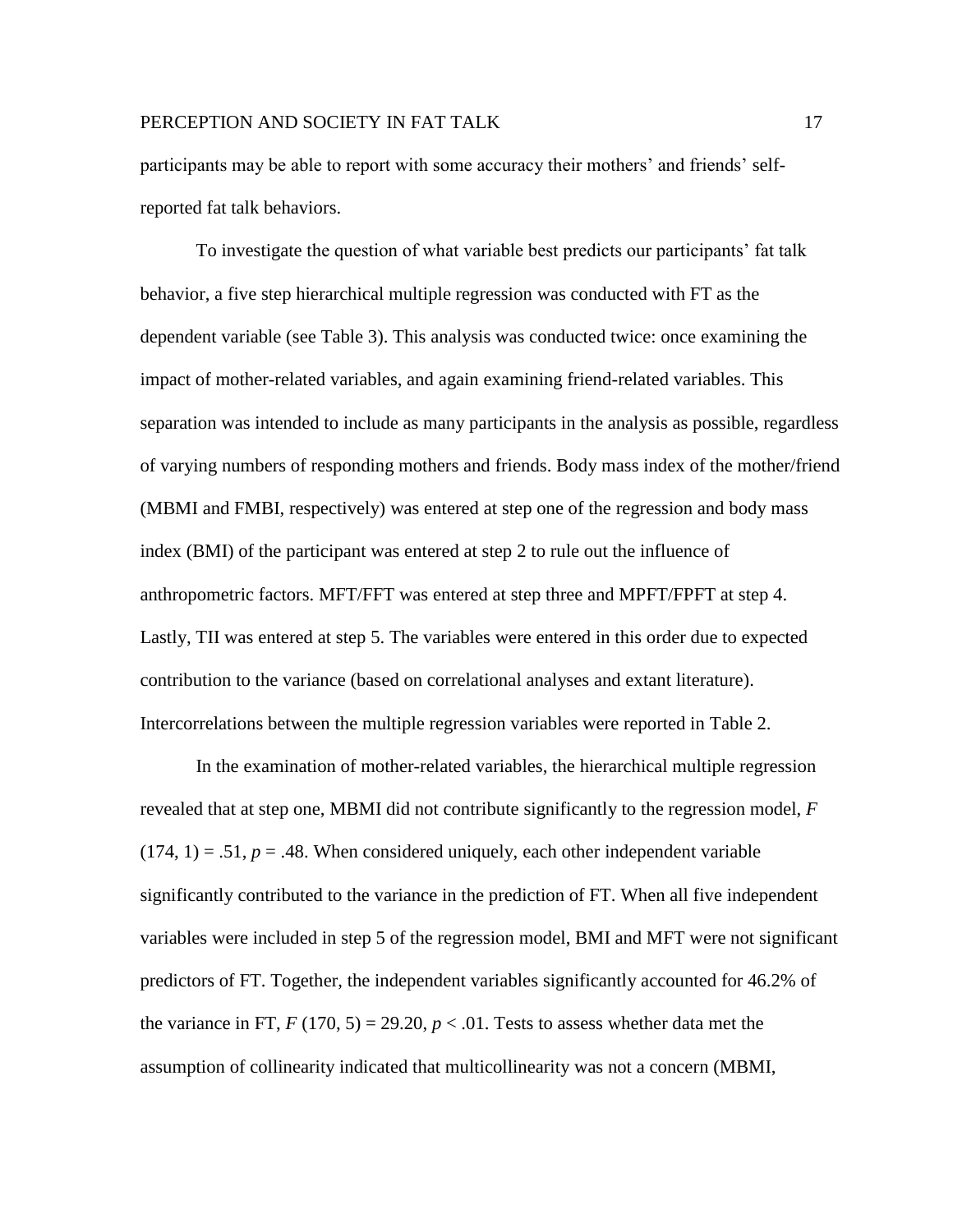Tolerance = .77, VIF = 1.26; BMI, Tolerance = .79, VIF = 1.26; MFT, Tolerance = .76, VIF  $=1.32$ ; MPFT, Tolerance  $= .72$ , VIF  $= 1.13$ ; TII, Tolerance  $= .89$ , VIF  $= 1.13$ ).

In the examination of friend-related variables, the hierarchical multiple regression revealed that at step one, FBMI did not contribute significantly to the regression model, *F*   $(143, 1) = 2.78$ ,  $p = 0.10$ . When considered uniquely, each other independent variable significantly contributed to the variance in the prediction of FT. When all five independent variables were included in step 5 of the regression model, BMI and FFT were not significant predictors of FT. Together, the independent variables significantly accounted for 46.5% of the variance in FT,  $F(139, 5) = 23.29, p < .01$ . These results suggest that perceived exposure to behavior may be more important as predictors of behavior than actual exposure. Tests to assess whether data met the assumption of collinearity indicated that multicollinearity was not a concern (FBMI, Tolerance = .81,  $VIF = 1.23$ ; BMI, Tolerance = .86,  $VIF = 1.16$ ; FFT, Tolerance = .74, VIF = 1.35; FPFT, Tolerance = .72, VIF = 1.38; TII, Tolerance = .86, VIF = 1.16).

### **Discussion**

The purpose of the current study was to investigate several questions pertaining to the effects that mothers, friends, and internalization of values promoted in the media have on young women's fat talk. We surveyed college women to assess their personal reported fat talk, how they perceived their friend's and mother's fat talk, and their internalization of thin ideal media influences. Uniquely, we also assessed these women's, mothers', and friends' fat talk to compare how self-reported and perceived fat talk in these important interpersonal relationships affected participant fat talk. The tripartite influence model of body image and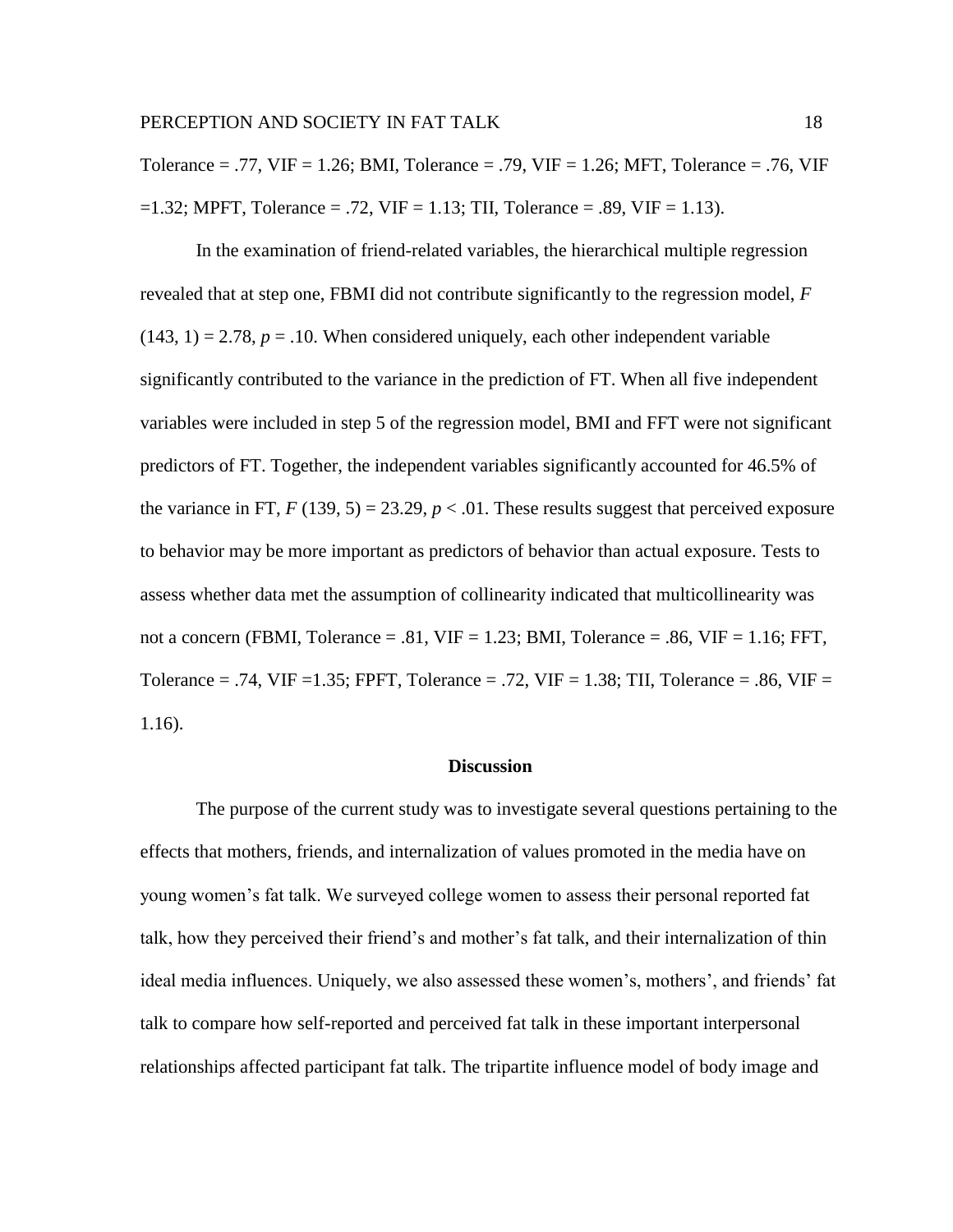eating disturbance helps to demonstrate the importance of individual differences with regard to who is affected by sociocultural factors. This model proposes that parents, peers, and the media are three distinct sociocultural influences on body image and eating behaviors. Furthermore, this influence is likely impacted by at least two factors: thin ideal internalization and social comparison (Keery et al., 2004). Fitting with the tripartite model, we used statistical analyses to investigate the power of mothers' fat talk, friends' fat talk, and internalization of ideals promoted by the media in predicting how much a young woman fat talked. Results of this study suggest that these various sociocultural factors likely play an important role in impacting fat talk behavior. This has implications for further exploration of the fit of the tripartite model to this construct (i.e., research that investigates how social comparison and thin ideal internalization might impact this relationship).

#### **Perception of Mothers and Friends**

One of the largest conclusions which can be drawn from these results is that, although the environment likely plays a role in prompting fat talk, it is the individual's *interpretation* of her surroundings which holds the most influence. While the fat talk reported by mothers and friends did significantly predict participants' own fat talk, the participants' perceptions of their mothers' and friends' fat talk played a larger part in accounting for participants' fat talk. This was particularly true of the perception of mothers' behavior, which had the most statistical power in this study, of the FT variables, in predicting participant fat talk. This maps onto previous research (e.g., Rieves & Cash, 1996; Wasylkiw & Williamson, 2012) suggesting the body image of individuals, and now their tendency to fat talk, is significantly related to their perception of these same behaviors in their mothers and friends. The results of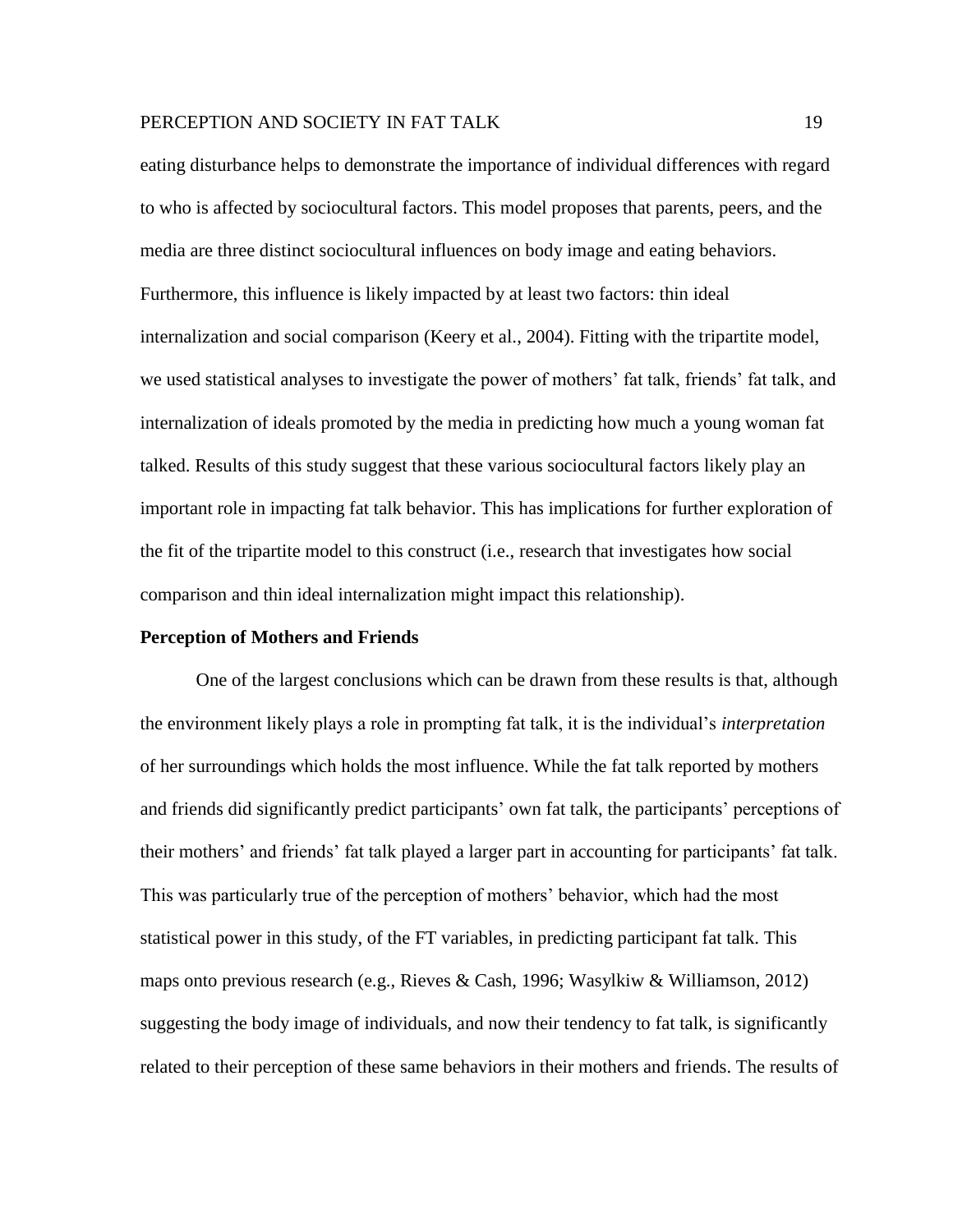this study did not support the theory that behavior reported by mothers and friends directly influences fat talk in the way that they may influence body image and eating behaviors but, instead, it is perception of these behaviors that is important.

If fat talk is conceptualized as modeling of body dissatisfaction, the results of this study also support prior literature that suggests self-reported parental behaviors impact an individual's own beliefs and behaviors (e.g., Loth et al., 2009; Neumark-Sztainer et al., 2010). Research has suggested that women from families promoting a value of thinness are more likely to have increased levels of body dissatisfaction (Leung & Steiger, 1996). The results of this study appear to support this, so long as the individual is aware of this value and has taken personal ownership of it. Wasylkiw and Williamson (2012) suggested perception may be more important as an influence on behavior than actual behavior, in part, due to the projection of participants' views regarding their own self onto the behavior of others.

#### **Internalization of Societal Values**

Media is well established as an influence on body image and weight-related behaviors (Grabe, Ward, & Hyde, 2008). This is largely due to its role in modeling and reinforcing the popularity of certain body types, especially a thin, female figure. A content analysis by Fouts and Burggraf (1999) demonstrated this phenomenon by illustrating that thin female characters on television were given significantly more positive feedback by their male costars regarding their bodies than average and above-weight female characters. The message to viewers is that one needs to be lean in order to receive positive male attention. In addition to increasing the desirability of this body type, its frequent portrayal in television, movies, advertisements, etc. can lead viewers to believe that this body type is normative, despite the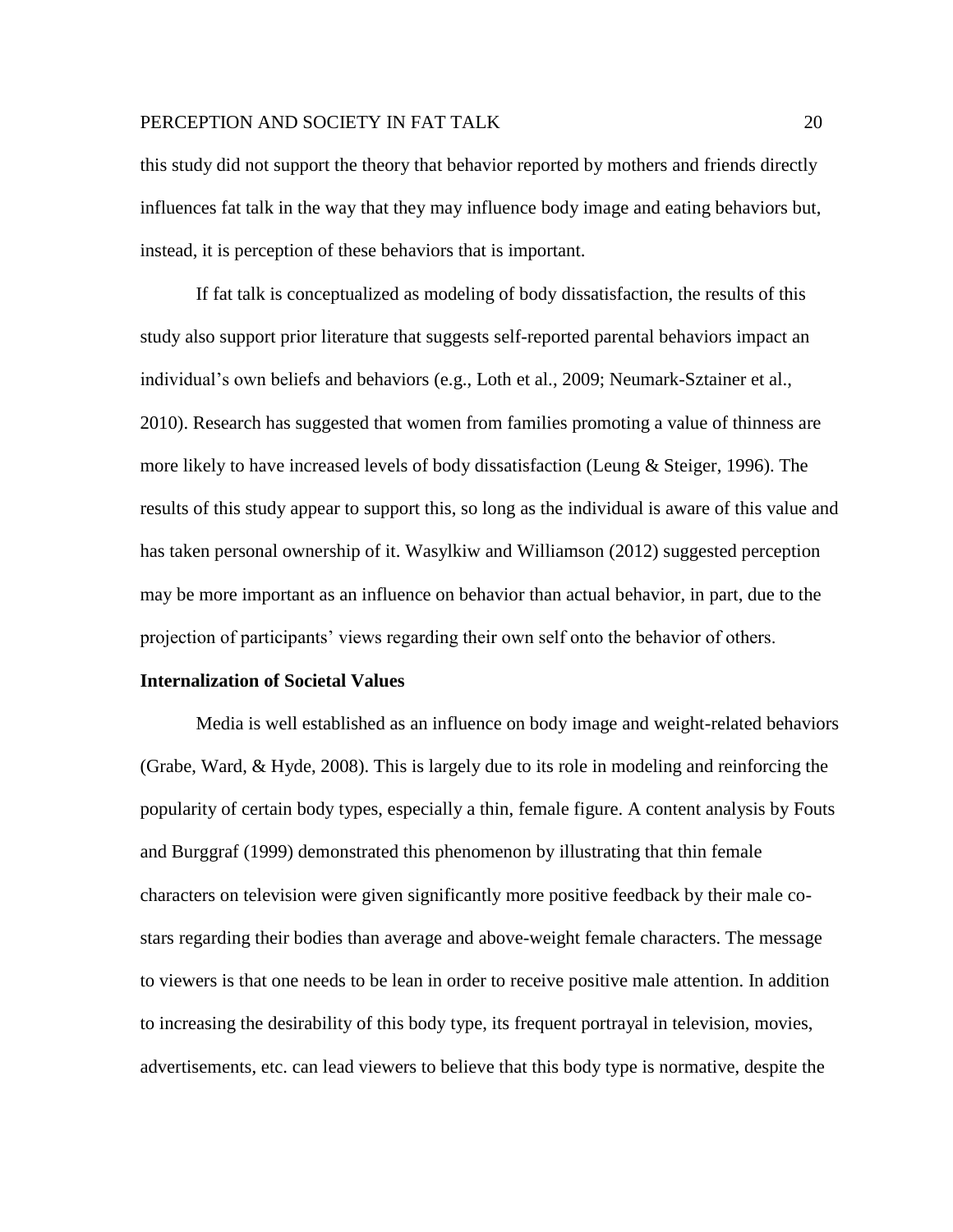difficulty that most women have in attaining it (Brownell, 1991). Furthermore, different individuals will be exposed to various types of media and some (such as fashion magazines) may be more influential.

Exposure to a thin figure is particularly harmful when a woman has internalized the value of thinness (Ferguson, 2013). This discrepancy between what is idealized versus one's actual body drives body dissatisfaction and, in turn, maladaptive behaviors such as food restriction or over-exercising (Thompson & Stice, 2001). Research suggests that there is a relationship between valuing the thin ideal and frequency of self-degradation, a link that the results of the present study support (i.e., fat talk; Becker, Diedrichs, Jankowski, & Werchan, 2013; Salk & Engeln-Maddox, 2011).

Wasylkiw and Williamson's (2012) theory that individuals project their own views onto the behaviors of others also offers explanation for why thin ideal internalization is a strong predictor of participant reported fat talk. By definition, thin ideal internalization is a personal belief (Thompson & Stice, 2001). Women who embrace the thin ideal may be more likely to participate in fat talk and, furthermore, may believe that others are also participating in this behavior as well. Although our participants' perceptions of their friends and mothers appeared to be somewhat accurate (i.e., very small but significant correlations), their perceptions were likely driven by their own beliefs and values.

### **Fat Talk Maintenance**

The importance of internalization of the thin ideal for the prediction of fat talk may add to the current literature regarding the maintenance of fat talk. Fat talk can be conceptualized as another method, similar to food restriction or over-exercising, utilized by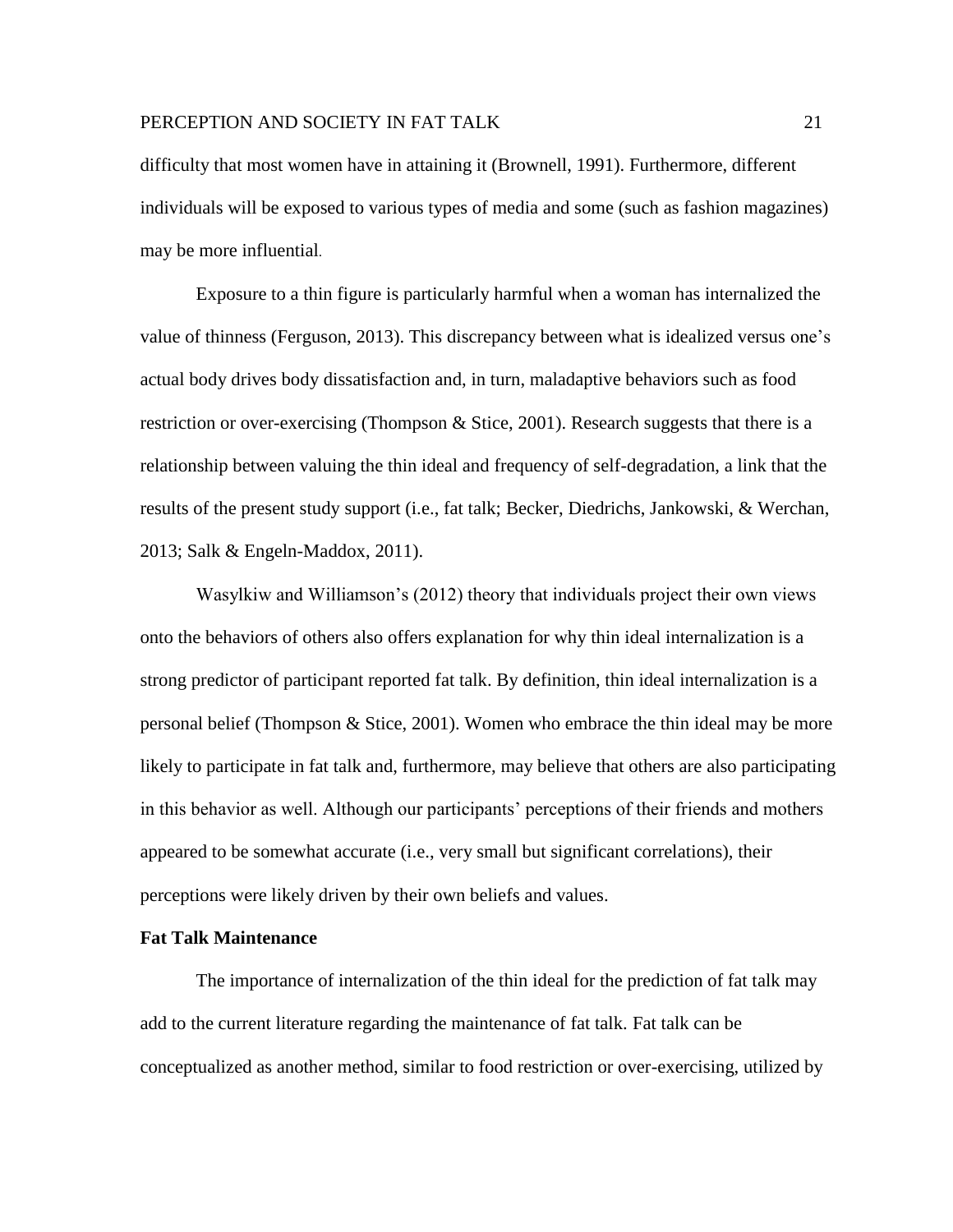women to cope with any discrepancy between their actual and desired body type. In this theory, fat talk can be considered a mechanism by which women alleviate guilt over not having an ideal body type. Thus, fat talk may help some women feel better about feeling bad about their bodies in the short term. Unfortunately, research suggests that instead of feeling better, women may feel worse following participation in fat talk. Salk and Engeln-Maddox (2012) exposed women to fat talk to examine the effects of hearing it on their body satisfaction and guilt. After hearing fat talk by confederates, participants reported that their current level of body dissatisfaction, likelihood to fat talk, and feelings of guilt increased.

This cycle is particularly relevant when the context in which it takes place is considered (i.e., a culture with a discrepancy between the ideal and average body types). Even if a woman's attempt to improve her feelings by participating in fat talk fails, she may continue to engage in this behavior due to a desire to maintain group membership. Katrevich, Register, and Aruguete (2014) found social cohesion was one of the reasons that women reported engaging in fat talk. Dohnt and Tiggeman (2006) suggested that conversations regarding physical appearance amongst peers reinforce societal expectations previously disseminated by the media. If a woman believes that people she is close to express their value of thinness by engaging in fat talk, she may feel pressure to participate in these conversations to show others that she values the same things as them. This perceived pressure may contribute to increased levels of thin ideal internalization for women who are involved in these conversations. This propagates in women, especially those who have internalized the thin ideal as their own value, a vicious cycle where fat talk is intended to alleviate distress but, instead, increases it in the long-term. Thus, fat talk may communicate and reinforce the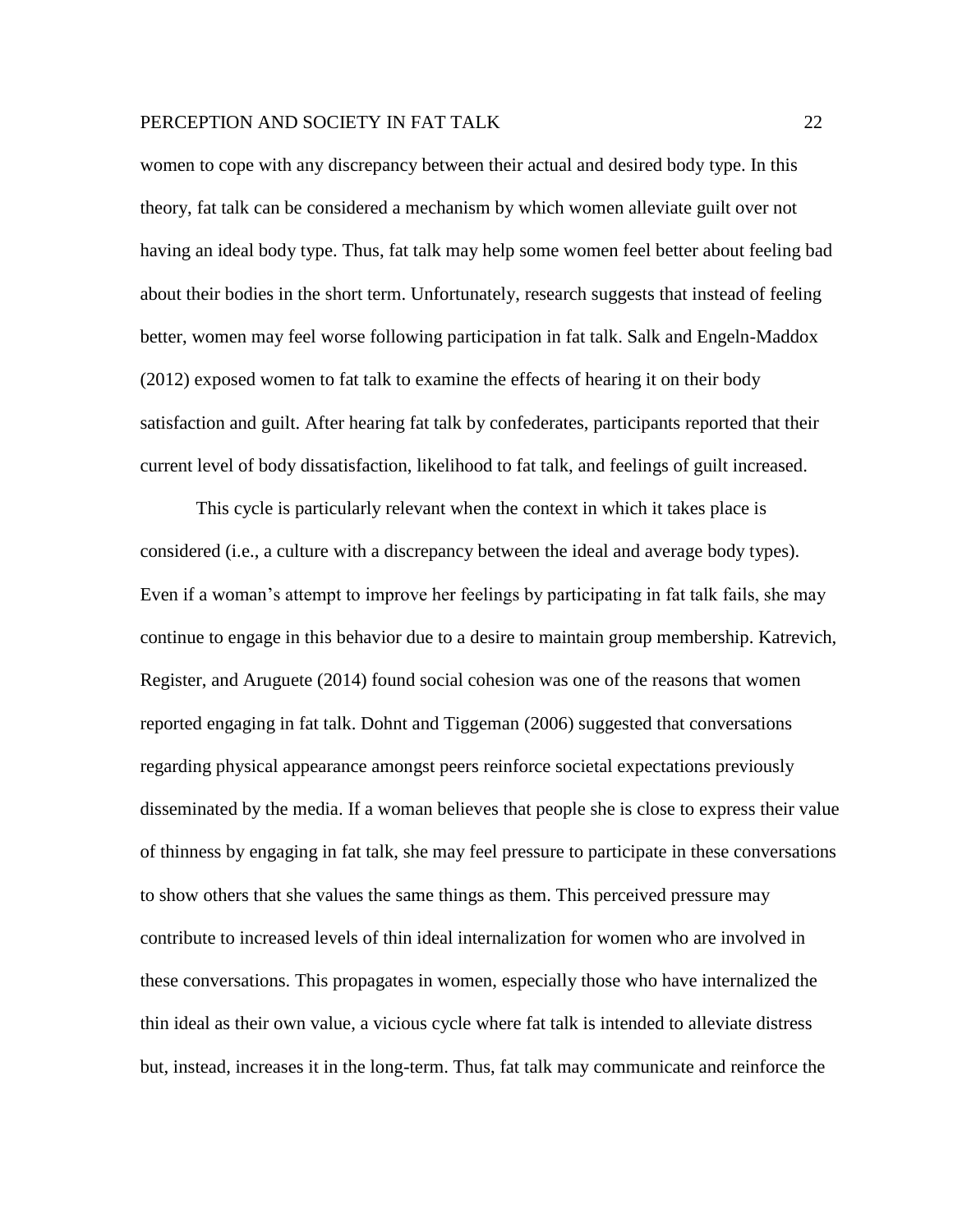thin ideal amongst women. If an individual perceives that her peers or mother values thinness, this may incite social comparison (of appearance and values). Furthermore, individuals who fat talk more frequently also tend to engage in upward social comparison, a known contributor to body dissatisfaction (Arroyo, 2014; Corning & Gondoli, 2012).

### **Clinical Implications**

Fat talk has been correlated with various negative outcomes and is likely a causal risk factor for body dissatisfaction (Arroyo & Harwood, 2011; Sharpe, Naumann, Treasure, & Schmidt, 2013). Therefore, it may be an important target for intervention to aid in the prevention of the development of more clinical issues (e.g., eating disorders). Our findings have implications for intervention on multiple levels. On an individual level, these results have implications for cognitive, behavioral, and interpersonal therapies. Given the importance of perceptions and personal values in predicting fat talk, it may be beneficial to target cognitive factors such as perception to reduce the frequency of fat talk. This may include assumptions-testing and correction of cognitive distortions through behavioral experiments and other traditionally cognitive interventions (e.g., Beck, 2011). It may also be valuable to implement techniques such as behavioral experiments to raise awareness of the impact of fat talk on mood. Therapists may wish to encourage their clients to replace fat talk with healthier coping mechanisms, if the clients are using it to alleviate distress regarding a discrepancy between their actual and ideal body type.

At a societal level, critique of the media should also be promoted as it plays a large part in the reinforcement of the thin ideal; furthermore, some support has been shown for the use of this technique in the prevention of eating disorders [\(Stice, Shaw, Becker, &](http://0-www.sciencedirect.com.wncln.wncln.org/science/article/pii/S1740144511000544#bib0135) Rohde,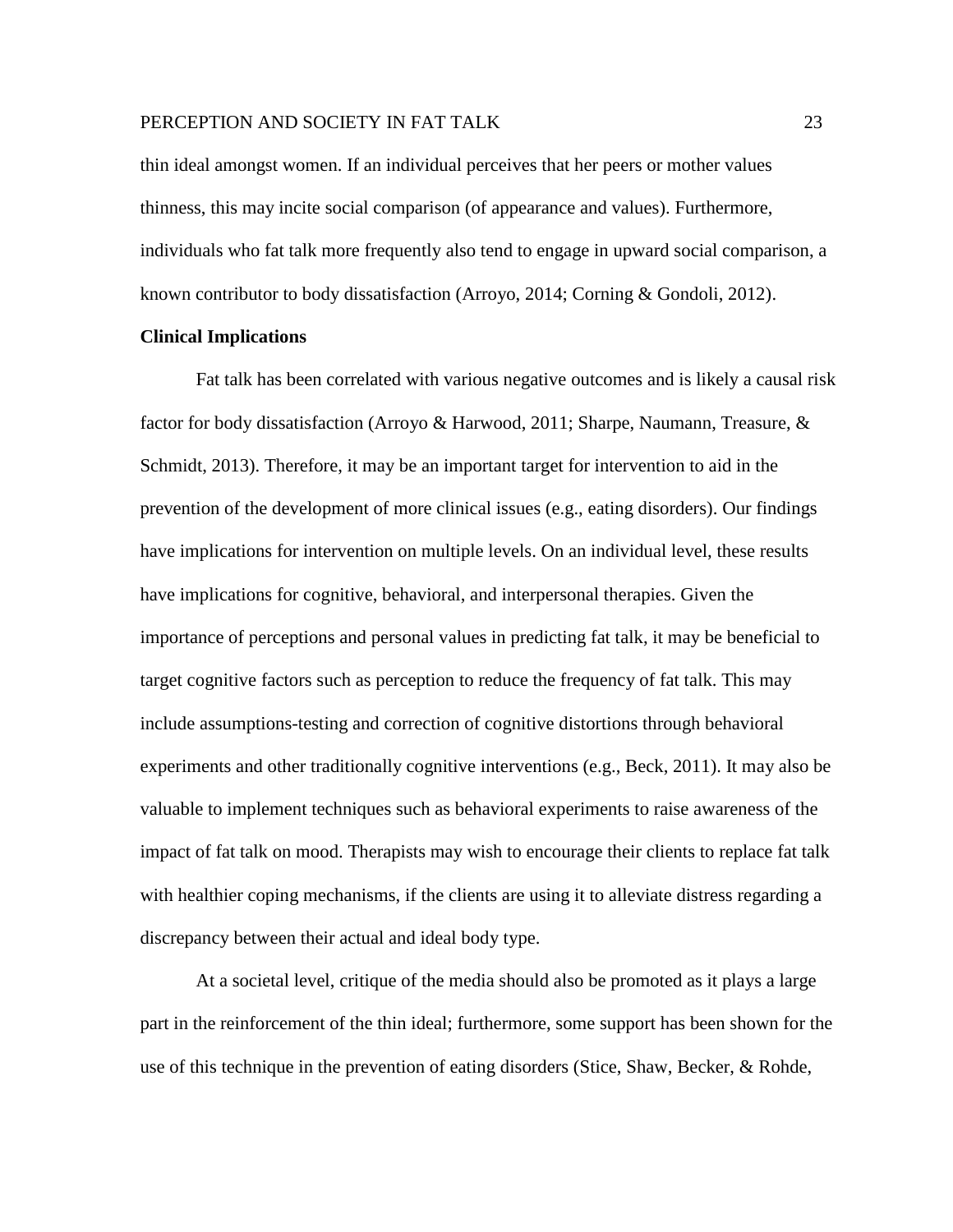[2008\)](http://0-www.sciencedirect.com.wncln.wncln.org/science/article/pii/S1740144511000544#bib0135). Additionally, advocacy groups like the Critical Media Project monitor popular media and attempt to promote healthier media modeling for women. Ideally, we will see initiatives that restrict normative modeling of fat talk in media consumed by girls and women (e.g., Critical Media Project Resources and Links, n.d.). It may also be beneficial to have more individuals who are aware of women's issues (e.g., Geena Davis Institute on Gender in Media, 2016) involved in producing and directing media.

### **Limitations and Future Directions**

The results of this study contribute to the fat talk literature; however, there are some limitations which should be taken into consideration when interpreting the results. Concerning methodology, the results of the present study are limited by the measurement of fat talk. It should be noted that only self-reported fat talk was measured, as is consistent with the majority of the research on this construct, and that it is unclear whether this reflects the actual fat talk levels of participants. BMI was also self-reported by participants. The measures utilized to measure fat talk also have not been tested with regards to capturing perception. Additionally, although it may be assumed that the majority of participants spend more time with their friends than their mothers due to their stage in life (i.e., university students), the amount of time spent and the frequency of fat talk with each of these parties was not assessed. Perhaps longevity of exposure to mother's values across these college women's development influenced their perceptions of mother's values as more important than friend's perceived fat talk. Furthermore, it is not clear how much the participants in this study valued the attitudes of their mothers and friends. Finally, actual media consumption was not measured; instead, we used a common measure that captures how much the cultural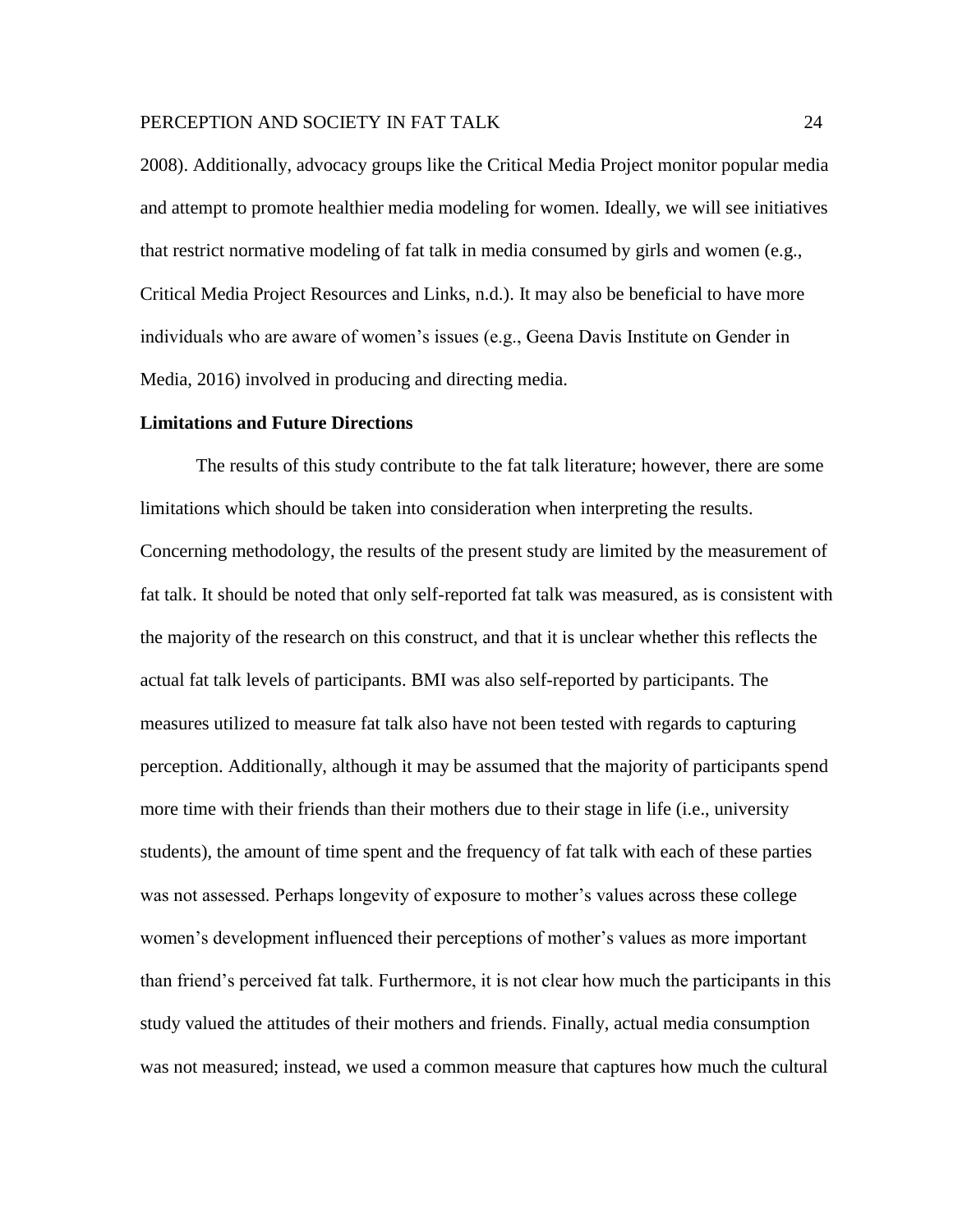thin ideal is internalized into one's values. With regards to the sample utilized in this study, there are some limitations on generalizability. The sample was primarily educated, young, Caucasian women and it is unclear if these results would translate to other groups. Furthermore, there was no examination of differences between different racial and socioeconomic groups.

The present study provides a rationale for further exploration of the comparative influence of mothers, peers, and media on fat talk behavior. Further investigation is warranted to examine these various sources of fat talk and how fat talk behavior is learned and maintained over time. The use of a fat talk measure designed specifically for families, such as the Family Fat Talk Questionnaire in development by Macdonald, Dimitropoulos, Royal, Polanco, and Dionne (2015), could be particularly useful in investigating these areas. This study also supports the importance of individuals' interpretation of the environment as a powerful influence on their fat talk behavior. The results of this study suggest that fat talk should be further explored as operating within a similar framework to the Tripartite Influence model of body image and eating disturbance.

### **Conclusion**

This study sought to investigate the influence that mothers, friends, and internalization of values promoted in the media have on the behavior of fat talk; furthermore, the results extend our knowledge regarding where fat talk is modeled and learned by women. The importance of sociocultural influences on fat talk was supported, and it was demonstrated that individual differences such as perception and values help to determine whether a person will be influenced by these factors. Moreover, these results increase our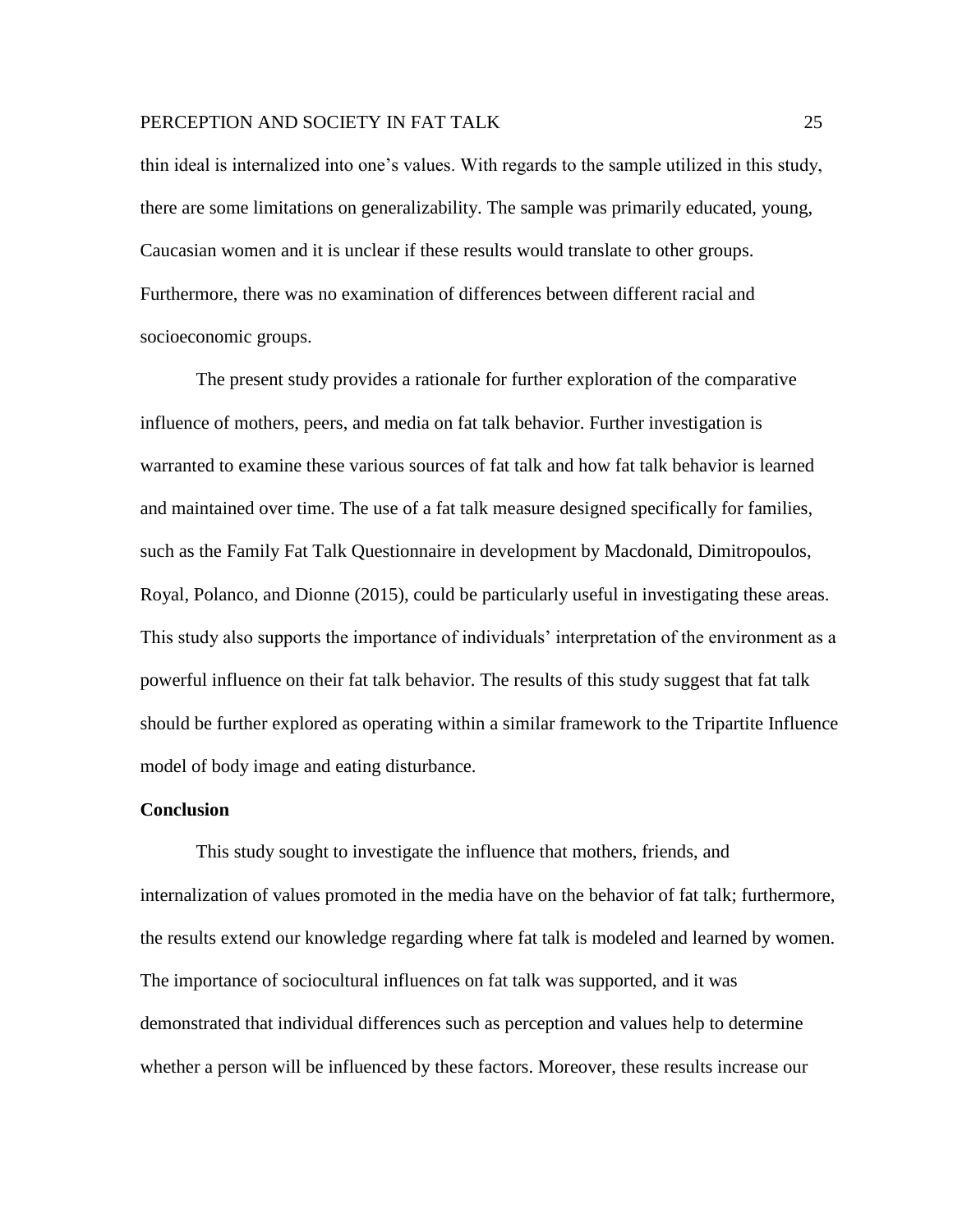understanding regarding the maintenance of fat talk. This holds relevance for clinical interventions which may need to target both internalized values and perception of the behavior of others through cognitive and behavioral techniques. Fat talk may be a key element to target in breaking the vicious cycle discussed above. Research should be conducted to determine whether or not these approaches to reduce fat talk frequency and impact would be effective. Future studies are also warranted to investigate the relationships amongst thin ideal internalization, perceptions of others, and an individual's fat talk behavior.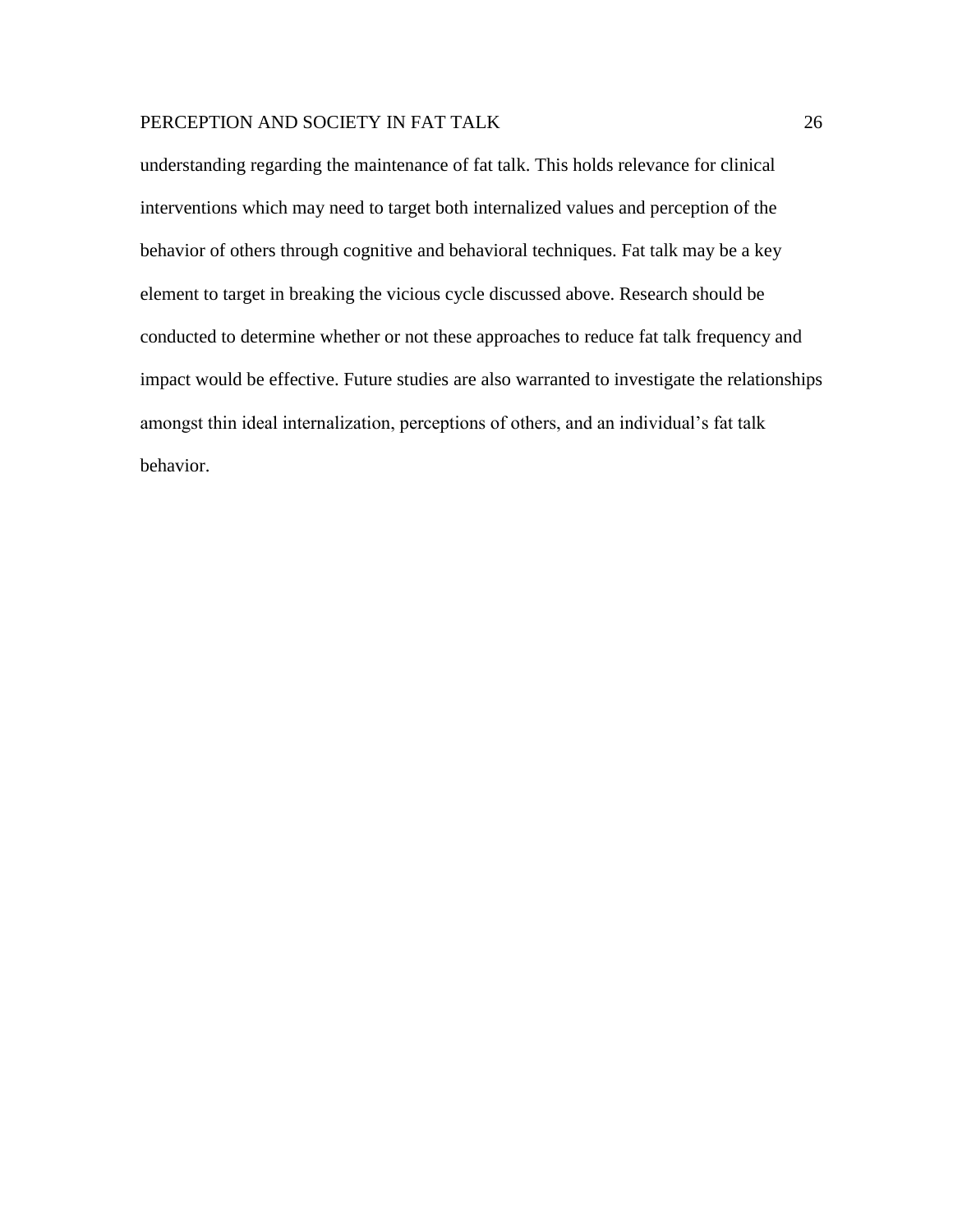#### References

- Abraczinskas, M., Fisak, B., & Barnes, R. D. (2012). The relation between parental influence, body image, and eating behaviors in a nonclinical female sample. *Body Image, 9*, 93-100. doi: 10.1016/j.bodyim.2011.10.005
- American Psychiatric Association. (2013). *Diagnostic and Statistical Manual of Mental Disorders* (5<sup>th</sup> ed.). Arlington, VA: American Psychiatric Publishing.
- Annis, N. M., Cash, T. F., & Hrabosky, J. I. (2004). Body image and psychosocial differences among stable average weight, currently overweight, and formerly overweight women: The role of stigmatizing experiences. *Body Image: An International Journal of Research, 1,* 155-167. doi: 10.1016/j.bodyim.2003.12.001
- Arroyo, A. (2014). Connecting theory to fat talk: Body dissatisfaction mediates the relationships between weight discrepancy, upward comparison, body surveillance, and fat talk. *Body Image, 11,* 303-306. doi: 10.1016/j.bodyim.2014.04.006
- Arroyo, A., & Harwood, J. (2012). Exploring the causes and consequences of engaging in fat talk. *Journal of Applied Communication Research, 40, 167-187. doi:* 10.1080/00909882.2012.654500
- Beck, J. S. (2011). *Cognitive behavior therapy: Basics and beyond* (2<sup>nd</sup> ed.). New York: Guilford.
- Becker, C. B., Diedrichs, P. C., Jankowski, G., & Werchan, C. (2013). I'm not just fat, I'm old. Has the study of body image overlooked "old talk"? *Journal of Eating Disorders,1,* 6. doi: 10.1186/2050-2974-1-6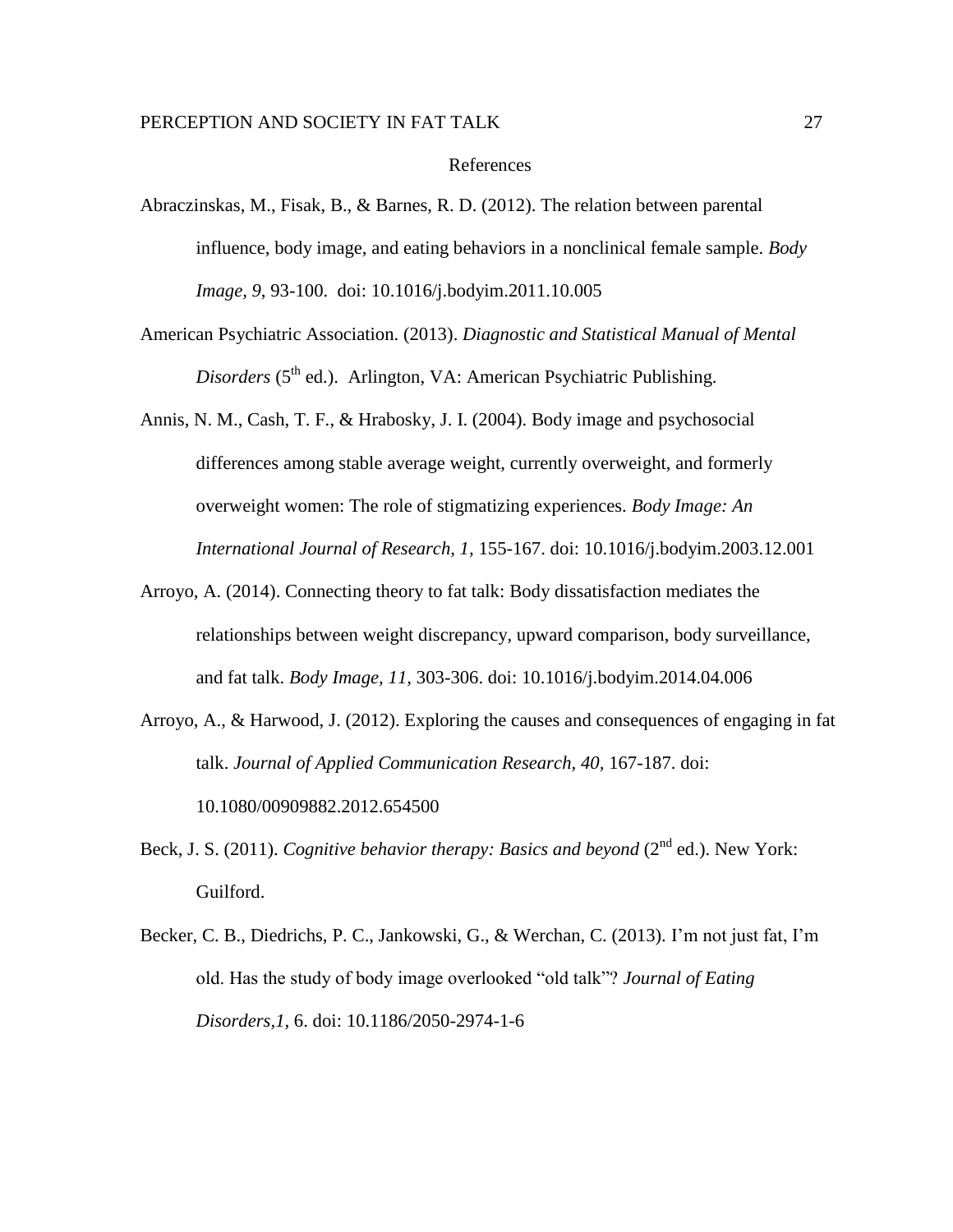Benedikt, R., Wertheim, E. H., & Love, A. (1998). Eating attitudes and weight-loss attempts in female adolescents and their mothers. *Journal of Youth and Adolescence, 27,* 43- 57. doi: 10.1023/A:1022876715005

Britton, L., Martz, D.**,** Bazzini, D., Curtin, L., & LeaShomb, A. (2006). Fat talk and selfpresentation of body image: Is there a social norm for women to self-degrade? *Body Image: An International Journal of Research, 3,* 244-250*.* doi:

10.1016/j.bodyim.2006.05.006

- Blowers, L. C., Loxton, N. J., Grady-Flesser, M., Occhipinti, S., & Dawe, S. (2003). The relationship between sociocultural pressure to be thin and body dissatisfaction in preadolescent girls. *Eating Behaviors, 4,* 229-244.
- Brownell, K. D. (1991). Dieting and the search for the perfect body: Where physiology and culture collide. *Behavior Therapy, 22,* 1-12. doi: 10.1016/S0005-7894(05)80239-4
- Cachelin, F. M., Striegel-Moore, R., & Paget, W. B. (1997). Comparison of women with various levels of dietary restraint on body image, personality, and family environment. *Eating Disorders, 5,* 205-215. doi: 10.1080/10640269708249226
- Cattarin, J. A., Thompson, J. K., Thomas, C., & Williams, R. (2000). Body image, mood, and televised images of attractiveness: The role of social comparison. *Journal of Social and Clinical Psychology, 19,* 220-239. doi: 10.1521/jscp.2000.19.2.220
- Centers for Disease Control and Prevention. (2012). *Adult Overweight and Obesity*. Retrieved from http://www.cdc.gov/obesity/adult/index.html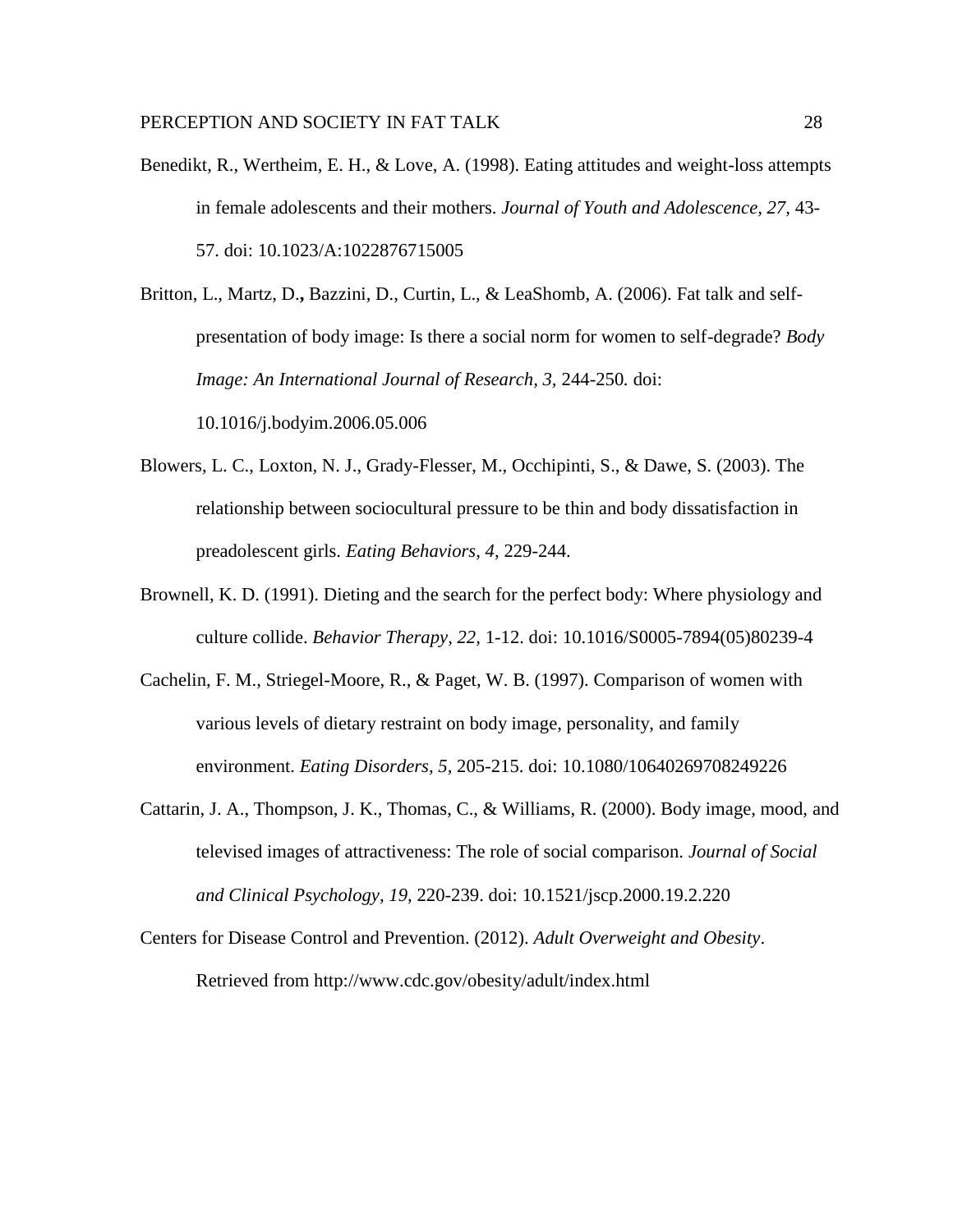- Clark, P. M., Murnen, S. K., & Smolak, L. (2010). Development and psychometric evaluation of a quantitative measure of fat talk. *Body Image: An International Journal of Research, 7,* 1-7. doi: 10.1016/j.bodyim.2009.09.006
- Compeau, A., & Ambwani, S. (2013). The effects of fat talk on body dissatisfaction and eating behavior: The moderating role of dietary restraint. *Body Image: An International Journal of Research, 10,* 451-461. doi: 10.1016/j.bodyim.2013.04.006
- Cooley, E., Toray, T., Wang, M. C., & Valdez, N. N. (2008). Maternal effects on daughters' eating pathology and body image. *Eating Behaviors, 9,* 52-61. doi:10.1016/j.eatbeh.2007.03.001
- Corning, A. F., & Gondoli, D. M. (2012). Who is most likely to fat talk? A social comparison perspective. *Body Image: An International Journal of Research, 9,* 528-531. doi: 10.1016/j.bodyim.2012.05.004
- Crandall, C. S. (1988). Social contagion of binge eating. *Journal of Personality and Social Psychology, 55,* 588-598. doi: 10.1037/0022-3514.55.4.588
- Critical Media Project Resources and Links. (n.d.). Retrieved from http://www.criticalmediaproject.org/resources/useful-links/
- Delinsky, S. S., & Wilson, G. T. (2008). Weight gain, dietary restraint, and disordered eating in the freshman year of college. *Eating Behaviors, 9,* 82-90. doi: 10.1016/j.eatbeh.2007.06.001
- Dohnt, H., & Tigemann, M. (2006). The contribution of peer and media influences to the development of body satisfaction and self-esteem in young girls: A prospective study.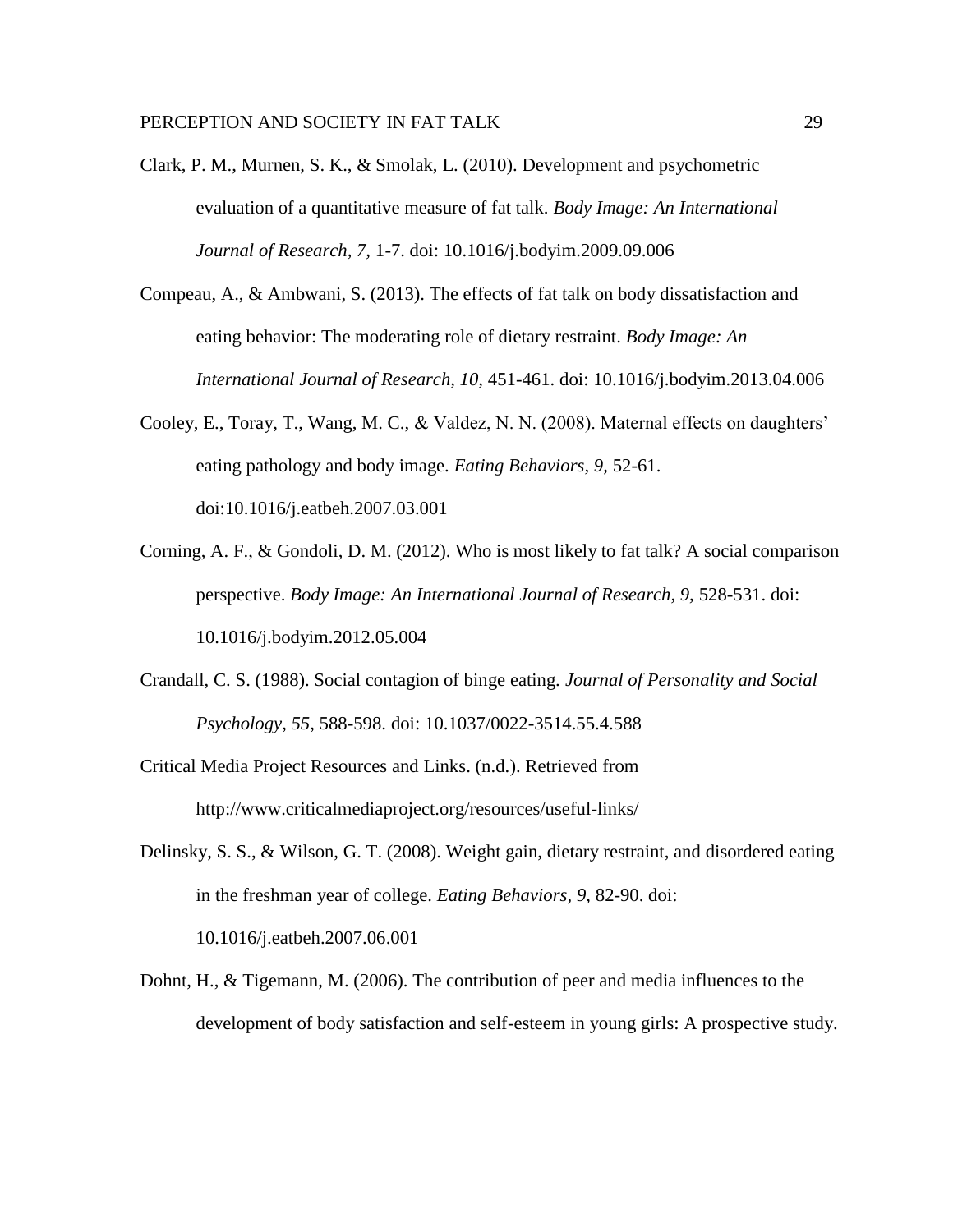*Developmental Psychology, 42,* 929-936. doi: http://dx.doi.org/10.1037/0012- 1649.42.5.929

- Ferguson, C. J. (2013). In the eye of the beholder: Thin-ideal media affects some, but not most, viewers in a meta-analytic review of body dissatisfaction in women and men. *Psychology Of Popular Media Culture*, *2*, 20-37. doi:10.1037/a0030766
- Ferguson, C. J., Winegard, B., & Winegard, B. M. (2011). Who is the fairest one of all? How evolution guides peer and media influences on female body dissatisfaction. *Review of General Psychology, 15,* 11-28. doi: 10.1037/a0022607
- Field, A. E., Austin, B., Striegel-Moore, R., Taylor, B., Camargo, C. A., Laird, N., & Colditz, G. (2005). Weight concerns and weight control behaviors of adolescents and their mothers. *Arch Pediatric Adolescent Medicine, 159,* 1121-1126. doi: 10.1001/archpedi.159.12.1121
- Fouts, G., & Burggraf, K. (1999). Television situation comedies: Female body images and verbal reinforcements. *Sex Roles, 40,* 473-481. doi: 10.1023/A:1018875711082
- Galloway, A. T., Farrow, C. V., & Martz, D. M. (2010). Retrospective reports of child feeding practices, current eating behaviors, and BMI in college students. *Obesity, 18,*  1330-1335. doi: 10.1037/oby.2009.393

Geena Davis Institute on Gender in Media. (2016). Retrieved from http://seejane.org

Grabe, S., Ward, L. M., & Hyde, J. S. (2008). The role of the media in body image concerns among women: A meta-analysis of experimental and correlational studies. *Psychological Bulletin, 134,* 460-476. doi: 10.1037/0033-2909.134.3.460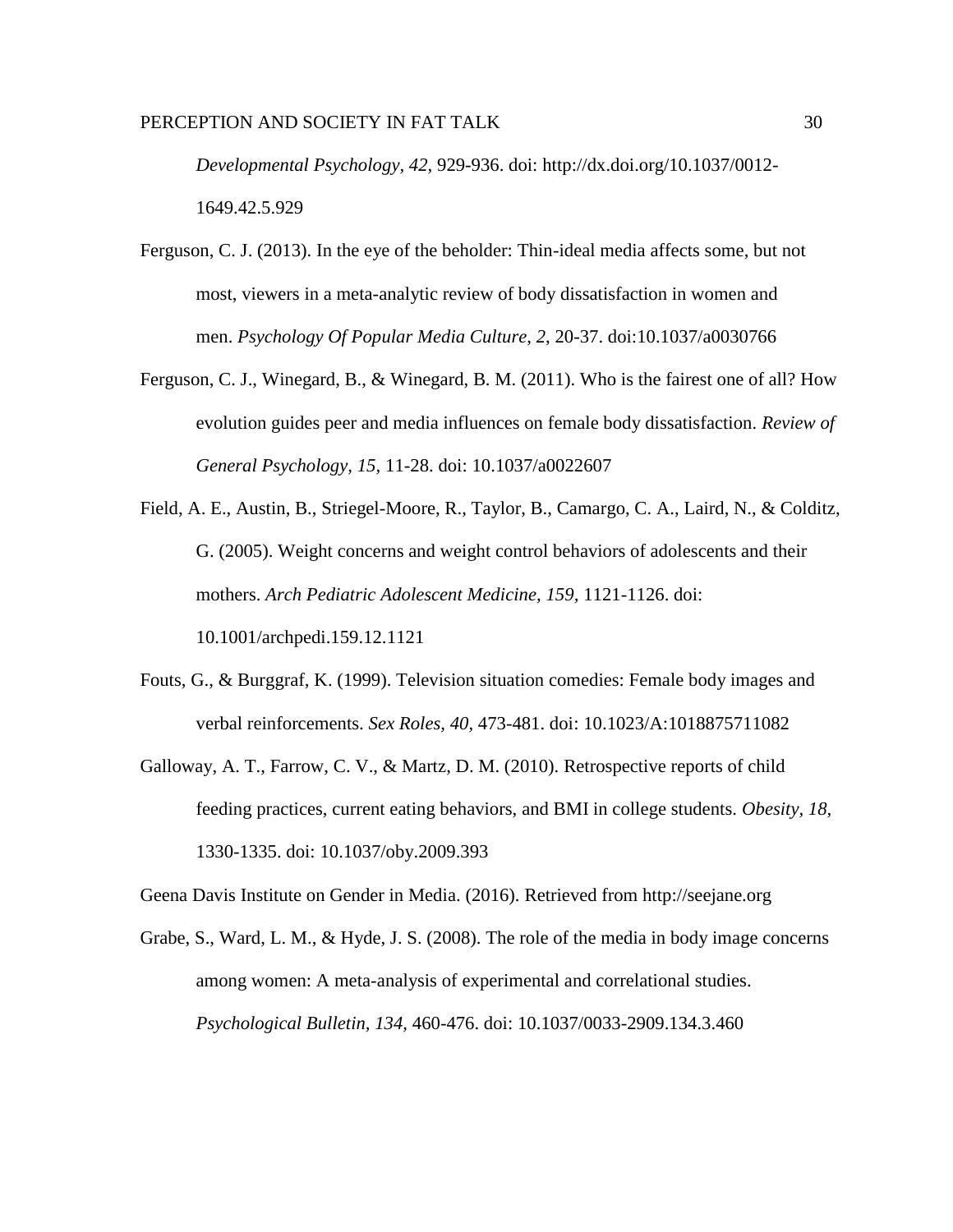- Gray, W. N., Janicke, D. M., Wistedt, K. M., & Dumont-Driscoll, M. C. (2012). Factors associated with parental use of restrictive feeding practices to control their children's food intake. *Appetite, 55,* 332-337. doi: 10.1016/j.appet.2010.07.005
- Hausenblas, H. A., Campbell, A., Menzel, J. E., Doughty, J., Levine, M., & Thompson, J. K. (2013). Media effects of experimental presentation of the ideal physique on eating disorder symptoms: A meta-analysis of laboratory studies. *Clinical Psychology Review, 33,* 168-181. doi:10.1016/j.cpr.2012.10.011
- Hudson, J. I., Hiripi, E., Pope, H. G., & Kessler, R. C. (2007). The prevalence and correlates of eating disorders in the national comorbidity survey replication. *Biological Psychiatry, 61,* 348-358. doi: 10.1016/j.biopsych.2006.03.040
- Katrevich, A. V., Register, J. D., & Aruguete, M. S. (2014). The effects of negative body talk in an ethnically diverse sample of college students. *North American Journal of Psychology, 16,* 43-52.
- Keel, P. K., Heatherton, T. F., Harnden, J. L., & Hornig, C. D. (1997). Mothers, fathers, and daughters: Dieting and disordered eating. *Eating Disorders: The Journal of Treatment and Prevention, 5,* 216-228. doi: 10.1080/10640269708249227
- Keery, H., van den Berg, P., & Thompson, J. K. (2004). An evaluation of the tripartite influence model of body dissatisfaction and eating disturbance with adolescent girls. *Body Image: An International Journal of Research, 1,* 237-251. doi: 10.1016/j.bodyim.2004.03.001
- Kichler, J. C., & Crowther, J. H. (2001). The effects of maternal modeling and negative familial communication on women's eating attitudes and body image. *Behavior*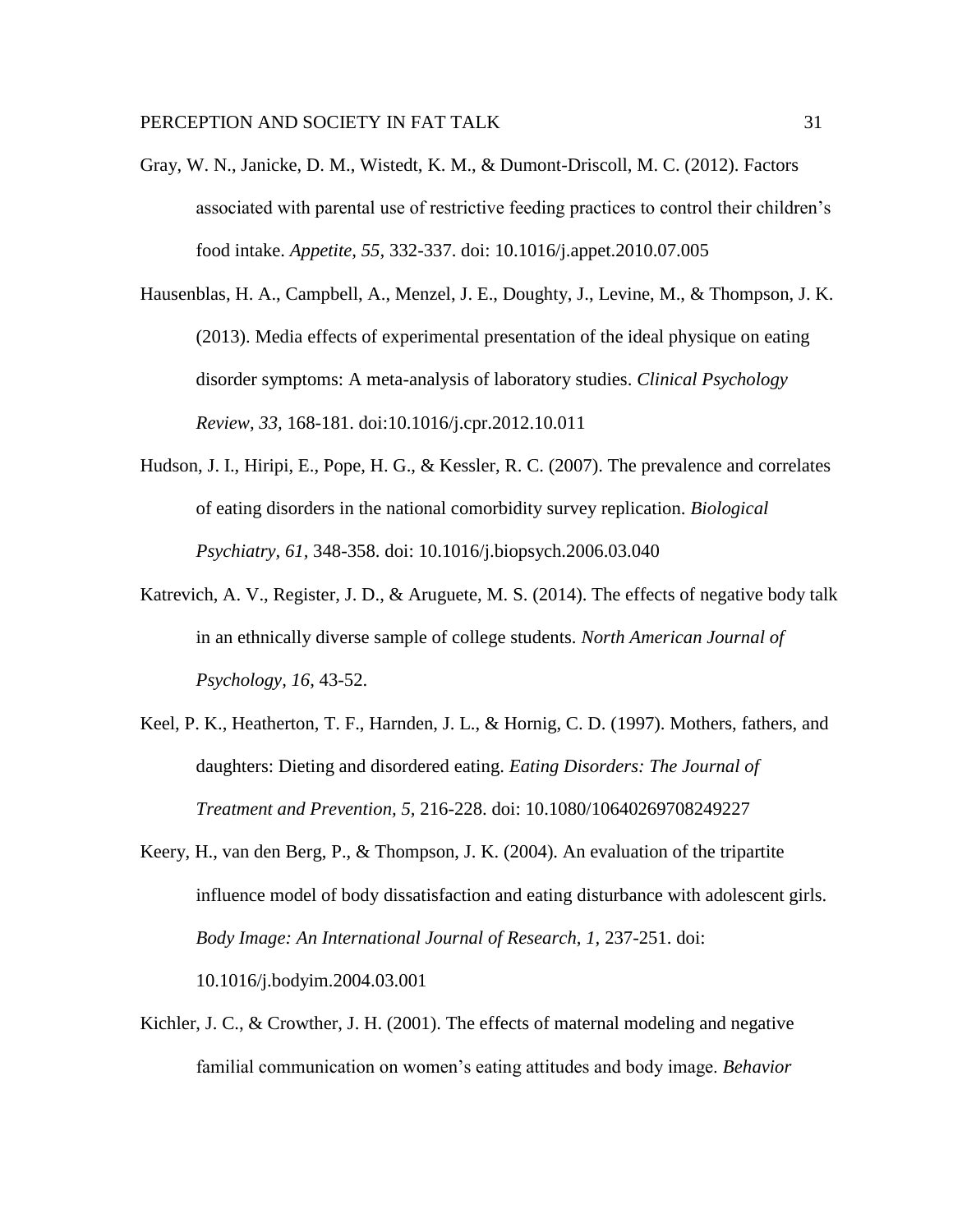*Therapy, 32,* 443–457. doi: 10.1016/S0005-7894(01)80030-7

- Kluck, A. S. (2010). Family influence on disordered eating: The role of body image dissatisfaction. *Body Image, 7,* 8-14.
- Kong, F., Zhang, Y., You, Z., Fan, C., Tian, Y., & Zhou, Z. (2013). Body dissatisfaction and restrained eating: Mediating effects of self-esteem. *Social Behavior and Personality, 41,* 1165-1170. doi: 10.2224/sbp.2013.41.7.1165
- Leung, F. S., & Steiger, A. (1996). Testing a dual-process family model in understanding the development of eating pathology: A structural equation modeling analysis. *International Journal of Eating Disorders, 20,* 367-375.
- Levine, M. P., & Smolak, L., & Hayden, H. (1994). The relation of sociocultural factors to eating attitudes and behaviors among middle school girls. *Journal of Early Adolescence, 14,* 472-491. doi: 10.1177/0272431694014004004
- Loth, K. A., Neumark-Sztainer, D., & Croll, J. K. (2009). Informing family approaches to eating disorder prevention: Perspectives of those who have been there. *International Journal of Eating Disorders, 42,* 146-152. doi: 10.1002/eat.20586
- MacDonald, D. E., Dimitropoulos, G., Royal, S., Polanco, A., & Dionne, M. M. (2015). The Family Fat Talk Questionnaire: Development and psychometric properties of a measure of fat talk behaviors within the family context. *Body Image, 12,* 44-52. doi: 10.1016/j.bodyim.2014.10.001
- Martz, D. M., Curtin, L., & Bazzini, D. G. (2012). Body image and "fat talk." In T. F. Cash (Ed.), *Encyclopedia of Body Image and Human Appearance* (pp. 120-127). San Diego, CA: Academic Press.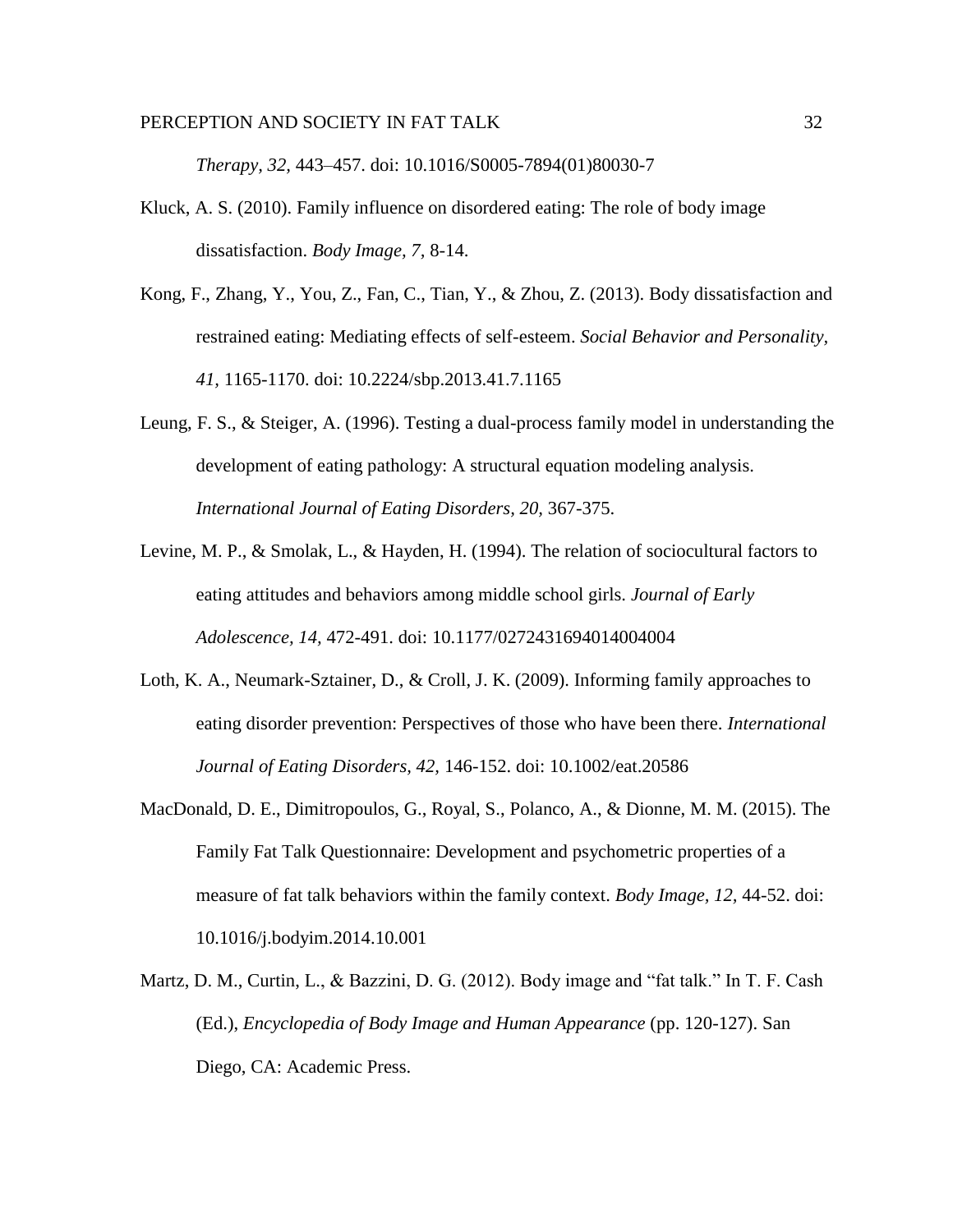- Martz, D. M., Petroff, A. B., Curtin, L., & Bazzini, D. G. (2009). Gender differences in fat talk among American adults: Results from the psychology of size survey. *Sex Roles, 61,* 34-41. doi: 10.1007/s11199-009-9587-7
- McCabe, M. P., Ricciardelli, M., & Lina, A. (2005). A prospective study of pressures from parents, peers, and the media on extreme weight change behaviors among adolescent boys and girls. *Behaviour Research and Therapy, 43,* 653-668. doi: 10.1016/j.brat.2004.05.004
- Myers, A., & Rosen, J. C. (1999). Obesity stigmatization and coping: Relation to mental health symptoms, body image, and self-esteem. *International Journal of Obesity, 23,*  221-230. doi: 10.1038/sj.ijo.0800765
- Neumark-Sztainer, D., Bauer, K. W., Friend, S., Hannan, P. J., Story, M., & Berge, J. M. (2010). Family weight talk and dieting: How much do they matter for body dissatisfaction and disordered eating behaviors in adolescent girls? *Journal of Adolescent Health, 47,* 270-276. doi: 10.1016/j.jadohealth.2010.02.001
- Newman, D. L., Moffitt, T. E., Caspi, A., Magdol, L., Silva, P. A., & Stanton, W. R. (1996). Psychiatric disorder in a birth cohort of young adults: Prevalence, comorbidity, clinical significance, and new case incidences from ages 11 to 21. *Journal of Consulting and Clinical Psychology, 64,* 552-562. doi: 10.1037/0022-006X.64.3.552

Nichter, M. (2000). *Fat talk*. Cambridge, MS: Harvard University Press.

Nichter, M., & Vuckovic, N. (1994). Fat talk: Body image among adolescent girls. In N. Sault (Ed.), *Many Mirrors* (pp. 109-131). New Brunswick, NJ: Rutgers University Press.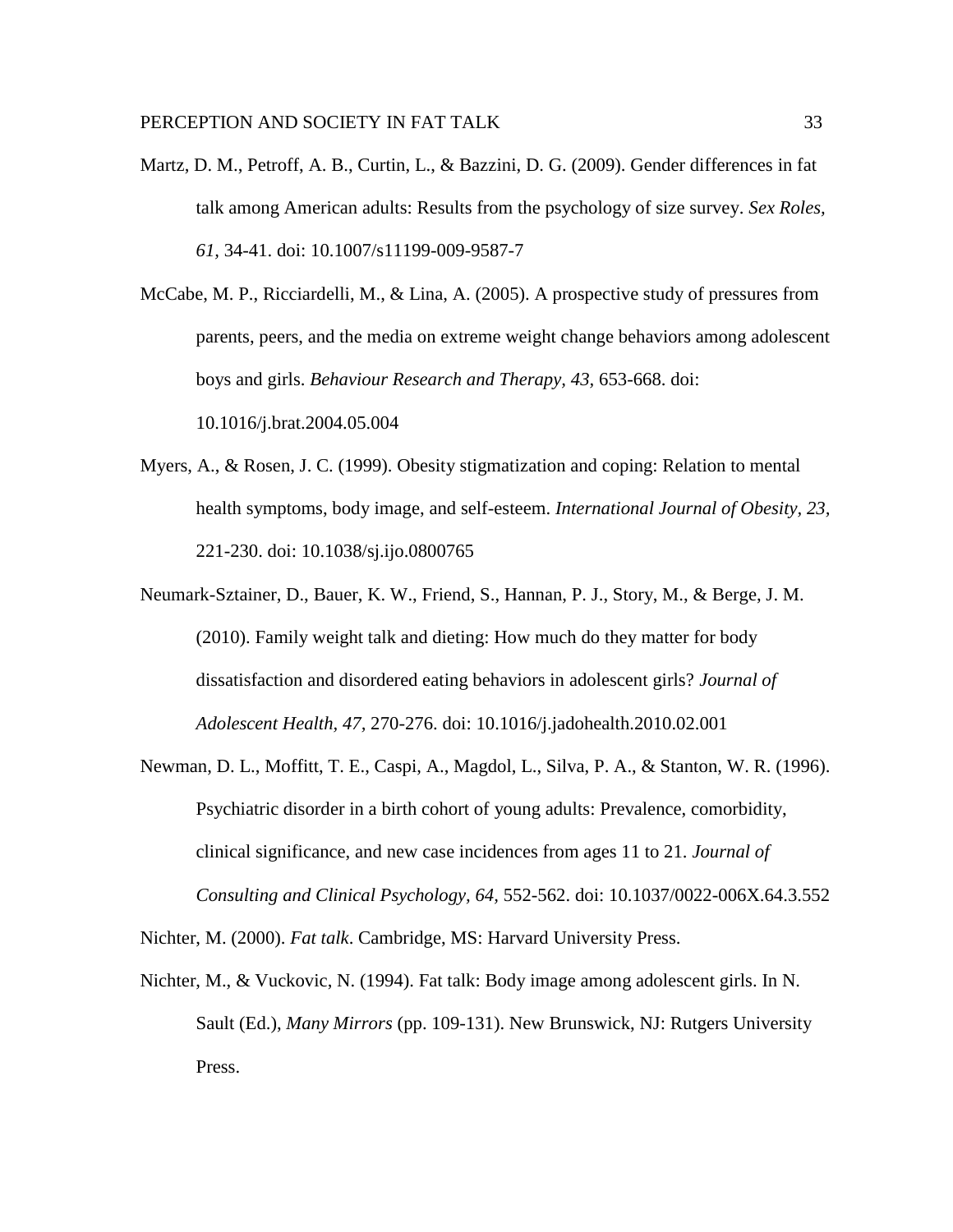- Payne, L., Martz, D., Tomkins, K.B., Petroff, A.B., & Farrow, C.V. (2011). Gender comparisons of fat talk in the United Kingdom and the United States. *Sex Roles: A Journal of Research*, *65,* 557-565. doi: 10.1007/s11199-010-9881-4
- Polivy, J., & Herman, P. C. (2002). Causes of eating disorders. *Annual Review of Psychology, 53,* 187-213. doi: 10.1146/annurev.psych.53.100901.135103
- Puhl, R. M., & Heuer, C. A. (2009). The stigma of obesity: A review and update. *Obesity, 17*, 941-964. doi: 10.1038/oby.2008.636
- Ramacciotti, C. E., Coli, E., Bondi, E., Burgalassi, A., Massimetti, G., & Dell'Osso, L. (2008). Shared psychopathology in obese subjects with and without binge-eating disorder. *International Journal of Eating Disorders, 41,* 643-649. doi: 10.1002/eat.20544
- Rieves, L., & Cash, T. F. (1996). Social developmental factors and women's body-image attitudes. *Journal of Social behavior and Personality, 11,* 63-78.
- Rodgers, R., & Chabrol, H. (2009). Parental attitudes, body image disturbance, and disordered eating amongst adolescents and young adults: A review. *European Eating Disorders Review, 17*, 137-151. doi: 10.1002/erv.907
- Rodgers, R. F., McLean, S. A., & Paxton, S. (2015). Longitudinal relationships among internalization of the media ideal, peer social comparison, and body dissatisfaction: Implications for the tripartite influence model. *Developmental Psychology, 51,* 706- 713. doi: 10.1037/dev0000013
- Royal, S., MacDonald, D. E., & Dionne, M. M. (2012). Development and validation of the Fat Talk Questionnaire. *Body Image: An International Journal of Research, 10,* 62- 69. doi: 10.1016/j.bodyim.2012.10.003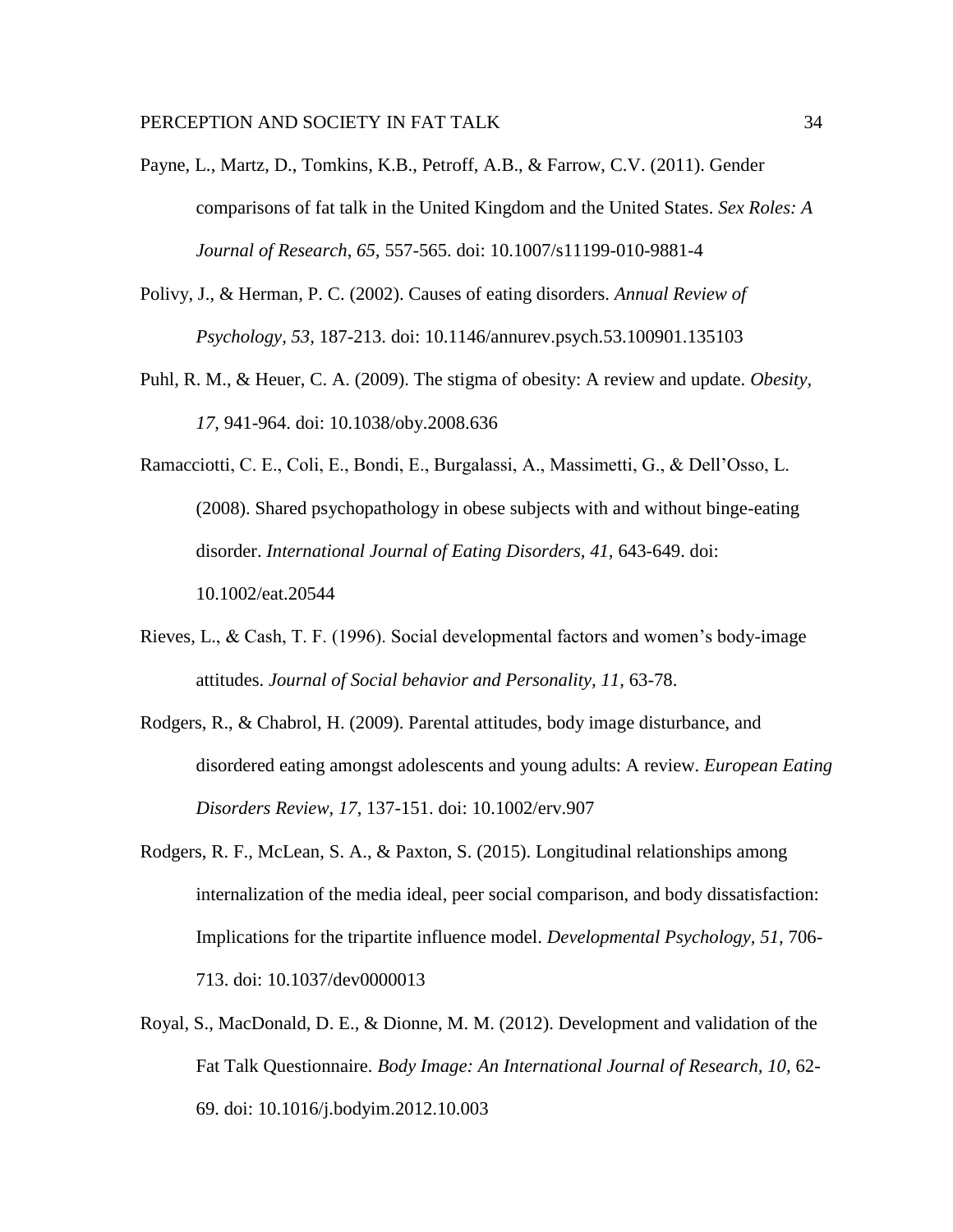- Salk, R. H., & Engeln-Maddox, R. (2011). "If you're fat, then I'm humongous!" Frequency, content, and impact of fat talk among college women. *Psychology of Women Quarterly, 35,* 18-28. doi: 10.1177/0361684310384107
- Salk, R. H., & Engeln-Maddox, R. (2012). Fat talk among college women is both contagious and harmful. *Sex Roles, 66,* 636-645. doi: 10.1007/s11199-011-0050-1
- Sharpe, H., Naumann, U., Treasure, J., & Schmidt, U. (2013). Is fat talking a causal risk factor for body dissatisfaction? A systematic review and meta-analysis. *International Journal of Eating Disorders, 46,* 643-652. doi: 10.1002/eat.22151
- Stice, E. (1996). Modeling of eating pathology and social reinforcement of the thin-ideal predict onset of bulimic symptoms. *Behaviour Research and Therapy, 36,* 931-944.
- Stice, E., Shaw, H., Becker, C. B., & Rohde, P. (2008). Dissonance-based interventions for the prevention of eating disorders: Using persuasion principles to promote health. *Prevention Science, 2,* 114-128. doi: 10.1007/s11121-008-0093-x
- Striegel-Moore, R. H., Cachelin, F. H., Dohm, F. A., Pike, K.M., Wilfley, D. E., & Fairburn, C. G. (2001). Comparison of binge eating disorder and bulimia nervosa in a community sample. *International Journal of Eating Disorders, 29,* 157-165.
- Tantleff, S. D., & Gokee, J. L. (2004). Interpersonal influences on body image development. In T. F. Cash (Ed.), *Body Image: A Handbook of Theory, Research, & Clinical Practice* (pp. 108-116). New York, NY: The Guilford Press.
- Thompson, J. K., & Stice, E. (2001). Thin-ideal internalization: Mounting evidence for a new risk factor for body-image disturbance and eating pathology. *Current Directions in Psychological Science, 10,* 181-183. doi: 10.1111/1467-8721.00144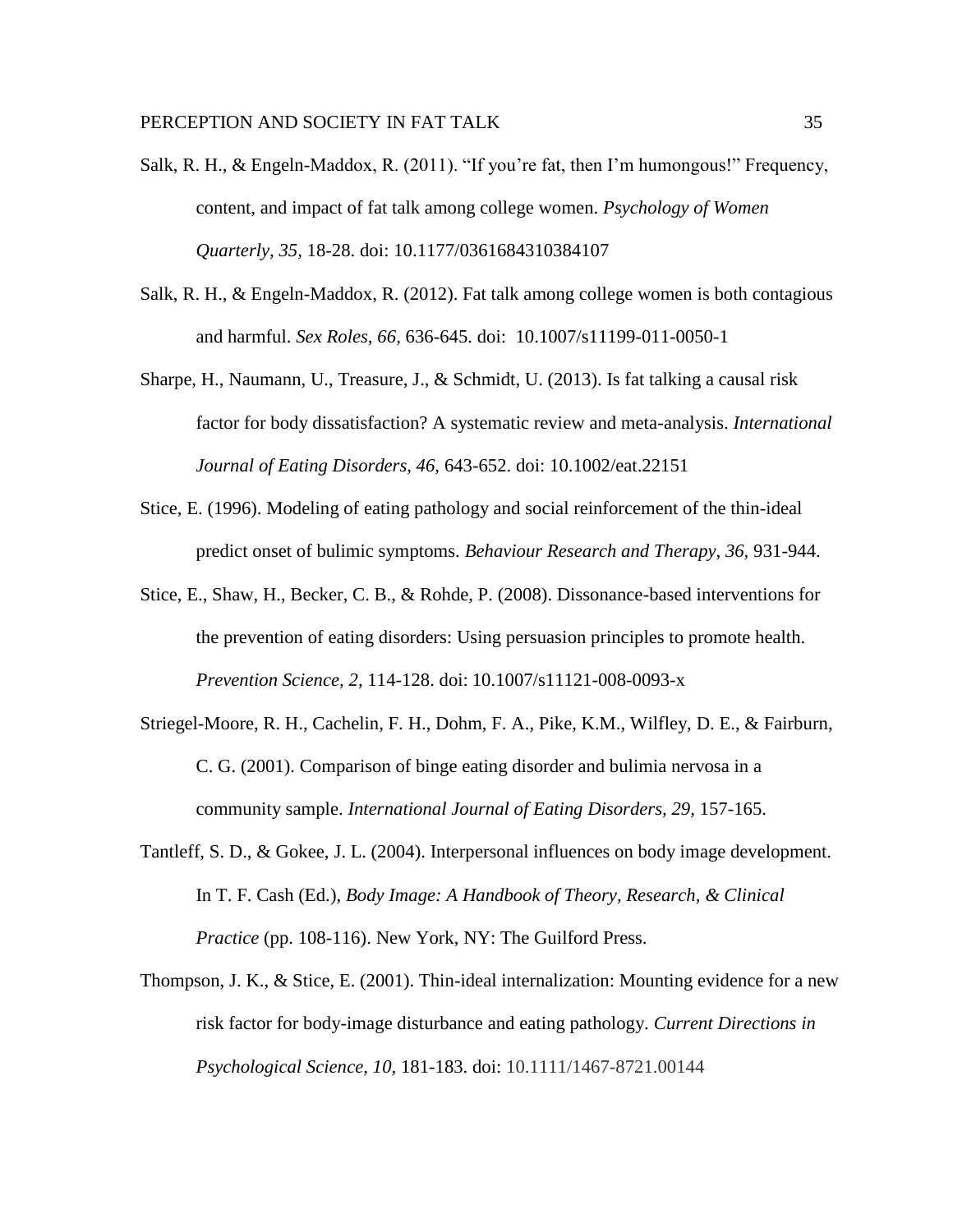- Thompson, J. K., van den Berg, P., Roehrig, M., Guarda, A. S., & Heinberg, L. J. (2004). The Sociocultural Attitudes Towards Appearance Scale-3 (SATAQ-3): Development and validation. *International Journal of Eating Disorders, 35,* 293-304. doi: 10.1002/eat.10257
- Tucci, S., & Peters, J. (2008). Media influences on body satisfaction in female students. *Psicothema, 20,* 521-524.
- Wasylkiw, L., & Williamson, M. (2012). Actual reports and perceptions of body image concerns in young women and their friends. *Sex Roles, 68,* 239-251.
- Zalta, A. K., & Keel, P. K. (2006). Peer influence on bulimic symptoms in college students. *Journal of Abnormal Psychology, 115,* 185-189. doi: 10.1037/0021-843X.115.1.185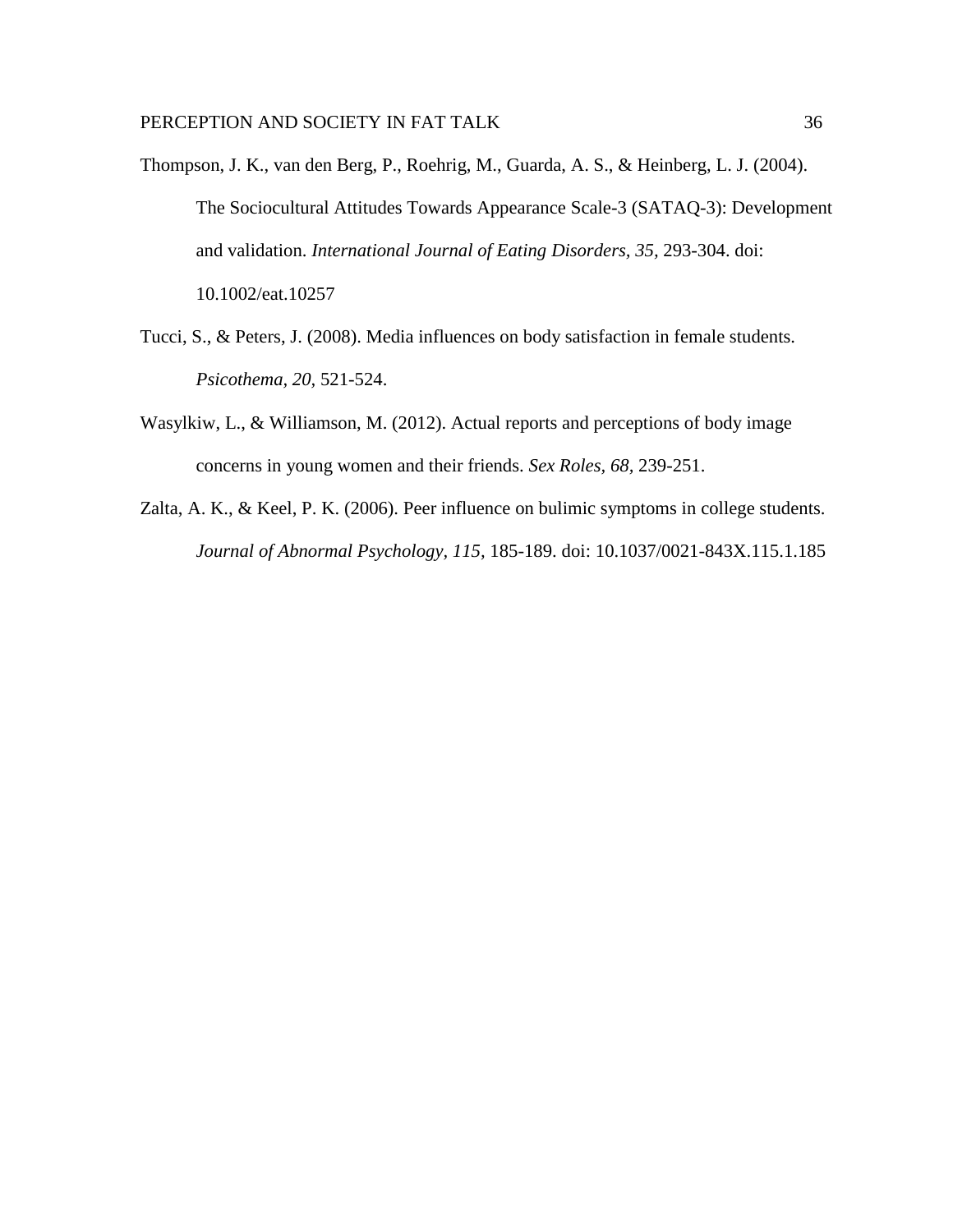## Table 1

## *Mean and Standard Deviation for Study Variables*

|                               | M     | SD    |
|-------------------------------|-------|-------|
| Participant BMI               | 23.30 | 4.96  |
| Mother BMI                    | 27.21 | 5.74  |
| <b>Friend BMI</b>             | 24.50 | 5.37  |
| Self-reported fat talk        | 31.39 | 12.85 |
| Mom self-reported fat talk    | 30.08 | 10.25 |
| Friend self-reported fat talk | 32.76 | 12.21 |
| Mother perceived fat talk     | 31.17 | 12.76 |
| Friend perceived fat talk     | 31.29 | 13.19 |
| Internalization               | 24.12 | 5.69  |
| Participant Age               | 19.32 | 1.59  |
| Mother age                    | 48.55 | 5.10  |
| Friend age                    | 20.96 | 7.85  |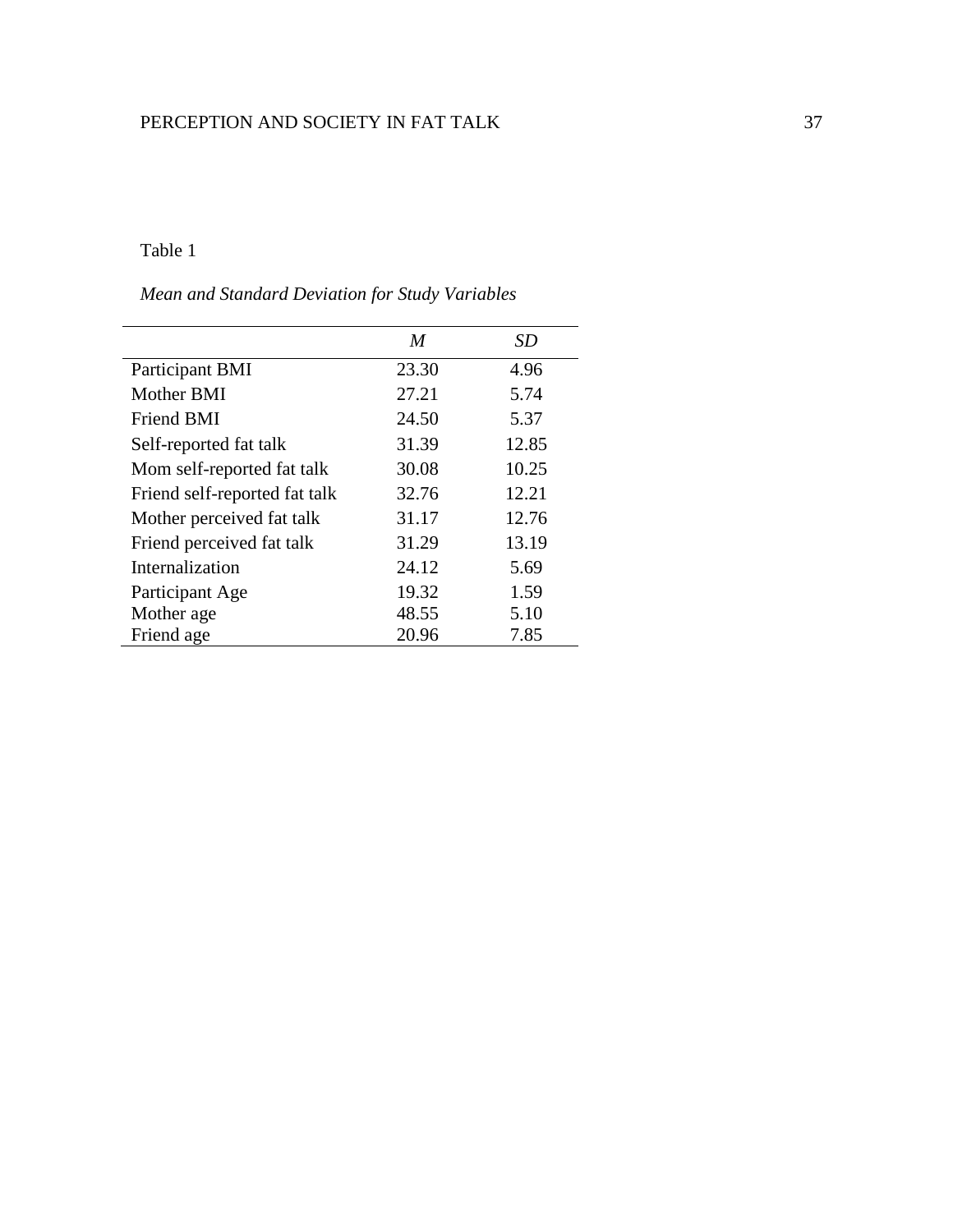## Table 2

 *Summary of Intercorrelations*

| Measure          | $\boldsymbol{I}$ | $\overline{2}$ | $\mathfrak{Z}$ | $\overline{4}$ | 5              | 6              | 7              | 8      |
|------------------|------------------|----------------|----------------|----------------|----------------|----------------|----------------|--------|
| 1. FT            | $\mathbf{1}$     |                |                |                |                |                |                |        |
| 2. FFT           | $.305**$         | $\mathbf{1}$   |                |                |                |                |                |        |
| 3. FPFT $.554**$ |                  | $.417**$       | $\overline{1}$ |                |                |                |                |        |
| 4. MFT           | $.219*$ $.259**$ |                | $.259**$       | $\mathbf{1}$   |                |                |                |        |
| 5. MPFT .518**   |                  | $.185*$        | $.530**$       | $.521**$       | $\overline{1}$ |                |                |        |
| 6. TII           | $.481**$         | $.181*$        | $.343**$       | .105           | $.281**$       | $\overline{1}$ |                |        |
| 7. BMI           | $.194**$         | .041           | .079           | .082           | .047           | $-.014$        | $\overline{1}$ |        |
| 8. FBMI          | .137             | $.239**$       | .086           | .158           | .023           |                | $-.013$ .333** | 1      |
| 9. MBMI -.054    |                  | .030           | $-0.056$       | $.180*$        | .060           | $-145$         | $.438**$       | .289** |

 $p < .05^*$ ,  $p < .01$  \*\*

 Note: FT = self-reported fat talk; FFT = friend's self-reported fat talk; FPFT = friend's perceived fat talk; MFT = mother's self-reported fat talk; MPFT = mother's perceived fat talk; TII = thin ideal internalization score;  $BMI = body$  mass index;  $FBMI = friend's$ body mass index; MBMI = mother's body mass index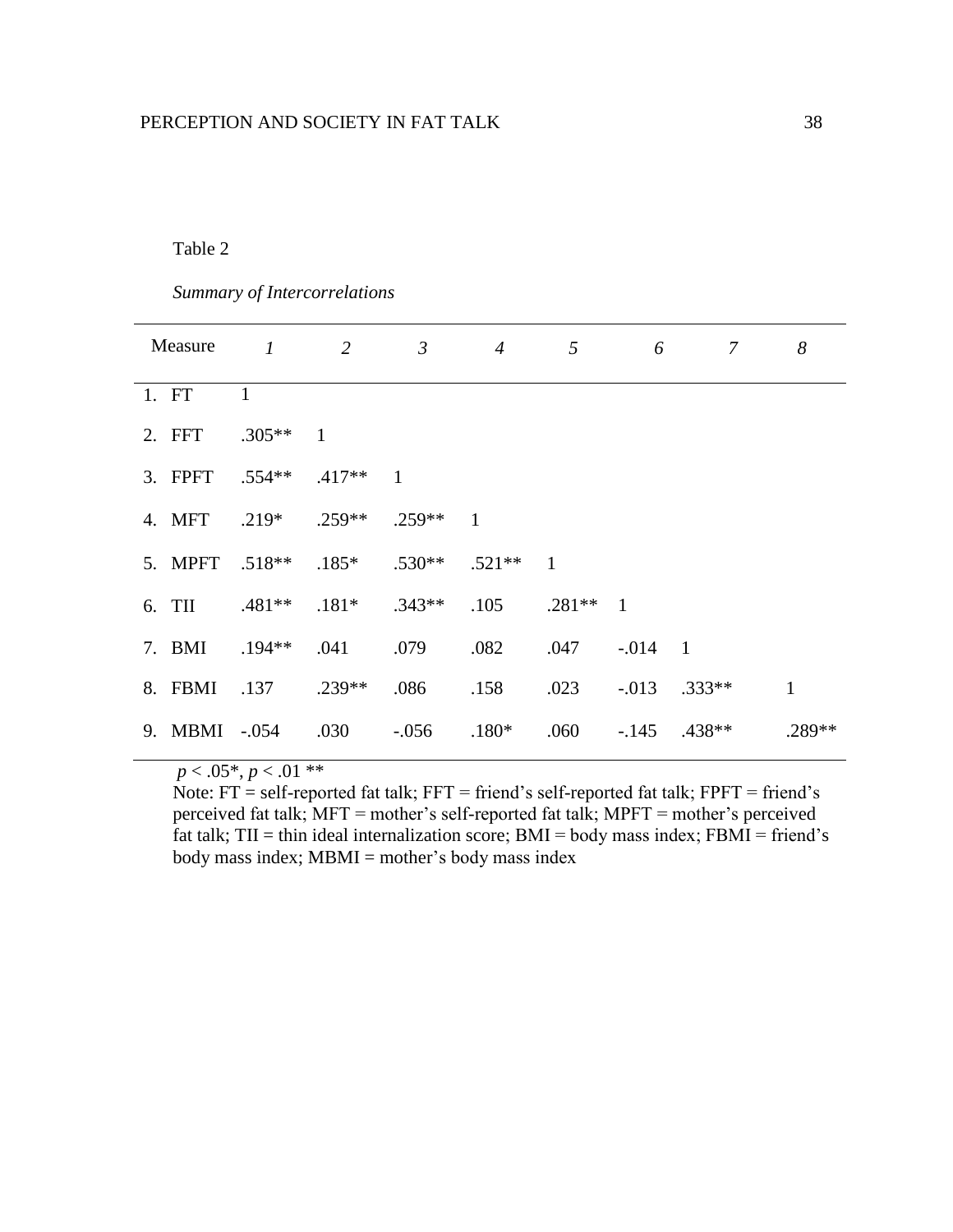## Table 3

*Hierarchical Multiple Regression Analyses Predicting Self-Reported Fat Talk as Influenced by Mothers and Friends* 

|                            | Source of influence |          |              |          |
|----------------------------|---------------------|----------|--------------|----------|
|                            |                     | Mother   |              | Friend   |
| Predictor                  | $\Delta R^2$        | β        | $\Delta R^2$ | β        |
| Step 1<br>Other BMI        | .003                | $-.054$  | .019         | .138     |
| Step 2<br><b>Self BMI</b>  | $.029*$             | .190*    | $.028*$      | $.178*$  |
| Step 3<br>Other FT         | $.075**$            | .279**   | $.110**$     | $.342**$ |
| Step 4<br><b>Other PFT</b> | $.183**$            | .485**   | $.168**$     | .464**   |
| Step 5<br>TII              | $.172**$            | $.440**$ | $.130**$     | .389**   |
| Total $R^2$                | $.462**$            |          | .456**       |          |
| n                          | 175                 |          | 145          |          |

Note:  $p < .05^*$ ,  $p < .01^{**}$ 

 $FT = fat$  talk;  $PFT = perceived$  fat talk;  $TH = internalization$ score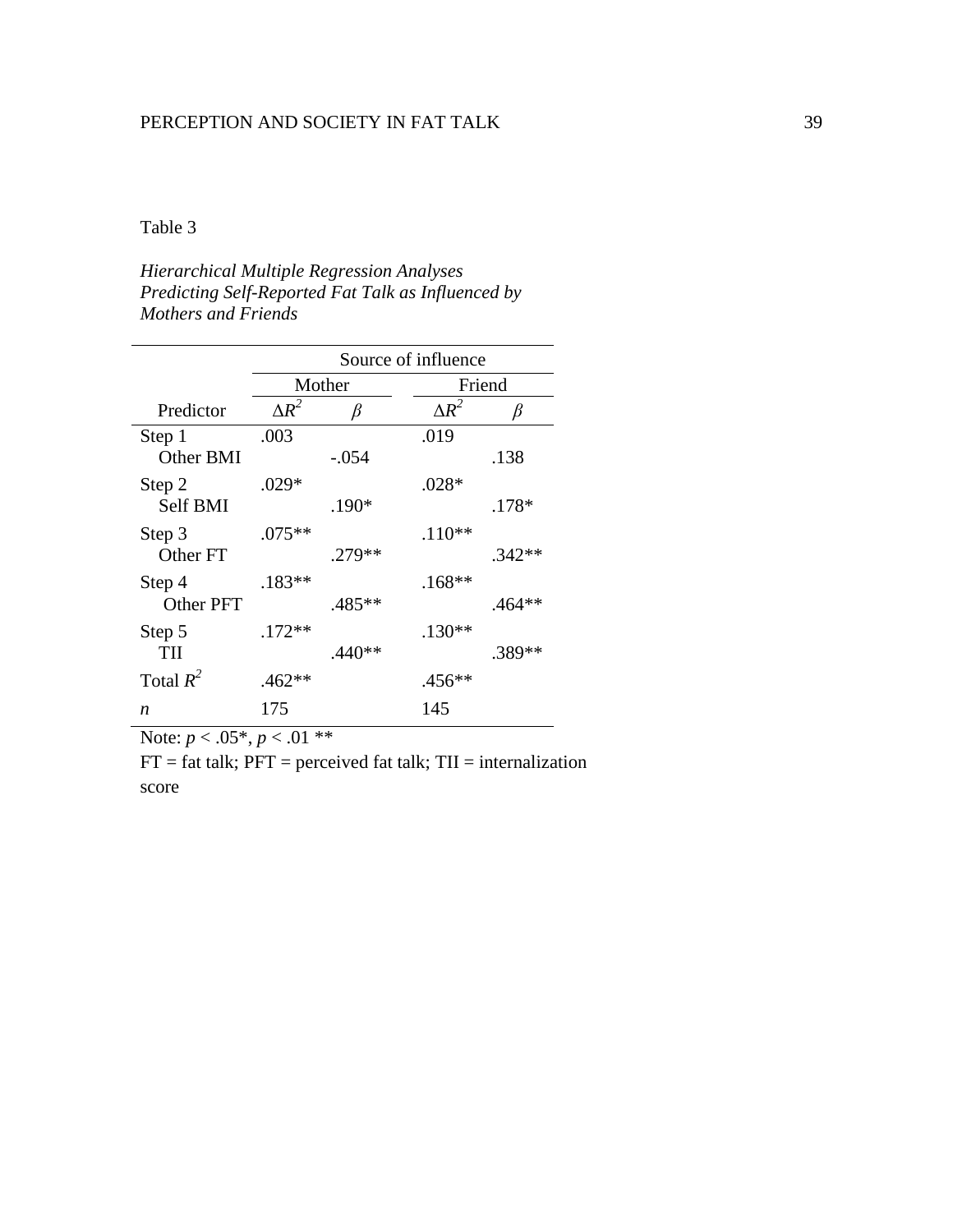Appendix A



### **INSTITUTIONAL REVIEW BOARD**

Office of Research Protections ASU Box 32068 Boone, NC 28608 828.262.2130 Web site: http://www.orsp.appstate.edu/protections /irb Email: irb@appstate.edu Federalwide Assurance (FWA)

#00001076

**To:** Courtney Rogers EMAIL

**From:** Dr. Stan Aeschleman, Institutional Review Board Chairperson **Date:** 7/07/2014 **RE:** Notice of IRB Approval by Expedited Review (under 45 CFR 46.110) **Study #:** 14-0258

**Study Title:** Fat Talk of Mothers, Daughters, and Friends **Submission Type:** Initial **Expedited Category:** (7) Research on Group Characteristics or Behavior, or Surveys, Interviews, etc. **Approval Date:** 7/07/2014 **Expiration Date of Approval:** 7/06/2015

The Institutional Review Board (IRB) approved this study for the period indicated above. The IRB found that the research procedures meet the expedited category cited above. IRB approval is limited to the activities described in the IRB approved materials, and extends to the performance of the described activities in the sites identified in the IRB application. In accordance with this approval, IRB findings and approval conditions for the conduct of this research are listed below.

### **Regulatory and other findings:**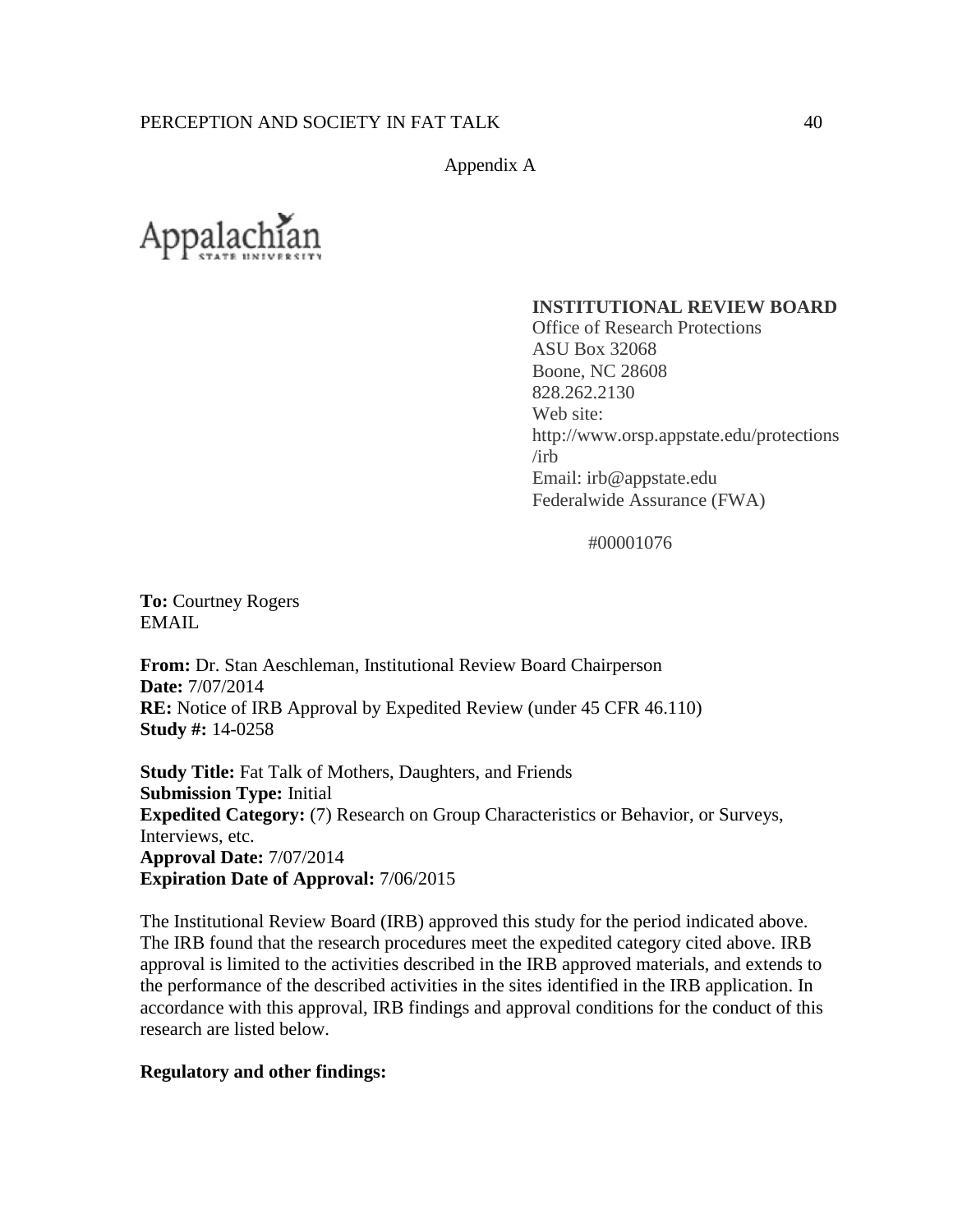The IRB waived the requirement to obtain a signed consent form for some or all subjects because the research presents no more than minimal risk of harm to subjects and involves no procedures for which written consent is normally required outside of the research context.

## **Approval Conditions:**

Appalachian State University Policies: All individuals engaged in research with human participants are responsible for compliance with the University policies and procedures, and IRB determinations.

Principal Investigator Responsibilities: The PI should review the IRB's list of PI responsibilities. The Principal Investigator (PI), or Faculty Advisor if the PI is a student, is ultimately responsible for ensuring the protection of research participants; conducting sound ethical research that complies with federal regulations, University policy and procedures; and maintaining study records.

Modifications and Addendums: IRB approval must be sought and obtained for any proposed modification or addendum (e.g., a change in procedure, personnel, study location, study instruments) to the IRB approved protocol, and informed consent form before changes may be implemented, unless changes are necessary to eliminate apparent immediate hazards to participants. Changes to eliminate apparent immediate hazards must be reported promptly to the IRB.

Approval Expiration and Continuing Review: The PI is responsible for requesting continuing review in a timely manner and receiving continuing approval for the duration of the research with human participants. Lapses in approval should be avoided to protect the welfare of enrolled participants. If approval expires, all research activities with human participants must cease.

Prompt Reporting of Events: Unanticipated Problems involving risks to participants or others; serious or continuing noncompliance with IRB requirements and determinations; and suspension or termination of IRB approval by an external entity, must be promptly reported to the IRB.

Closing a study: When research procedures with human subjects are completed, please complete the Request for Closure of IRB review form and send it to irb@appstate.edu.

## **Websites:**

1. PI responsibilities:

http://researchprotections.appstate.edu/sites/researchprotections.appstate.edu/files/PI%20Res ponsibilities.pdf

2. IRB forms: http://researchprotections.appstate.edu/human-subjects/irb-forms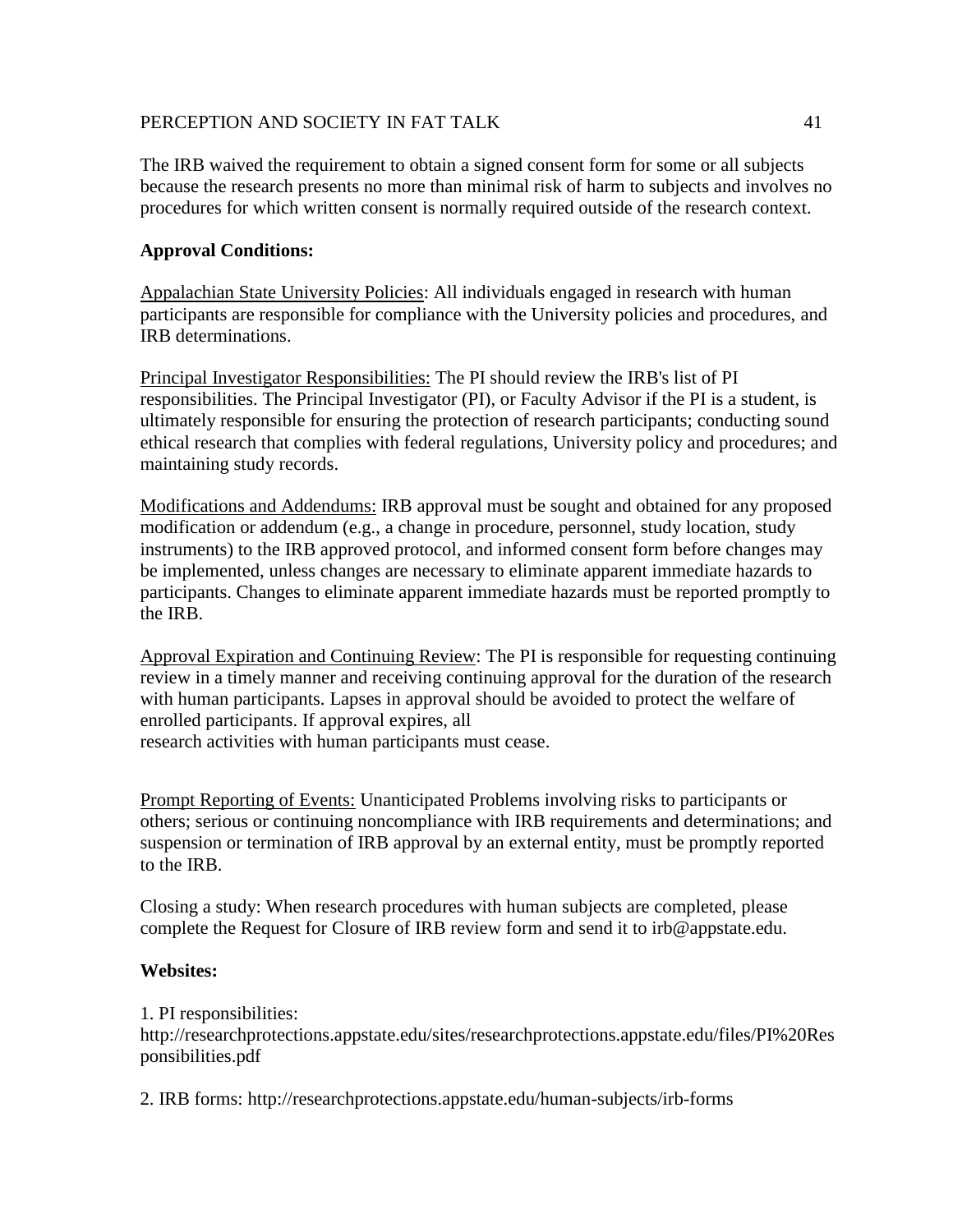Appendix B

# **Primary Participant Consent Form Consent to Participate in Research** *Information to Consider About this Research*

## **What is the purpose of this research?**

You are invited to participate in a research study investigating variables related to body image. The findings will be shared in a master's thesis, and ideally in a conference presentation as well as published in a peer-reviewed journal of psychology.

## **Why am I being invited to take part in this research?**

You are invited to participate because you are a female student at Appalachian State University that is willing to nominate her biological or adopted mother and a close same-sex friend to also participate in taking a briefer version of the same questionnaires. If you volunteer to take part in this study, you will be one of about 150 people to do so.

## **What will I be asked to do?**

If you agree to participate in this research, you will be asked to complete a battery of online questionnaires which will not take longer than 30 minutes. Then you will be asked to email a questionnaire to your mother as well as a close same-sex friend to complete as well.

## **What are possible harms or discomforts that I might experience during the research?**

To the best of our knowledge, the risk of harm and discomfort from participating in this research study is no more than you would experience in everyday life.

However, you may find some of the questions we ask to be upsetting or stressful. If so, we can tell you about some people who may be able to help you with these feelings.

## **Are there any reasons you might remove me from the research?**

There may be reasons we will need to remove you from the study, even if you want to stay in. For example, if your mother or friend decides to refuse participation, your responses will not be used. However, your extra credit (ELCs) will be given to you for your participation, regardless of if we collect the surveys from your mother and from your friend.

## **What are possible benefits of this research?**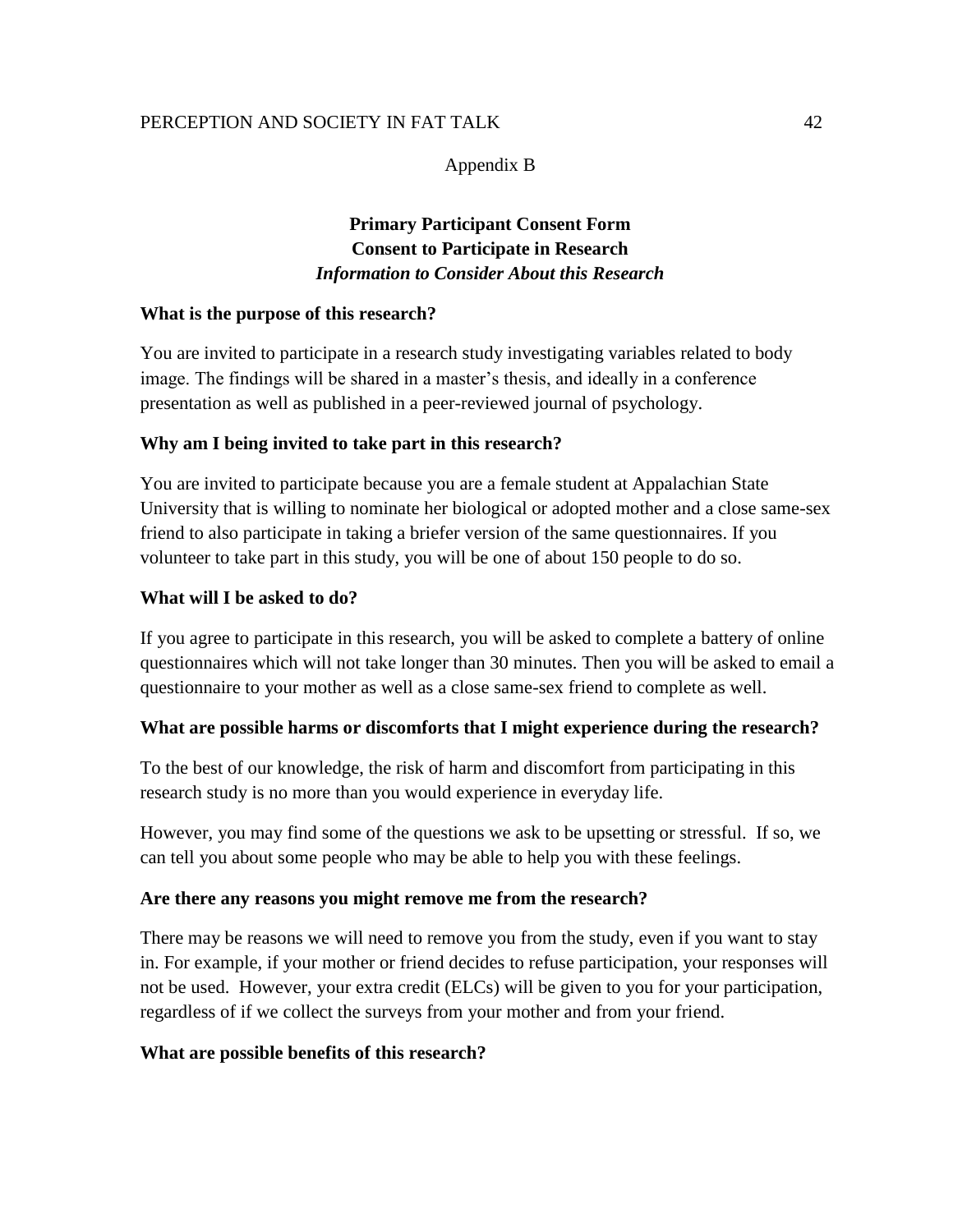There may be no personal benefit from your participation, other than the receipt of extracredit, but the information gained by doing this research may help others in the future.

## **How will you keep my private information confidential?**

Your information will be combined with information from other people taking part in the study. When we write up the study to share it with other researchers, we will write about the combined information. Your identifying information (e.g., name) will not be collected in this research nor shared in any published or presented materials.

To ensure that your information is kept confidential, identification numbers but not names, will be used on all documents after retrieval from Qualtrics. Hence, anonymity will be protected to the full extent of the law. The information you provide to us will be stored indefinitely.

## **Whom can I contact if I have a question?**

If you have questions about this research project, you can email Courtney Rogers at bramblettc@email.appstate.edu, Dr. Denise Martz at martzdm@appstate.edu, or contact the Appalachian Institutional Review Board Administrator at 828-262-2130 (days), through email at irb@appstate.edu or at Appalachian State University, Office of Research and Sponsored Programs, IRB Administrator, Boone, NC 28608.

## **Do I have to participate?**

Your participation in this research is completely voluntary. If you choose not to volunteer, there is no penalty or consequence. If you decide to take part in the study, you can still decide at any time that you no longer want to participate. Further, your mother and friend will be invited to participate in brief surveys, but they do not have to participate fully in order for you to be given your extra credit. You will not lose any benefits or rights you would normally have if you do not participate in the study. This research project has been approved on 7/7/2014 by the Institutional Review Board (IRB) at Appalachian State University. This approval will expire on 7/6/2015 unless the IRB renews the approval of this research.

## **Will I be paid for taking part in this research?**

You will not be paid for your participation in this study. However, you can earn 1 ELC credits for your participation. There are other research options and non-research options for obtaining extra credit or ELC's. One non-research option to receive 1 ELC is to read an article and write a 1-2 page paper summarizing the article and your reaction to the article. More information about this option can be found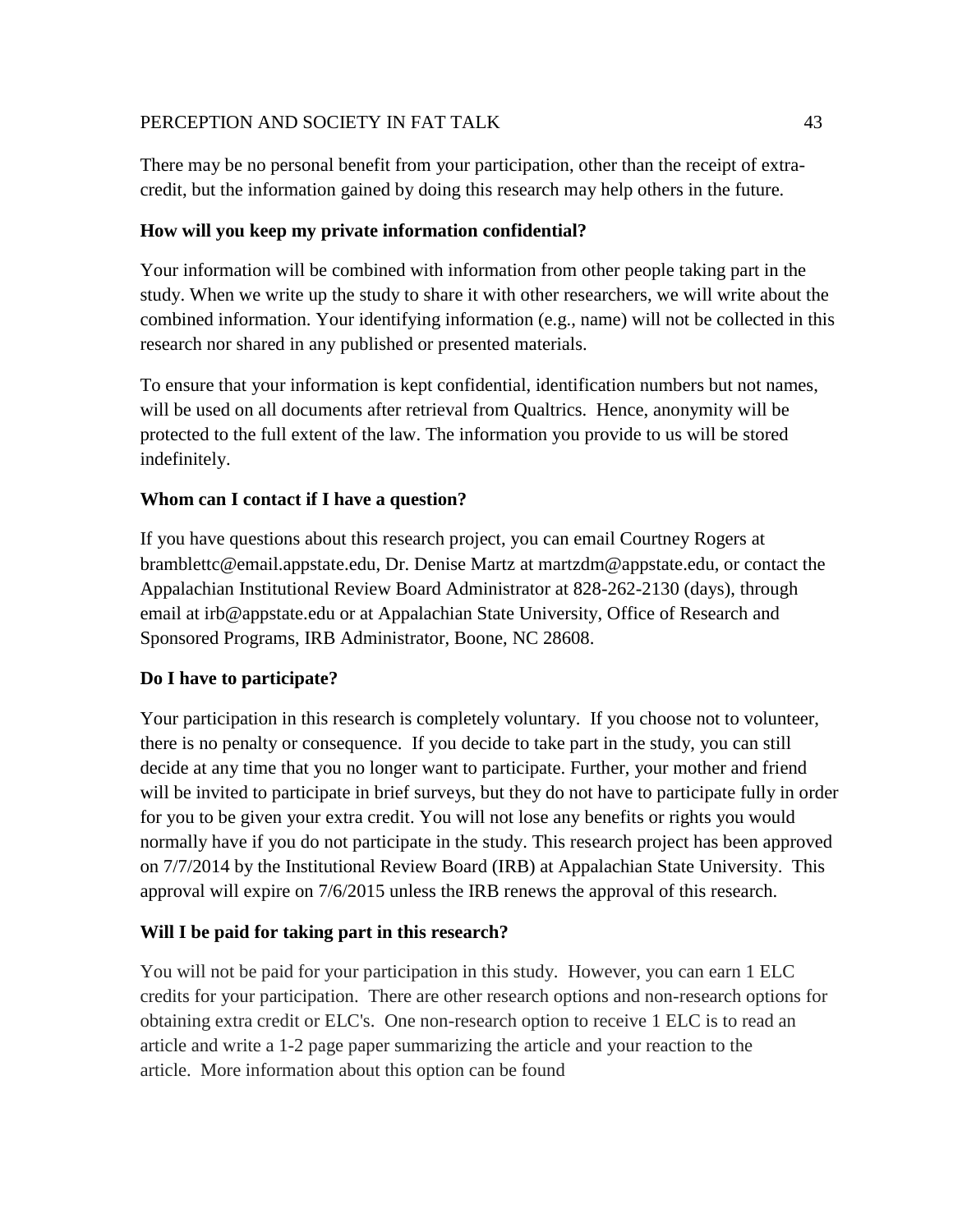at: psych.appstate.edu/research. You may also wish to consult your professor to see if other non-research options are available.

## **I have decided I want to take part in this research. What should I do now?**

If you have read this form, had the opportunity to ask questions about the research and received satisfactory answers, and want to participate, click to begin the survey.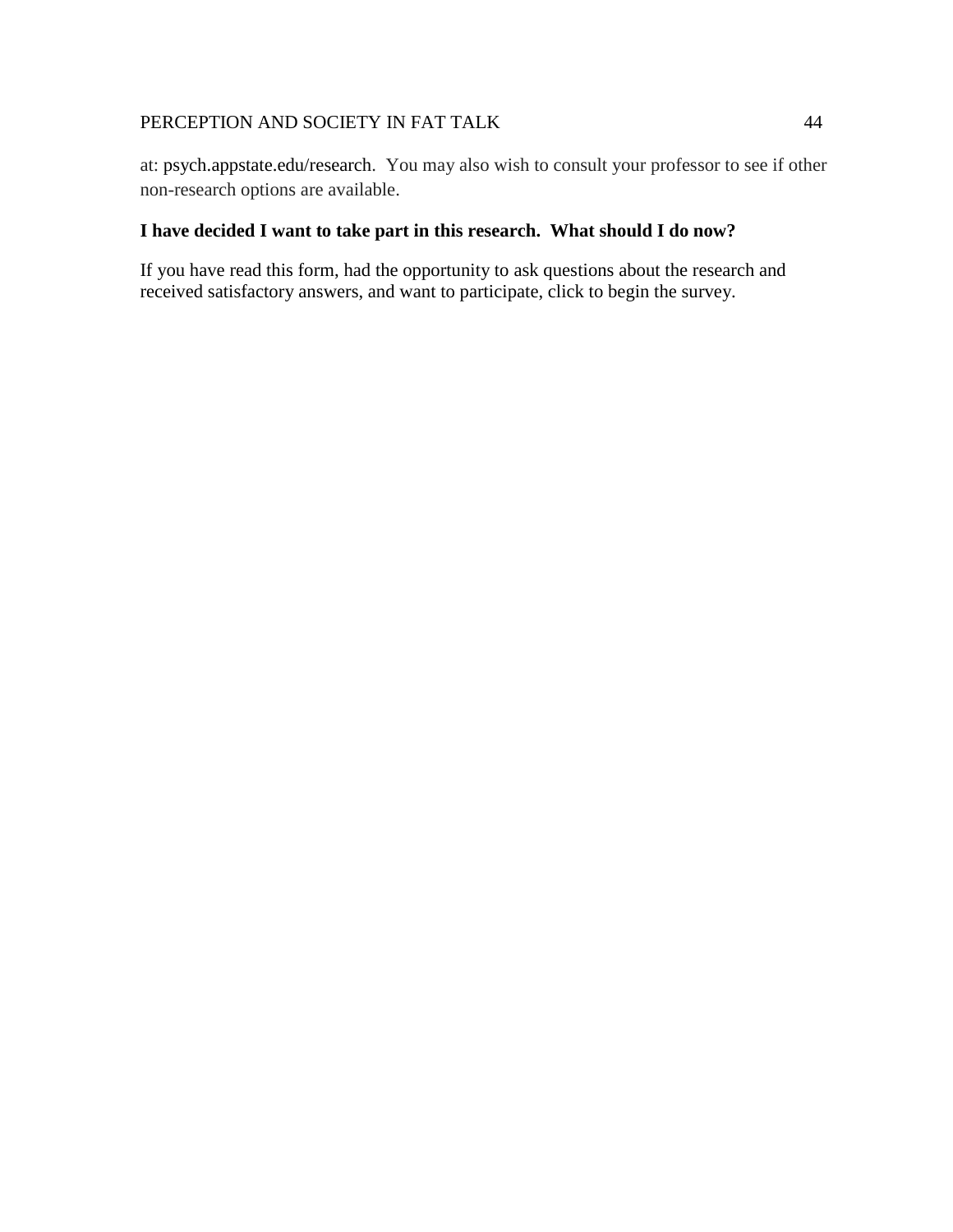### Appendix C

# **Mother/Friend Consent Form Consent to Participate in Research** *Information to Consider About this Research*

### **What is the purpose of this research?**

You are invited to participate in a research study investigating variables related to body image. The findings will be shared in a master's thesis, and ideally in a conference presentation as well as published in a peer-reviewed journal of psychology.

#### **Why am I being invited to take part in this research?**

You are invited to participate because you are the mother or a close friend of a female student at Appalachian State University that is willing to nominate her biological or adopted mother and a close same-sex friend to also participate in taking a briefer version of the same questionnaires.

#### **What will I be asked to do?**

If you agree to participate in this research, you will be asked to complete a battery of online questionnaires which will not take longer than 15 minutes.

#### **What are possible harms or discomforts that I might experience during the research?**

To the best of our knowledge, the risk of harm and discomfort from participating in this research study is no more than you would experience in everyday life. However, you may find some of the questions we ask to be upsetting or stressful. If so, we can tell you about some people who may be able to help you with these feelings.

#### **What are possible benefits of this research?**

There may be no personal benefit from your participation but the information gained by doing this research may help others in the future.

#### **How will you keep my private information confidential?**

Your information will be combined with information from other people taking part in the study. When we write up the study to share it with other researchers, we will write about the combined information. Your identifying information (e.g., name) will not be collected in this research nor shared in any published or presented materials.

To ensure that your information is kept confidential, identification numbers but not names, will be used on all documents after retrieval from Qualtrics. Hence, anonymity will be protected to the full extent of the law. The information you provide to us will be stored indefinitely.

### **Whom can I contact if I have a question?**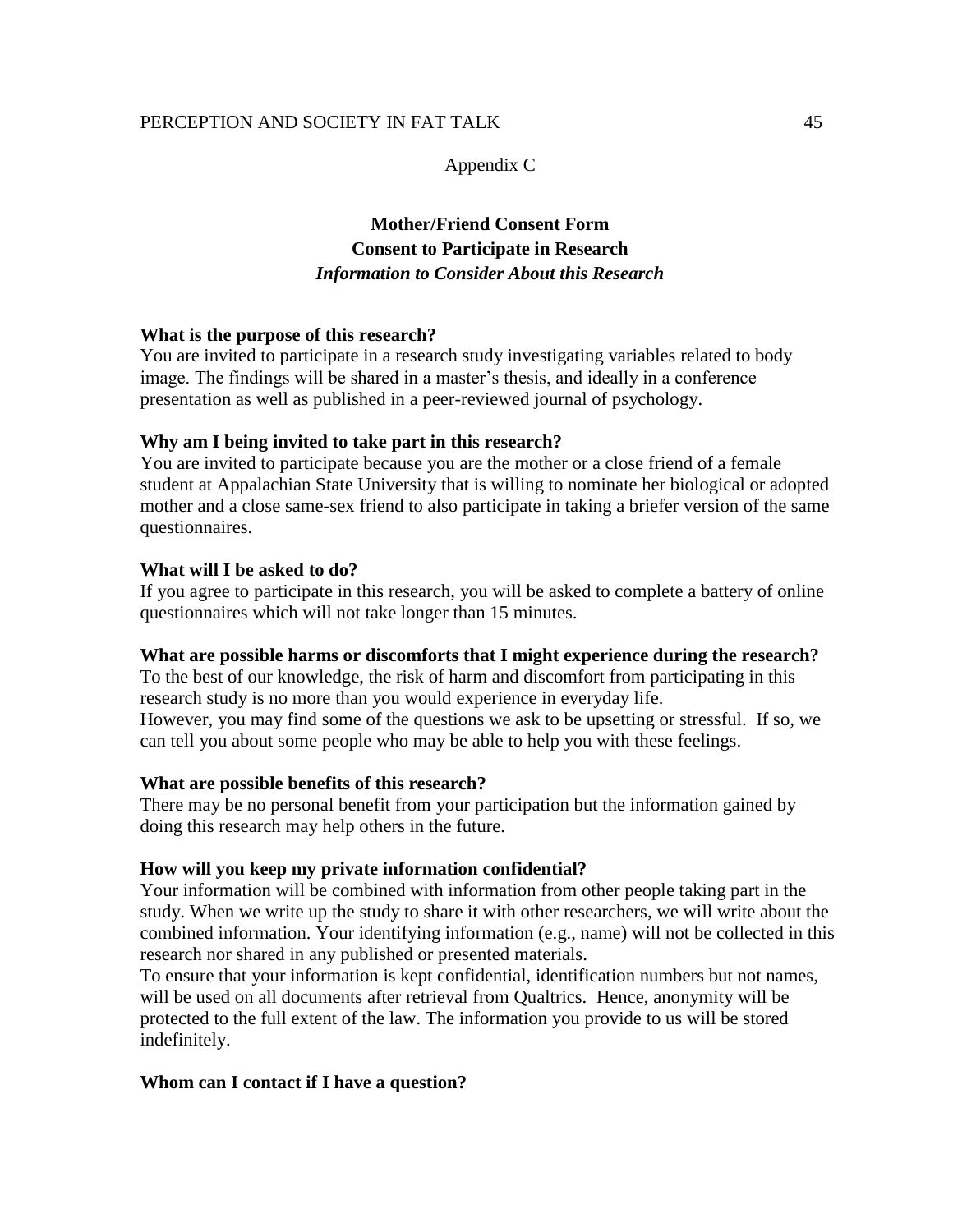If you have questions about this research project, you can email Courtney Rogers at [bramblettc@email.appstate.edu,](mailto:bramblettc@email.appstate.edu) Dr. Denise Martz at martzdm@appstate.edu, or contact the Appalachian Institutional Review Board Administrator at 828-262-2130 (days), through email at irb@appstate.edu or at Appalachian State University, Office of Research and Sponsored Programs, IRB Administrator, Boone, NC 28608.

### **Do I have to participate?**

Your participation in this research is completely voluntary. If you choose not to volunteer, there is no penalty or consequence. If you decide to take part in the study you can still decide at any time that you no longer want to participate. You will not lose any benefits or rights you would normally have if you do not participate in the study.

This research project has been approved on 7/7/2014 by the Institutional Review Board (IRB) at Appalachian State University. This approval will expire on 7/6/2015 unless the IRB renews the approval of this research.

### **I have decided I want to take part in this research. What should I do now?**

If you have read this form, had the opportunity to ask questions about the research and received satisfactory answers, and want to participate, click the arrows below to begin the survey.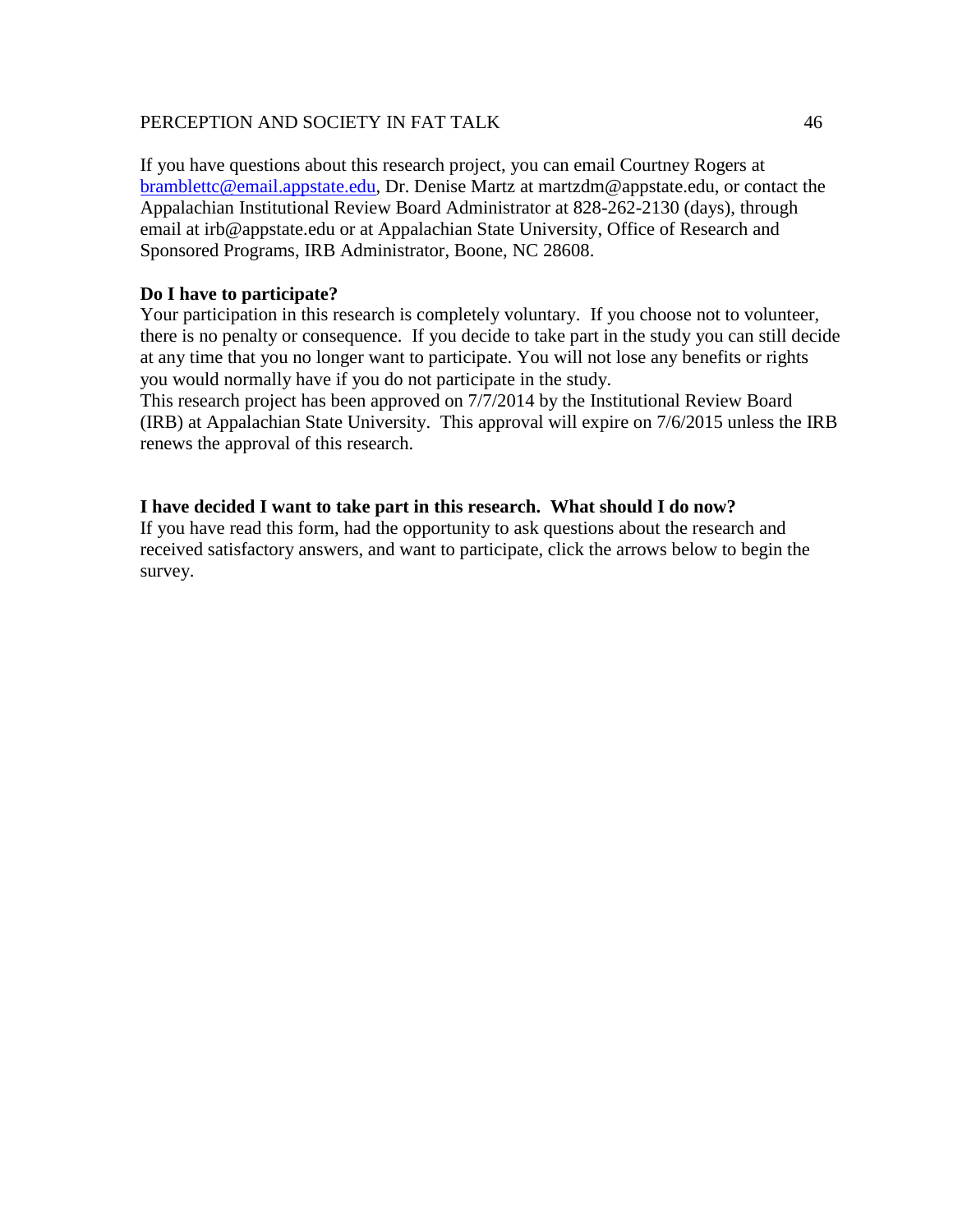#### Appendix D

### **Fat Talk Questionnaire (Self)**

We are interested in the **comments you say out loud** when you are with **one or several close female friend(s)** who is/are of **similar weight to yourself**. Please answer honestly.

1. When I'm with one or several close female friend(s), I complain that my arms are too flabby. Never Rarely Sometimes Often Always 2. When I'm with one or several close female friend(s), I complain that my stomach is fat. Never Rarely Sometimes Often Always 3. When I'm with one or several close female friend(s), I criticize my body compared to thin models in magazines. Never Rarely Sometimes Often Always 4. When I'm with one or several close female friend(s), I complain that my body is out of proportion. Never Rarely Sometimes Often Always 5. When I'm with one or several close female friend(s), I complain that I hate my whole body. Never Rarely Sometimes Often Always 6. When I'm with one or several close female friend(s), I complain that I am fat. Never Rarely Sometimes Often Always 7. When I'm with one or several close female friend(s), I complain that I should not be eating fattening foods. Never Rarely Sometimes Often Always 8. When I'm with one or several close female friend(s), I complain that I've gained weight. Never Rarely Sometimes Often Always 9. When I'm with one or several close female friend(s), I complain that my clothes are too tight. Never Rarely Sometimes Often Always 10. When I'm with one or several close female friend(s), I complain that I need to stop eating so much. Never Rarely Sometimes Often Always

11. When I'm with one or several close female friend(s), I criticize my body compared to my friends' bodies.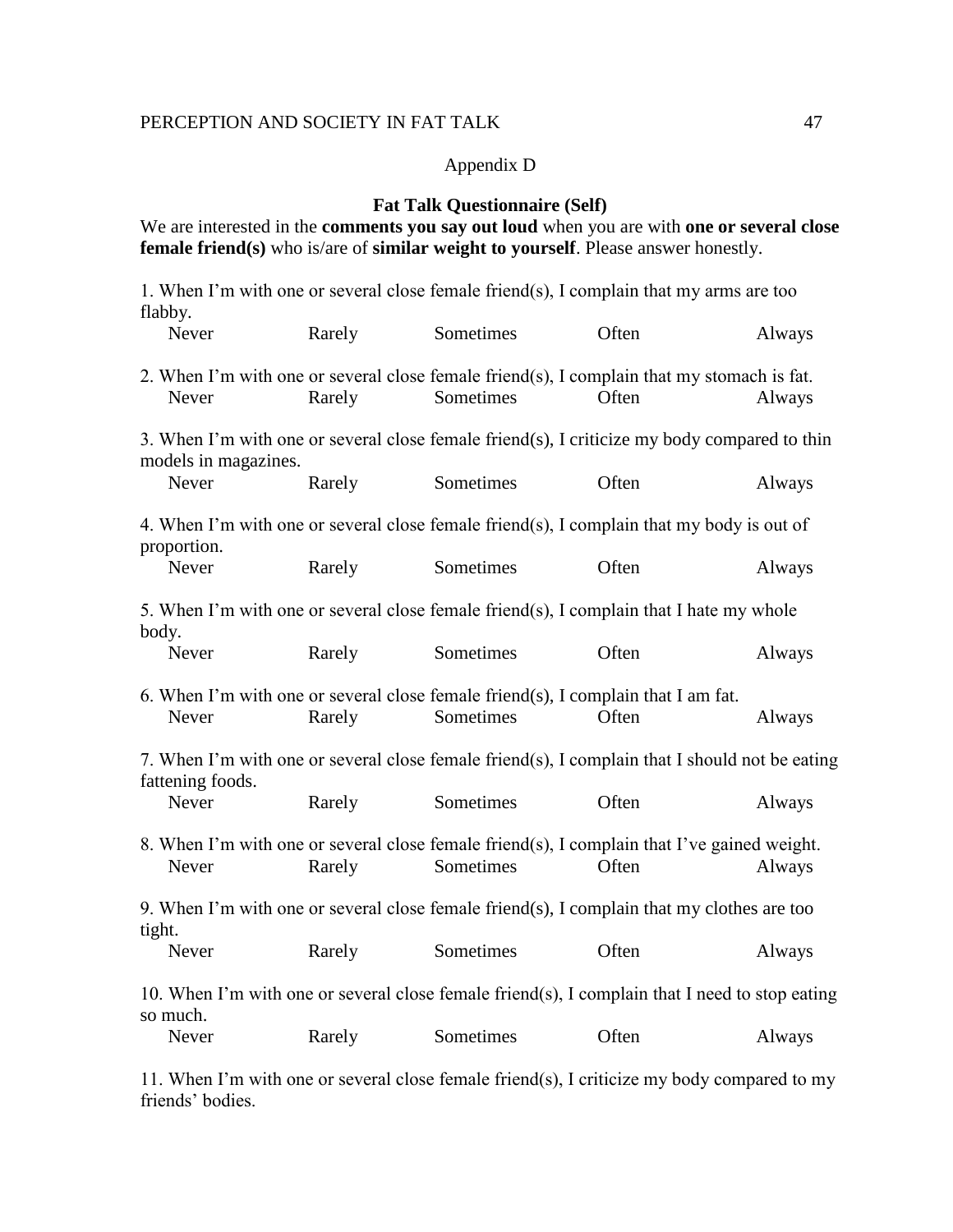| Never        | Rarely | Sometimes                                                                                      | Often | Always |
|--------------|--------|------------------------------------------------------------------------------------------------|-------|--------|
| thin.        |        | 12. When I'm with one or several close female friend(s), I complain that I feel pressure to be |       |        |
| Never        | Rarely | Sometimes                                                                                      | Often | Always |
| disgusting.  |        | 13. When I'm with one or several close female friend(s), I complain that my body is            |       |        |
| <b>Never</b> | Rarely | Sometimes                                                                                      | Often | Always |
|              |        | 14. When I'm with one or several close female friend(s), I complain that I'm not in shape.     |       |        |
| Never        | Rarely | Sometimes                                                                                      | Often | Always |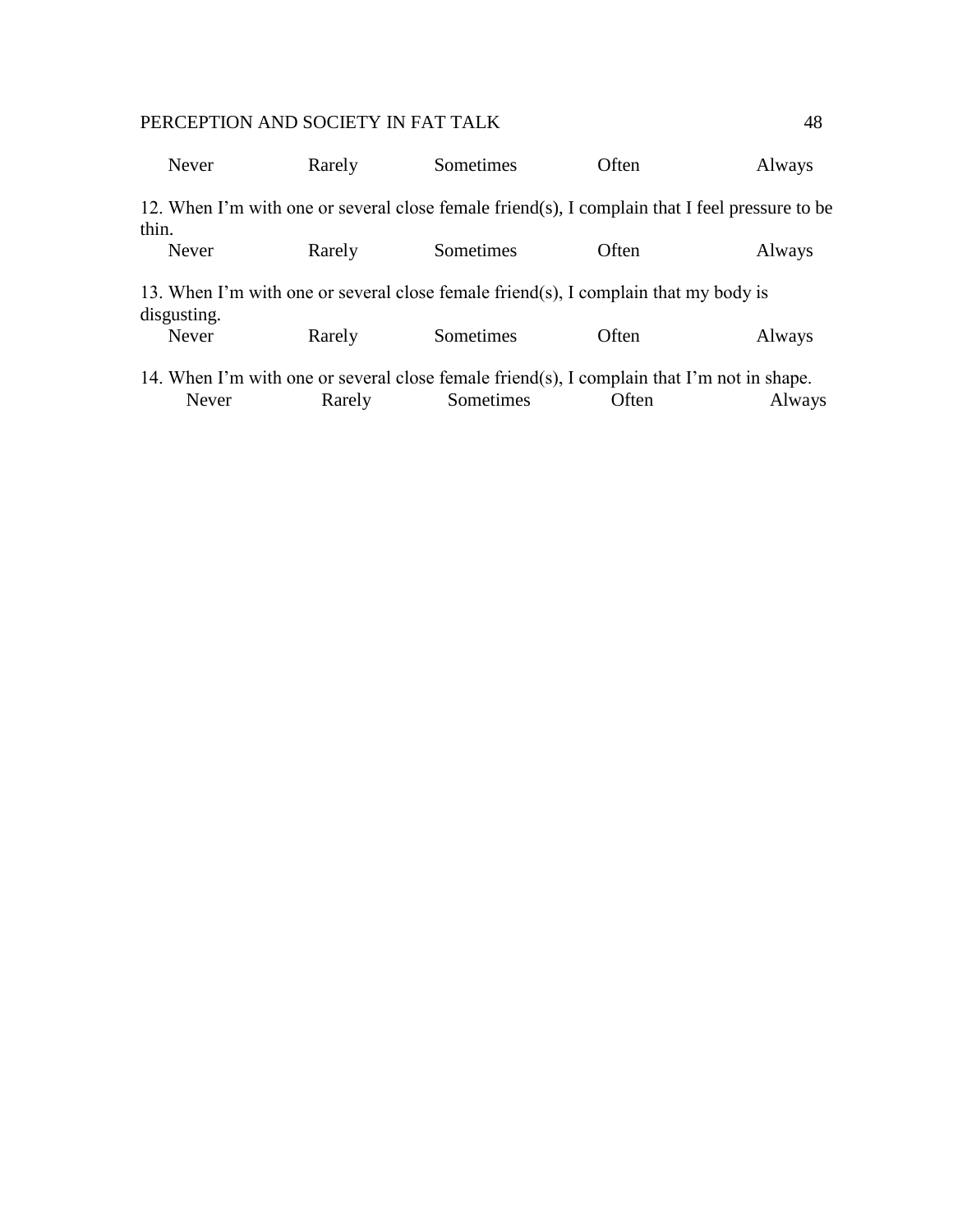### Appendix E

## **Fat Talk Questionnaire (Friend)**

We are interested in the **comments you believe your closest female friend would say out loud** when she is with **one or several close female friend(s)** who is/are of **similar weight to herself**. Please answer honestly.

1. When I'm with one or several close female friend(s), I complain that my arms are too flabby.<br>Nev Devely Sometimes Often Alv

|        | Never                | Rarely | Sometimes                                                                                                | Utten | Always |
|--------|----------------------|--------|----------------------------------------------------------------------------------------------------------|-------|--------|
|        | Never                | Rarely | 2. When I'm with one or several close female friend(s), I complain that my stomach is fat.<br>Sometimes  | Often | Always |
|        | models in magazines. |        | 3. When I'm with one or several close female friend(s), I criticize my body compared to thin             |       |        |
|        | Never                | Rarely | Sometimes                                                                                                | Often | Always |
|        | proportion.          |        | 4. When I'm with one or several close female friend(s), I complain that my body is out of                |       |        |
|        | Never                | Rarely | Sometimes                                                                                                | Often | Always |
|        | body.                |        | 5. When I'm with one or several close female friend(s), I complain that I hate my whole                  |       |        |
|        | Never                | Rarely | Sometimes                                                                                                | Often | Always |
|        | Never                | Rarely | 6. When I'm with one or several close female friend(s), I complain that I am fat.<br>Sometimes           | Often | Always |
|        | fattening foods.     |        | 7. When I'm with one or several close female friend(s), I complain that I should not be eating           |       |        |
|        | Never                | Rarely | Sometimes                                                                                                | Often | Always |
|        | Never                | Rarely | 8. When I'm with one or several close female friend(s), I complain that I've gained weight.<br>Sometimes | Often | Always |
|        |                      |        | 9. When I'm with one or several close female friend(s), I complain that my clothes are too               |       |        |
| tight. | Never                | Rarely | Sometimes                                                                                                | Often | Always |
|        | so much.             |        | 10. When I'm with one or several close female friend(s), I complain that I need to stop eating           |       |        |
|        | Never                | Rarely | Sometimes                                                                                                | Often | Always |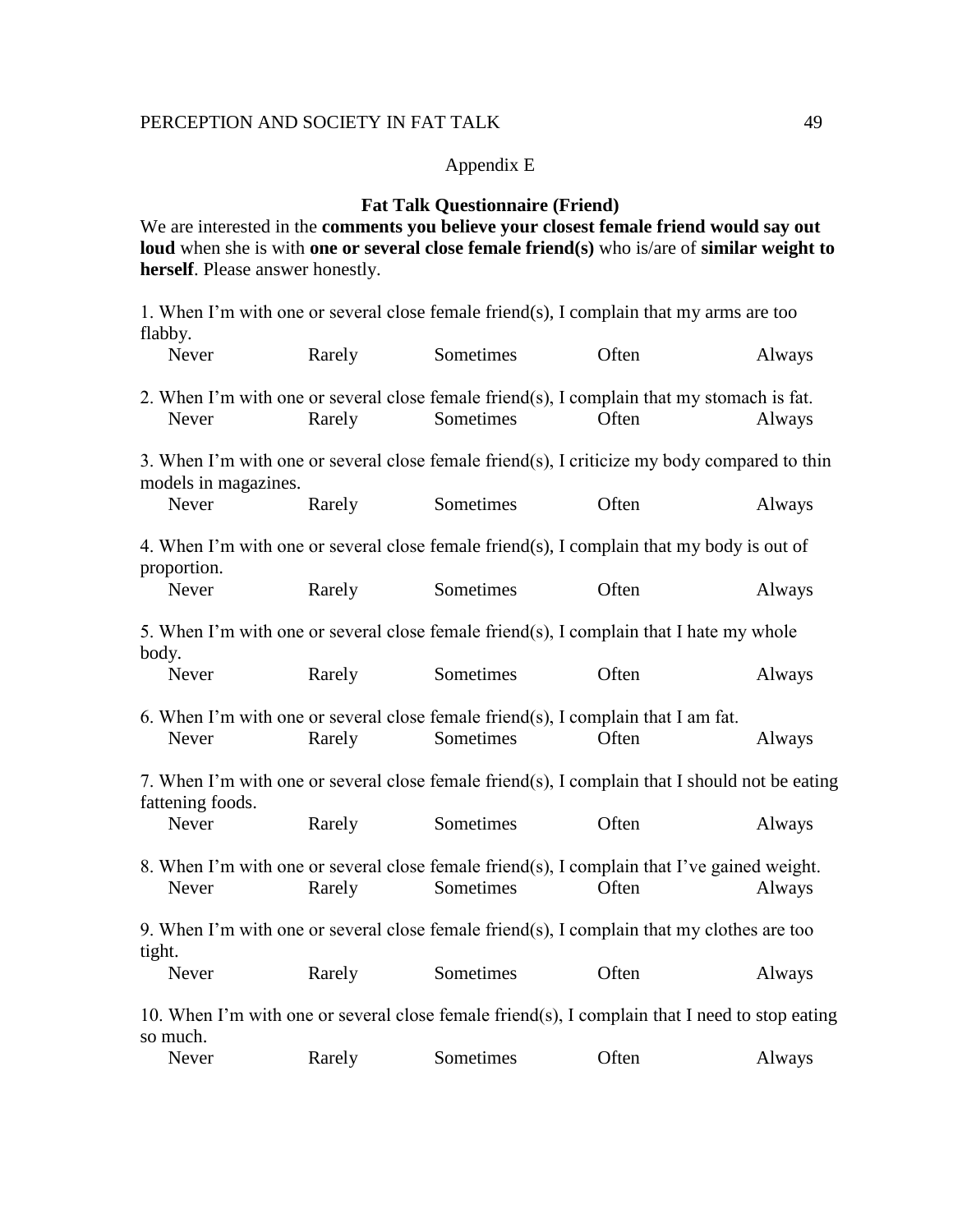11. When I'm with one or several close female friend(s), I criticize my body compared to my friends' bodies.

| Never       | Rarely | Sometimes                                                                                      | Often | Always |
|-------------|--------|------------------------------------------------------------------------------------------------|-------|--------|
| thin.       |        | 12. When I'm with one or several close female friend(s), I complain that I feel pressure to be |       |        |
| Never       | Rarely | Sometimes                                                                                      | Often | Always |
| disgusting. |        | 13. When I'm with one or several close female friend(s), I complain that my body is            |       |        |
| Never       | Rarely | Sometimes                                                                                      | Often | Always |
|             |        | 14. When I'm with one or several close female friend(s), I complain that I'm not in shape.     |       |        |
| Never       | Rarely | Sometimes                                                                                      | Often | Always |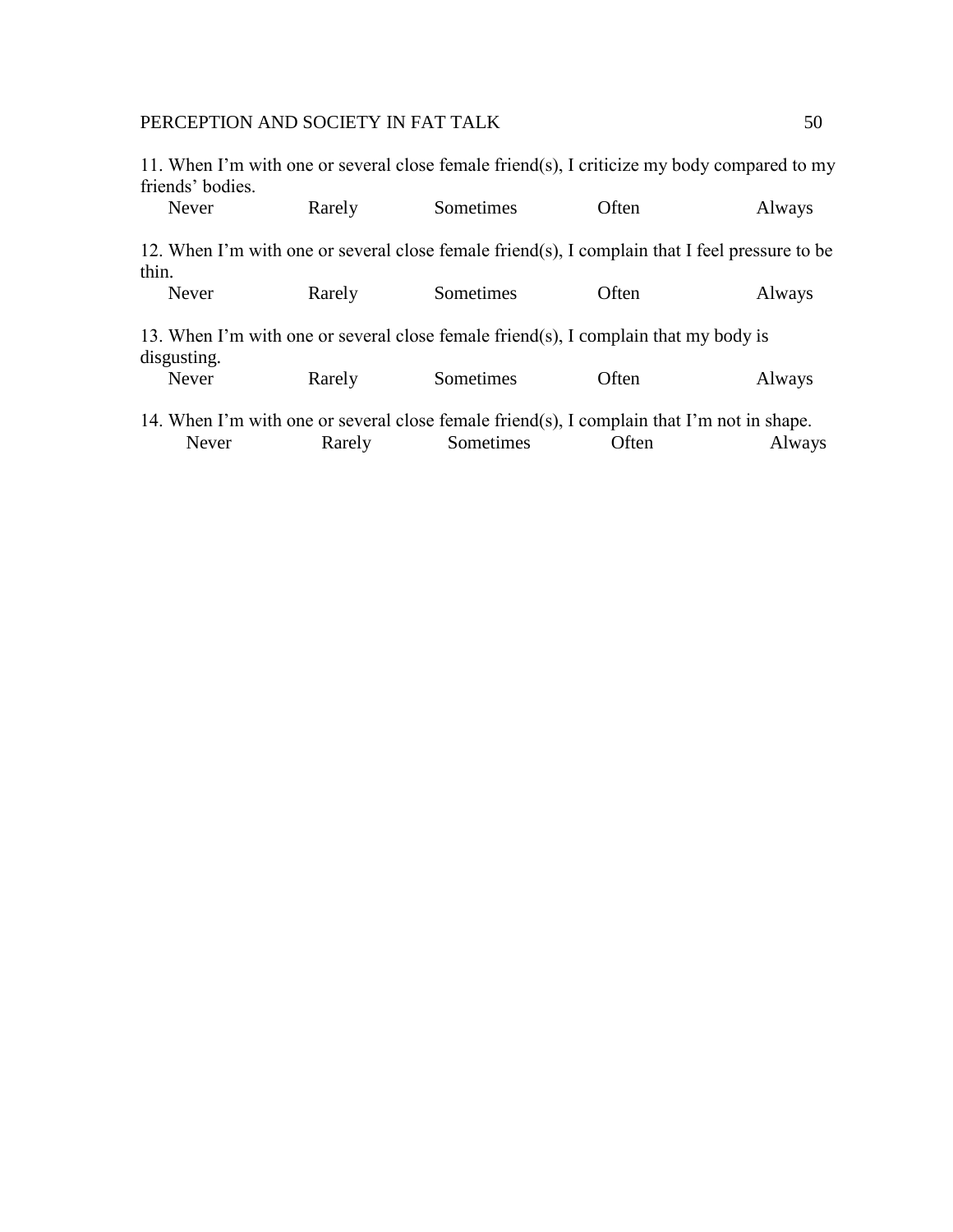# Appendix F

## **Fat Talk Questionnaire (Mother)**

We are interested in the **comments you believe your mother would say out loud** when you she is with **one or several close female friend(s)** who is/are of **similar weight to herself**. Please answer honestly.

1. When I'm with one or several close female friend(s), I complain that my arms are too flabby.<br>Never

|        | Never                | Rarely | Sometimes                                                                                                | Often | Always |
|--------|----------------------|--------|----------------------------------------------------------------------------------------------------------|-------|--------|
|        | Never                | Rarely | 2. When I'm with one or several close female friend(s), I complain that my stomach is fat.<br>Sometimes  | Often | Always |
|        | models in magazines. |        | 3. When I'm with one or several close female friend(s), I criticize my body compared to thin             |       |        |
|        | Never                | Rarely | Sometimes                                                                                                | Often | Always |
|        | proportion.          |        | 4. When I'm with one or several close female friend(s), I complain that my body is out of                |       |        |
|        | Never                | Rarely | Sometimes                                                                                                | Often | Always |
| body.  |                      |        | 5. When I'm with one or several close female friend(s), I complain that I hate my whole                  |       |        |
|        | Never                | Rarely | Sometimes                                                                                                | Often | Always |
|        | Never                | Rarely | 6. When I'm with one or several close female friend(s), I complain that I am fat.<br>Sometimes           | Often | Always |
|        | fattening foods.     |        | 7. When I'm with one or several close female friend(s), I complain that I should not be eating           |       |        |
|        | Never                | Rarely | Sometimes                                                                                                | Often | Always |
|        | Never                | Rarely | 8. When I'm with one or several close female friend(s), I complain that I've gained weight.<br>Sometimes | Often | Always |
|        |                      |        | 9. When I'm with one or several close female friend(s), I complain that my clothes are too               |       |        |
| tight. | Never                | Rarely | Sometimes                                                                                                | Often | Always |
|        | so much.             |        | 10. When I'm with one or several close female friend(s), I complain that I need to stop eating           |       |        |
|        | Never                | Rarely | Sometimes                                                                                                | Often | Always |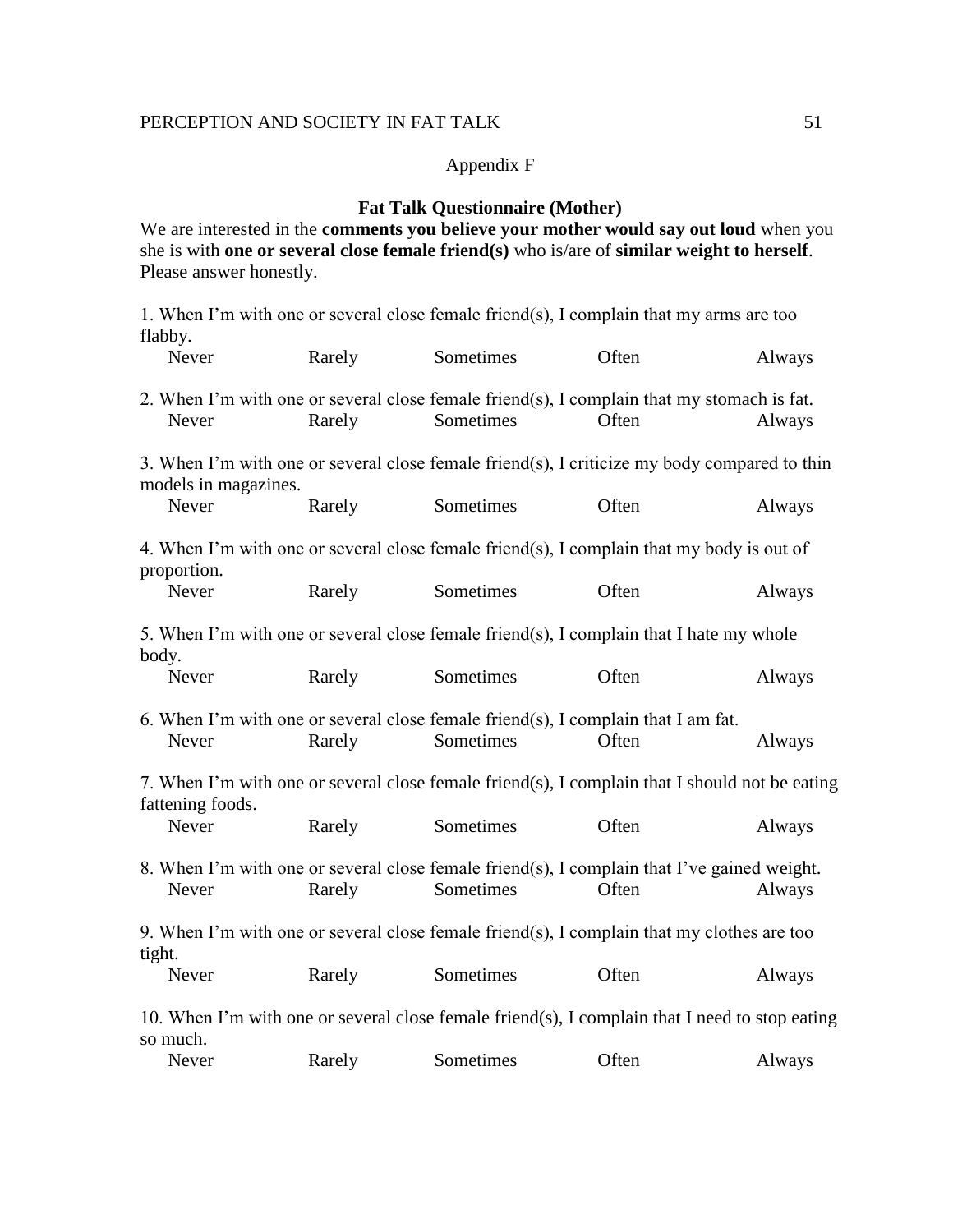11. When I'm with one or several close female friend(s), I criticize my body compared to my friends' bodies.

| Never       | Rarely | Sometimes                                                                                      | Often | Always |
|-------------|--------|------------------------------------------------------------------------------------------------|-------|--------|
| thin.       |        | 12. When I'm with one or several close female friend(s), I complain that I feel pressure to be |       |        |
| Never       | Rarely | Sometimes                                                                                      | Often | Always |
| disgusting. |        | 13. When I'm with one or several close female friend(s), I complain that my body is            |       |        |
| Never       | Rarely | Sometimes                                                                                      | Often | Always |
|             |        | 14. When I'm with one or several close female friend(s), I complain that I'm not in shape.     |       |        |
| Never       | Rarely | Sometimes                                                                                      | Often | Always |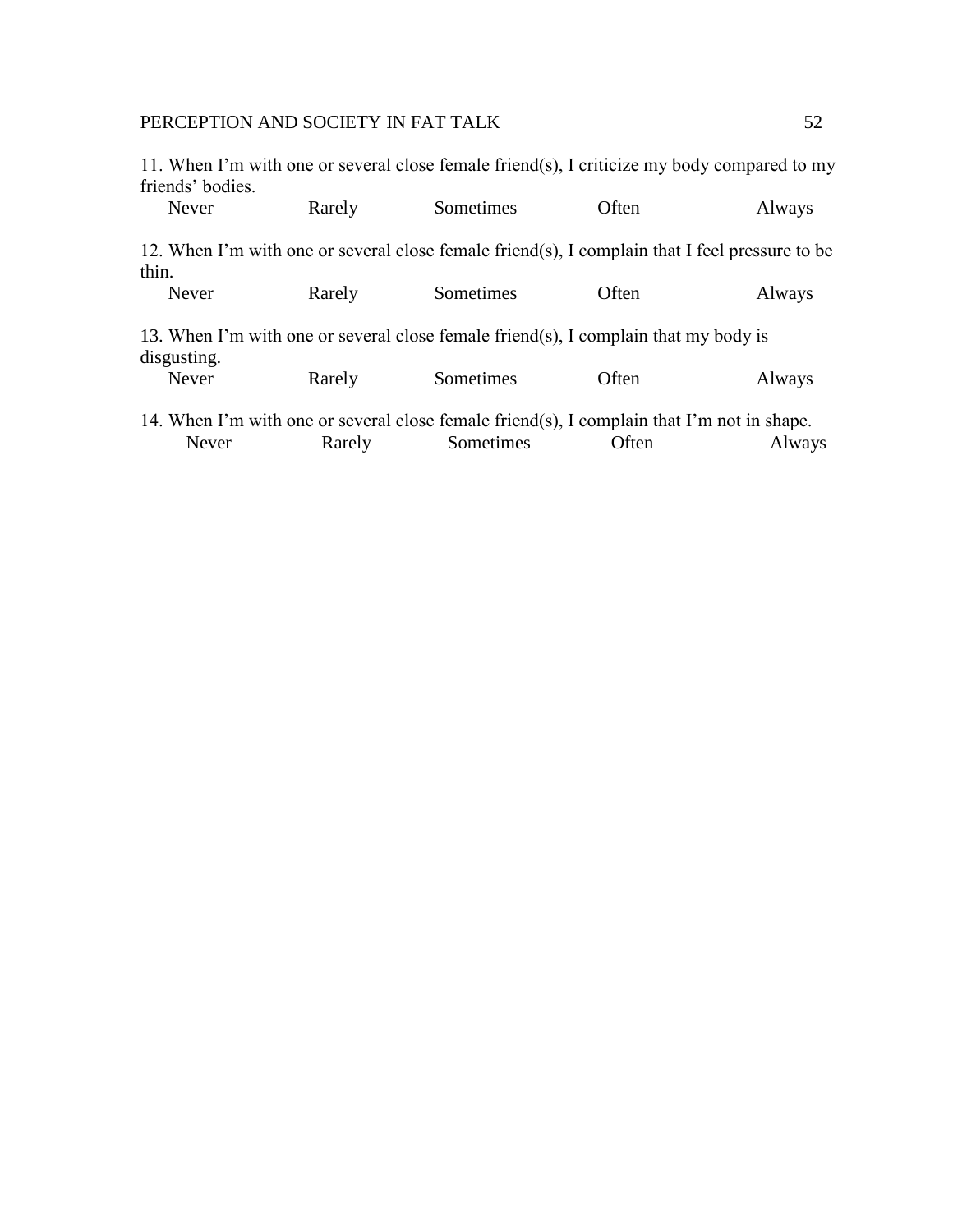## Appendix G

### **Sociocultural Attitudes Towards Appearance Questionnaire**

This survey measures how aware you are of media influences about physical appearance and how much you have internalized these standards within yourself. Please read each of the following items and **circle** the number which best reflects your agreement with the statement.

1. Women who appear in TV shows and movies project the type of appearance that I see as ideal.

1--------------------2--------------------3-------------------4---------------------5

| completely | neither agree nor                                                   | completely |
|------------|---------------------------------------------------------------------|------------|
| disagree   | disagree                                                            | agree      |
|            | 2. I believe that clothes look better on thin models.               |            |
|            |                                                                     |            |
| completely | neither agree nor                                                   | completely |
| disagree   | disagree                                                            | agree      |
|            | 3. Music videos that show thin women make me wish that I were thin. |            |
|            |                                                                     |            |
| completely | neither agree nor                                                   | completely |
| disagree   | disagree                                                            | agree      |
|            | 4. I do not wish to look like the models in magazines.              |            |
|            |                                                                     |            |
| completely | neither agree nor                                                   | completely |
| disagree   | disagree                                                            | agree      |
|            | 5. I tend to compare my body to people in magazines and on TV.      |            |
|            |                                                                     |            |
| completely | neither agree nor                                                   | completely |
| disagree   | disagree                                                            | agree      |
|            | 6. In our society, fat people are not regarded as unattractive.     |            |
|            |                                                                     |            |
| completely | neither agree nor                                                   | completely |
| disagree   | disagree                                                            | agree      |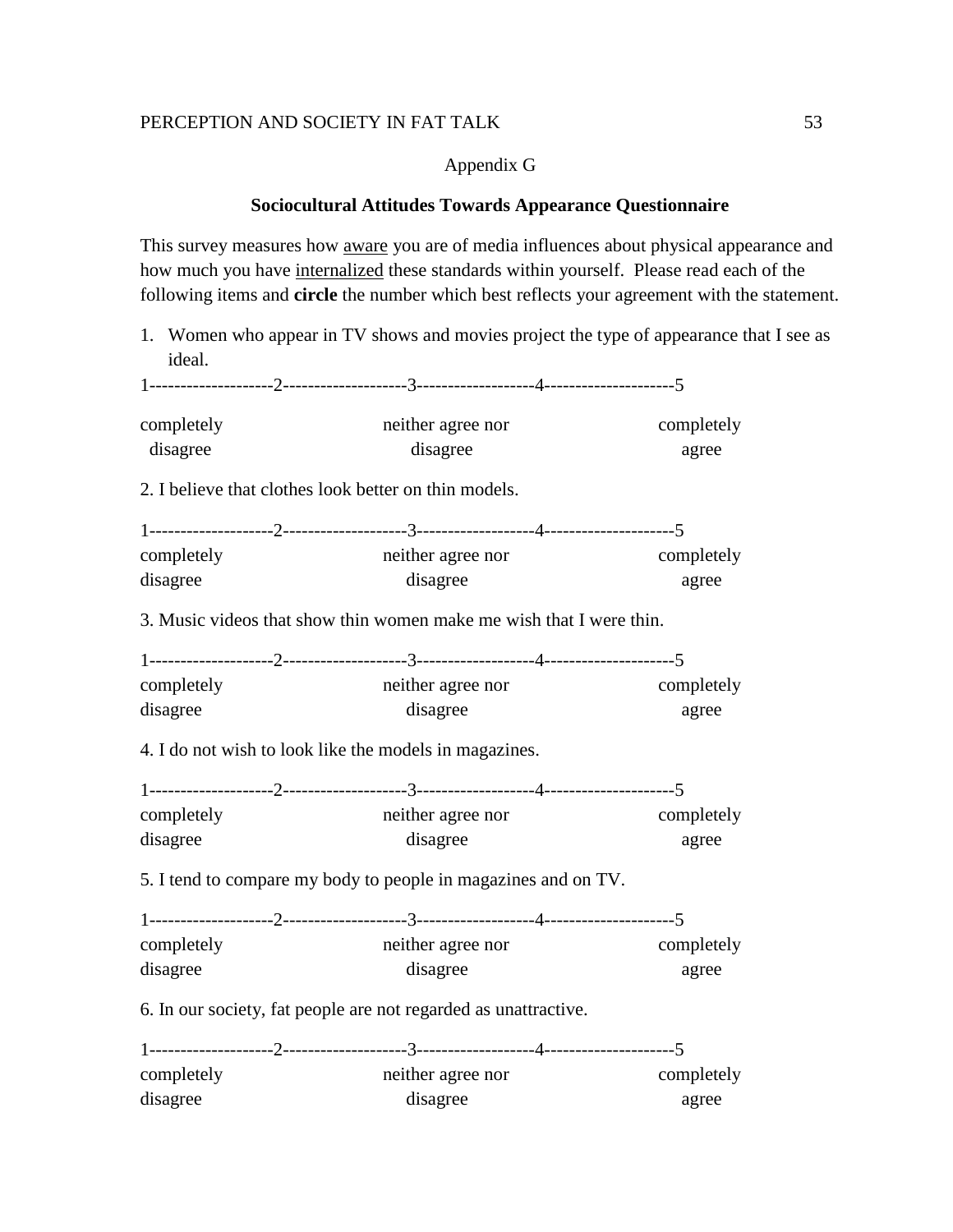7. Photographs of thin women make me wish I were thin.

| completely | neither agree nor | completely |
|------------|-------------------|------------|
| disagree   | disagree          | agree      |

8. Attractiveness is very important if you want to get ahead in our culture.

| completely | neither agree nor | completely |
|------------|-------------------|------------|
|            |                   |            |
| disagree   | disagree          | agree      |

9. It's important for people to work hard on their figures/physiques if they want to succeed in today's culture.

| completely | neither agree nor                                                             | completely |
|------------|-------------------------------------------------------------------------------|------------|
| disagree   | disagree                                                                      | agree      |
|            | 10. Most people do not believe that the thinner you are, the better you look. |            |
|            |                                                                               |            |
| completely | neither agree nor                                                             | completely |
| disagree   | disagree                                                                      | agree      |
|            | 11. People think that the thinner you are, the better you look in clothes.    |            |
|            |                                                                               |            |
| completely | neither agree nor                                                             | completely |
| disagree   | disagree                                                                      | agree      |
|            | 12. In today's society, it's not important to always look attractive.         |            |
|            |                                                                               |            |
|            | completely completely neither agree nor completely                            |            |

| completely | neither agree nor | completely |
|------------|-------------------|------------|
| disagree   | disagree          | agree      |

13. I wish I looked like a swimsuit model.

| completely | neither agree nor |  | completely |
|------------|-------------------|--|------------|
| disagree   | disagree          |  | agree      |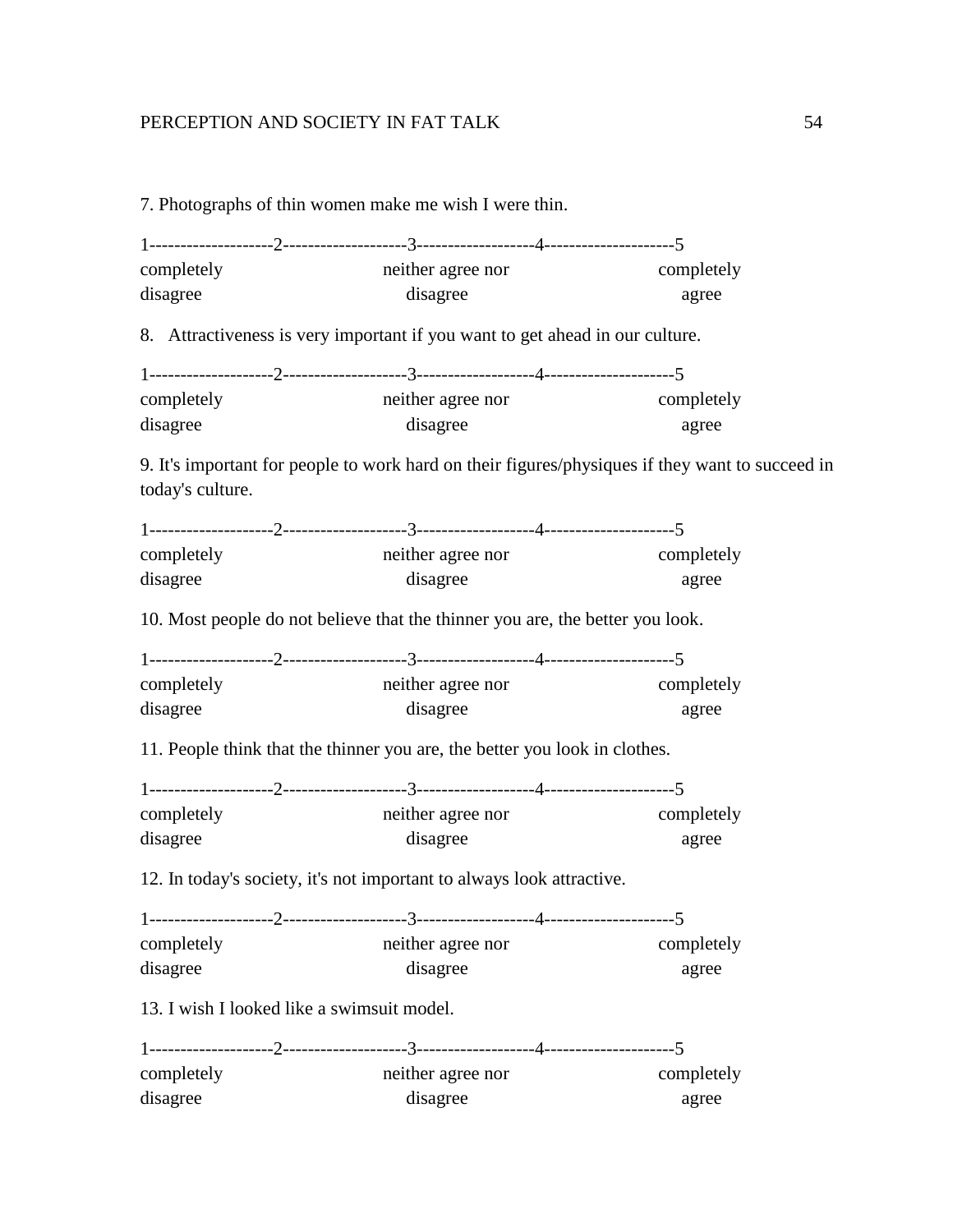14. I often read magazines like Cosmopolitan, Vogue and Glamour and compare my appearance to the models.

1--------------------2--------------------3-------------------4---------------------5 completely neither agree nor completely disagree disagree agree